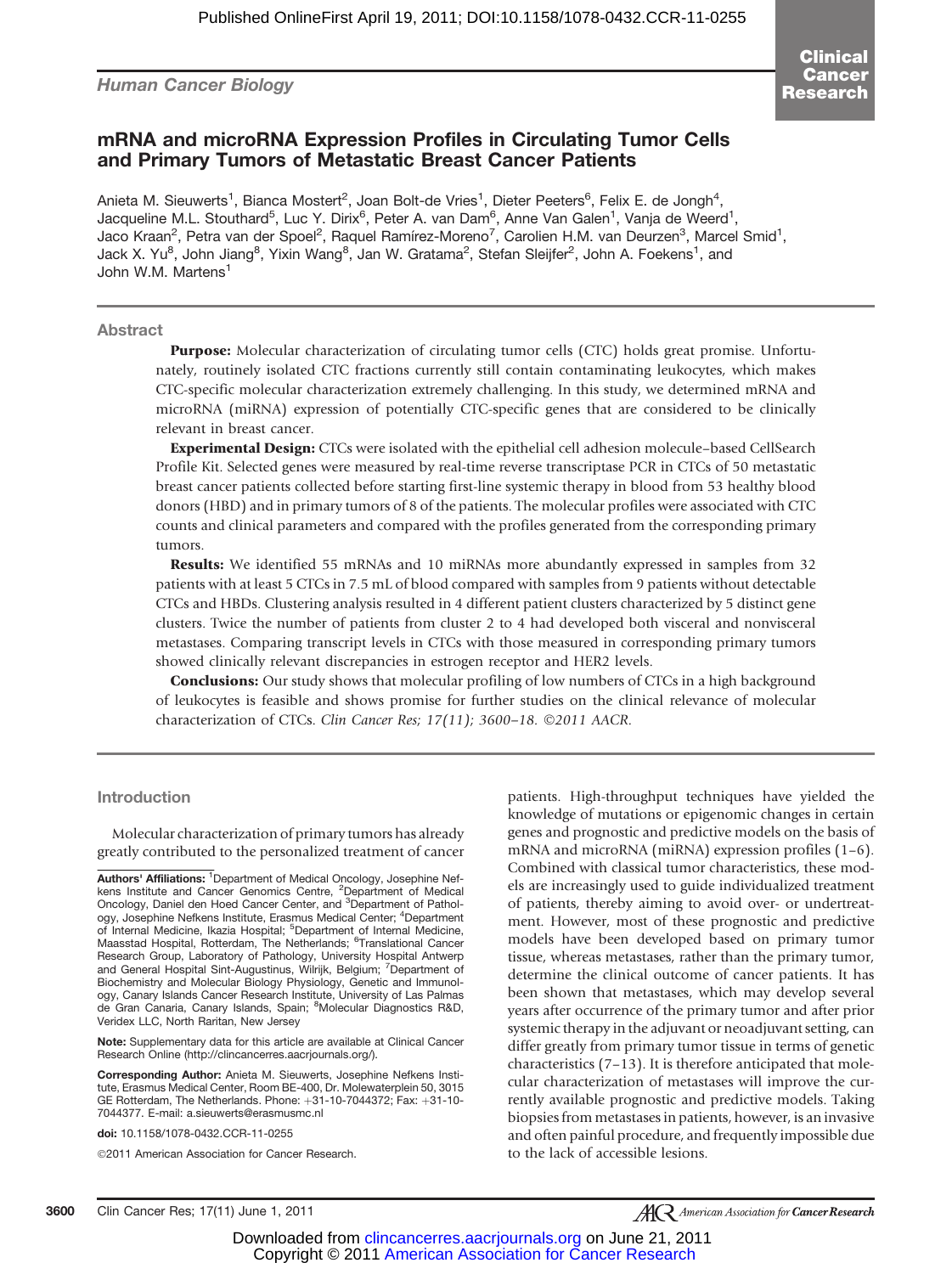# Translational Relevance

Metastases, which may develop several years after occurrence of the primary tumor and after prior (neo)adjuvant therapy, can differ greatly from primary tumor tissue in terms of genetic characteristics. Taking biopsies from metastases in patients, however, is an invasive procedure and frequently impossible due to the lack of accessible lesions. Circulating tumor cells (CTC) are tumor cells shed from either the primary tumor or its metastases that circulate in the peripheral blood of patients and can thus be regarded as "liquid biopsies" of metastasizing cells. In this study, we show for the first time the feasibility of extensive molecular characterization of CTCs at both the mRNA and microRNA level in a high background of leukocytes and show its applicability in a cohort of 50 metastatic breast cancer patients. It is anticipated that such an extensive molecular characterization of CTCs will improve the currently available prognostic and predictive models on the basis of primary tissue.

Circulating tumor cells (CTC) are found in the peripheral blood of patients and are shed from either the primary tumor or its metastases. A recently developed technology to quantify the number of CTCs in whole blood (WB) is the CellSearch CTC Test (Veridex LLC). So far, this is the only test that has been approved by the U.S. Food and Drug Administration (FDA; ref. 14) for the detection and enumeration of CTCs in metastatic prostate (15), colorectal (16), and breast (17) cancer as an independent prognostic factor. After enrichment using magnetic beads coated with anti-epithelial cell adhesion molecule (EpCAM) antibodies, isolated cells are stained with fluorescently labeled monoclonal antibodies specific for epithelial cells (CK-8/18/19), leukocytes (CD45), and their nuclei with a nuclear staining dye [4', 6 diamidino 2 phenylindole (DAPI)], and subsequently enumerated by a semiautomated fluorescence microscope.

In addition to enumeration, CTCs can also be isolated for molecular characterization. This may enable insight into the molecular biology of metastasis, the association of their molecular profiles with treatment outcomes, and reveal the presence of potential drugable targets. However, although EpCAM-based enrichment eliminates a large proportion of leukocytes (approximately 4-log depletion), there are still considerable quantities of contaminating leukocytes (DAPI<sup>+</sup>/CD45<sup>+</sup>) present after this enrichment (18). This contamination, together with the low frequency of CTCs, forms a challenge when aiming to characterize CTCs by very sensitive molecular methods such as PCR.

Despite these challenges, we have recently shown the feasibility of determining mRNA expression of epithelialspecific genes in CTC-enriched samples (18). In addition to mRNA, another class of RNAs that increasingly attracts attention is the group of miRNAs. Each miRNA targets, on average, 200 mRNA transcripts by which miRNAs

execute widespread control (19). As might be expected based on these activities, altered expression of specific miRNA genes has already been shown to contribute to the initiation and progression of cancer (20–22). Therefore, miRNA-based cancer gene therapy offers the theoretical appeal of targeting multiple gene networks that are controlled by a single aberrantly expressed miRNA (23), making the profiling of miRNAs in cancer even more appealing, especially in the context of CTCs.

Here, we describe the optimization of a method to perform both miRNA and mRNA expression analysis for multiple genes by real-time reverse transcriptase PCR (RT-PCR) on as little as 5 CTCs isolated from 7.5 mL of blood, which is considered the clinically relevant cutoff in patients with metastatic breast cancer (24–26), in an environment containing excess quantities of up to 1,000 (18) contaminating leukocytes. As shown in this study for patients with metastatic breast cancer, this robust and novel method allows the simultaneous determination of 65 epithelial tumor cell– specific miRNA and mRNA expression levels in CTCs enriched by CellSearch, and the exploration of their clinical relevance on the basis of the identification of 4 different patient clusters with distinct characteristics.

#### Materials and Methods

#### Ethics statement

This study was approved by the Erasmus MC and local Institutional Review Boards (METC 2006-248), and all donors and patients gave their written informed consent.

#### Breast tumor tissues and blood samples

From 61 patients with metastatic breast cancer, 2  $\times$ 7.5 mL blood samples were prospectively taken for CTC enumeration and isolation (for details see next) prior to initiation of systemic therapy for metastatic disease. From these 61 samples, 11 (18%) were excluded because of insufficient RNA quality and/or quantity (for details see next), rendering a total number of 50 patients eligible for further analysis. Metastatic breast cancer patients had been included at the start of systemic therapy between February 2008 and December 2009 in 4 hospitals (9 patients in the Erasmus Medical Center, Rotterdam, The Netherlands, 10 in the Ikazia Hospital, Rotterdam, The Netherlands, and 10 in the Maasstad Hospital, Rotterdam, The Netherlands, and 21 patients in the Oncology Center GZA St-Augustinus, Antwerpen, Belgium). For 8 of 32 patients with at least 5 CTCs, primary tumor tissue containing at least 50% invasive epithelial tumor cells was available for RNA isolation [5 fresh frozen (FF) and 3 formalin-fixed paraffinembedded (FFPE)]. These 8 specimens were used for comparison of transcript levels between CTCs and corresponding primary tumors. Detailed clinicopathological information for these 50 patients and the 8 matching primary tissues is given in Table 1 and in Supplementary Table S1 after dichotomization of patients at the breast cancer clinically relevant level of 5 CTCs (24–26). Fifty-three healthy blood donor (HBD) blood samples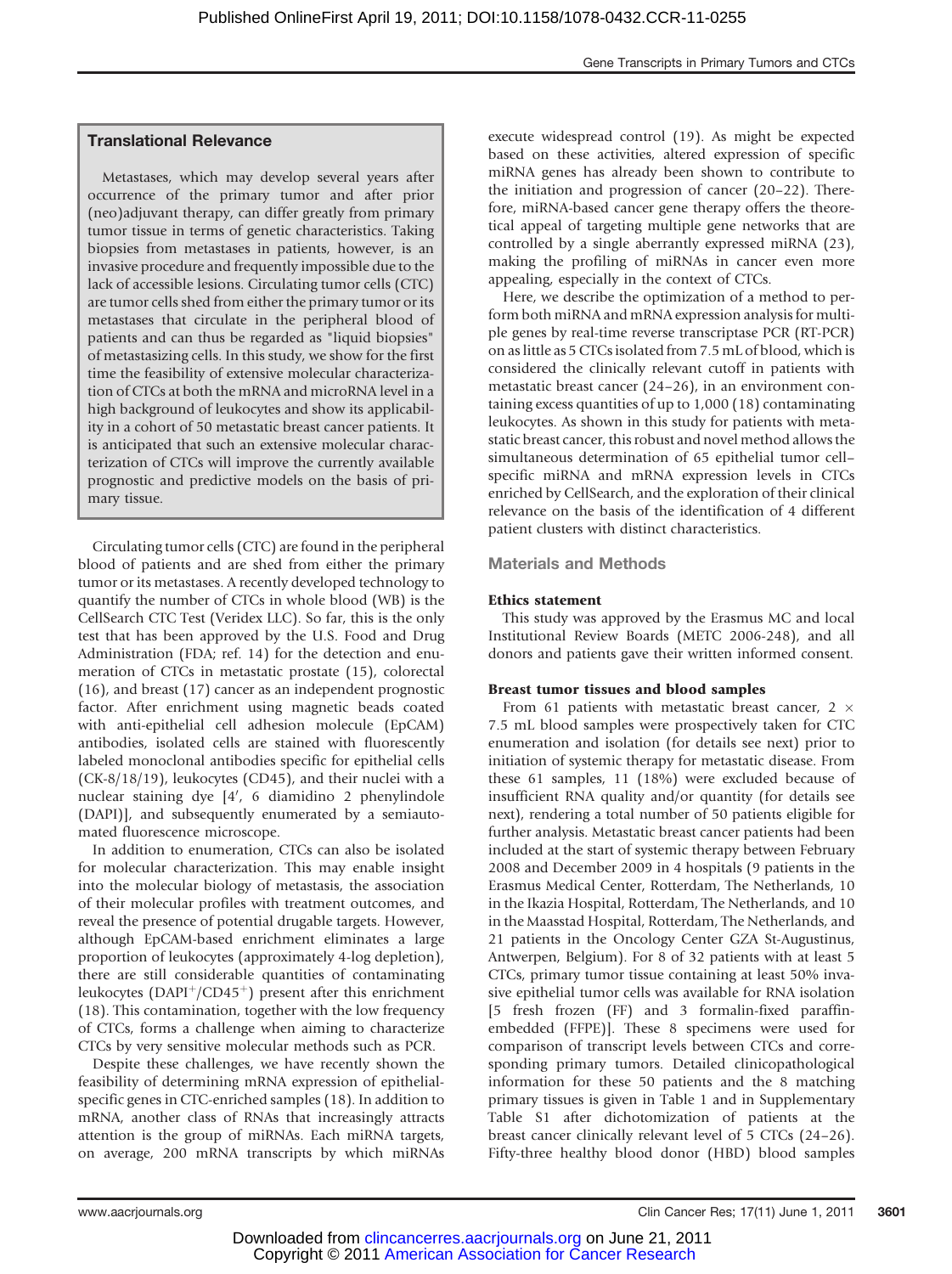| Characteristic                                   | No. of patients <sup>a</sup> | $\%$ <sup>a</sup> | <b>Primary tissue</b>                             |                                   | Molecular profile                    | $\mathbf{P}^{\mathrm{b}}$ |
|--------------------------------------------------|------------------------------|-------------------|---------------------------------------------------|-----------------------------------|--------------------------------------|---------------------------|
|                                                  |                              |                   | <b>Patients from</b><br>clusters 2-4 <sup>a</sup> | <b>Patients from</b><br>cluster 1 | <b>Patients from</b><br>clusters 2-4 |                           |
| All patients                                     | 50                           | 100%              | 8                                                 | 14                                | 36                                   |                           |
| Time between primary surgery<br>and CTC sampling |                              |                   |                                                   |                                   |                                      |                           |
| $\leq 5 y$                                       | 23                           | 46%               | 5                                                 | 6                                 | 17                                   | 1.00                      |
| >5y                                              | 15                           | 30%               | 1                                                 | 4                                 | 11                                   |                           |
| Unknown or primary not removed                   | 12                           | 24%               | $\mathbf{2}$                                      | $\overline{4}$                    | 8                                    |                           |
| Age at CTC sampling                              |                              |                   |                                                   |                                   |                                      |                           |
| $≤50y$                                           | 10                           | 20%               | 0                                                 | $\overline{4}$                    | 6                                    | 0.44                      |
| >50 y                                            | 40                           | 80%               | 8                                                 | 10                                | 30                                   |                           |
| Menopausal status                                |                              |                   |                                                   |                                   |                                      |                           |
| Premenopausal                                    | 16                           | 32%               | 0                                                 | 6                                 | 10                                   | 0.51                      |
| Postmenopausal                                   | 30                           | 60%               | $\overline{7}$                                    | 8                                 | 22                                   |                           |
| Grade (Bloom-Richardson)                         |                              |                   |                                                   |                                   |                                      |                           |
| I, well differentiated                           | 10                           | 20%               | 3                                                 | 3                                 | $\overline{7}$                       |                           |
| II, moderately differentiated                    | 17                           | 34%               | $\mathbf{2}$                                      | 5                                 | 12                                   |                           |
| III, poorly differentiated                       | 16                           | 32%               | 3                                                 | 3                                 | 13                                   | 0.73                      |
| Pathological tumor size                          |                              |                   |                                                   |                                   |                                      |                           |
| pT1, $\leq$ 2 cm                                 | 10                           | 20%               | $\mathbf{1}$                                      | 3                                 | $\overline{7}$                       | 0.38                      |
| pT2-4, >2 cm                                     | 31                           | 62%               | $\overline{7}$                                    | 5                                 | 26                                   |                           |
| Lymph nodes involved                             |                              |                   |                                                   |                                   |                                      |                           |
| No                                               | 12                           | 24%               | $\overline{c}$                                    | 4                                 | 8                                    | 1.00                      |
| Yes                                              | 29                           | 58%               | 5                                                 | 9                                 | 20                                   |                           |
| ER status <sup>c</sup>                           |                              |                   |                                                   |                                   |                                      |                           |
| Negative                                         | 12                           | 24%               | 3                                                 | 6                                 | 6                                    | 0.07                      |
| Positive                                         | 38                           | 76%               | 5                                                 | 8                                 | 30                                   |                           |
| PGR status <sup>c</sup>                          |                              |                   |                                                   |                                   |                                      |                           |
| Negative                                         | 24                           | 48%               | 5                                                 | 9                                 | 15                                   | 0.20                      |
| Positive                                         | 22                           | 44%               | 3                                                 | 4                                 | 18                                   |                           |
| HER2/neu status <sup>c</sup>                     |                              |                   |                                                   |                                   |                                      |                           |
| Negative                                         | 29                           | 58%               | 8                                                 | $\overline{7}$                    | 22                                   | 1.00                      |
| Positive                                         | 12                           | 24%               | 0                                                 | 3                                 | 9                                    |                           |
| Histological type                                |                              |                   |                                                   |                                   |                                      |                           |
| Lobular                                          | 11                           | 22%               | 3                                                 | 3                                 | 8                                    | 1.00                      |
| Ductal                                           | 35                           | 70%               | 5                                                 | 9                                 | 26                                   |                           |
| Adjuvant chemotherapy                            |                              |                   |                                                   |                                   |                                      |                           |
| No                                               | 34                           | 68%               | 5                                                 | 11                                | 23                                   | 0.50                      |
| Yes                                              | 16                           | 32%               | 3                                                 | 3                                 | 13                                   |                           |
| Adjuvant hormonal therapy                        |                              |                   |                                                   |                                   |                                      |                           |
| No                                               | 31                           | 62%               | $\overline{7}$                                    | 11                                | 20                                   | 0.20                      |
| Yes                                              | 19                           | 38%               | 1                                                 | 3                                 | 16                                   |                           |
| Any adjuvant therapy                             |                              |                   |                                                   |                                   |                                      |                           |
| No                                               | 27                           | 54%               | $\mathbf 5$                                       | 5                                 | 22                                   | 0.13                      |
| Yes                                              | 23                           | 46%               | 3                                                 | 9                                 | 14                                   |                           |
| Site of metastasis                               |                              |                   |                                                   |                                   |                                      |                           |
| Visceral                                         | 12                           | 24%               | 1                                                 | 6                                 | 6                                    | 0.05                      |
| Nonvisceral                                      | 7                            | 14%               | 0                                                 | 3                                 | $\overline{4}$                       |                           |
| <b>Both</b>                                      | 31                           | 62%               | $\overline{7}$                                    | 5                                 | 26                                   |                           |

Table 1. Clinical, pathological, and biological characteristics of the patients

<sup>a</sup>Percentages <100% can be attributed to missing cases.

<sup>b</sup>P for 2-tailed Fisher's exact test.

<sup>c</sup>As retrieved from the pathology reports.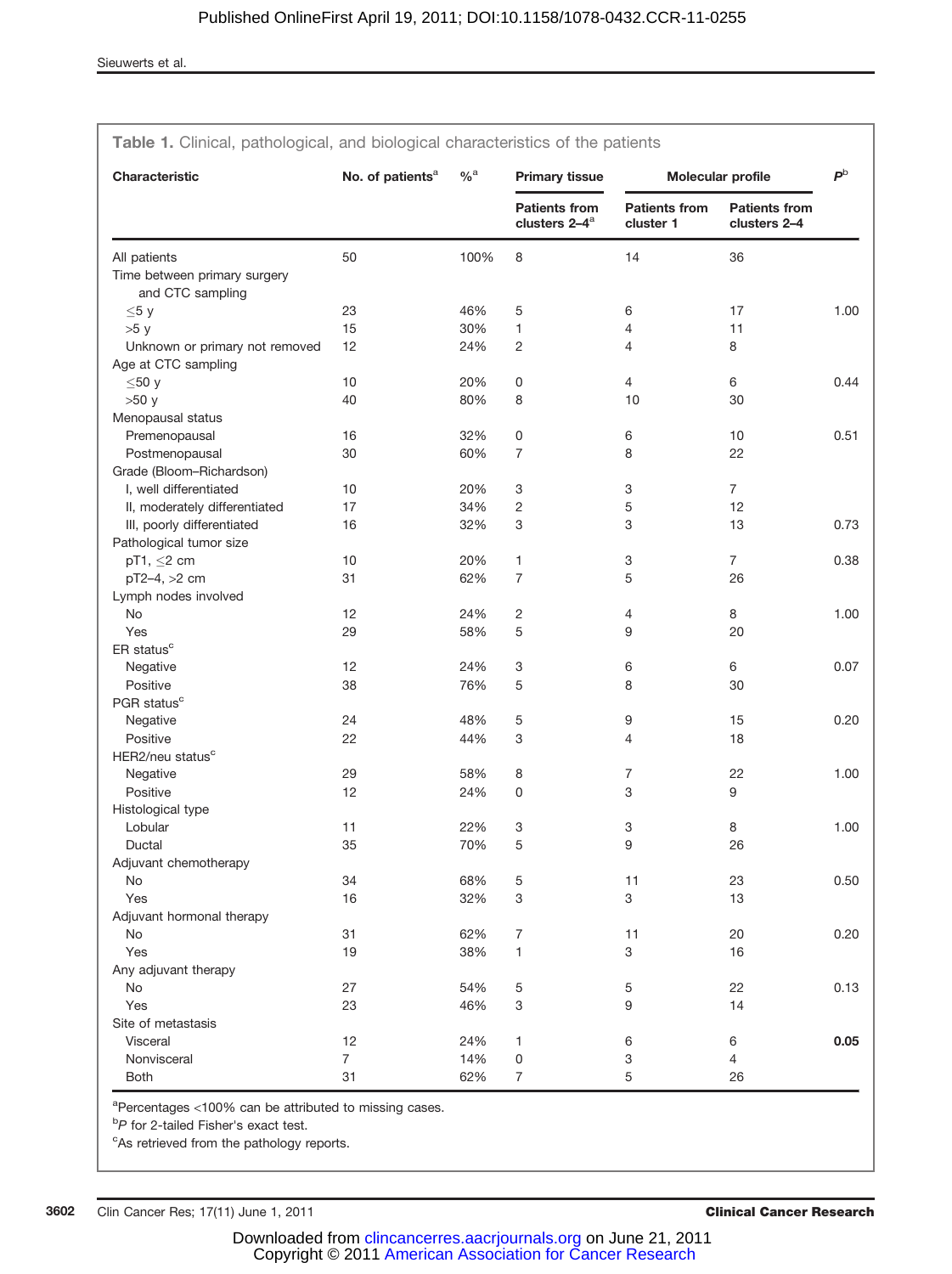were drawn form laboratory volunteers and blood donors of the Sanquin Blood Bank South-west Region.

#### Enumeration of CTCs

Prior to the administration of first-line systemic therapy, 7.5 mL of blood from HBDs and metastatic breast cancer patients was drawn in CellSave tubes (Veridex LLC). For CTC enumeration, samples were processed on the Cell-Tracks AutoPrep System (Veridex LLC) by using the Cell-Search Epithelial Cell Kit (Veridex LLC) and CTC counts were determined on the CellTracks Analyzer (Veridex LLC) according to the manufacturer's instructions and as described previously (27, 28).

#### miRNA and mRNA isolation from CTCs, FF, and FFPE

For gene expression studies, in parallel with the enumeration studies, 7.5 mL of blood from the same healthy donors and patients was drawn in EDTA tubes and enriched for CTCs on the CellTracks AutoPrep System using the CellSearch Profile Kit (Veridex LLC). RNA isolation was performed with the AllPrep DNA/RNA Micro Kit (Qiagen) according to the manufacturer's instructions. A more detailed description is given in the Supplementary Materials and Methods. Total RNA was isolated from FF tissue with RNA-Bee as described previously (29) and from FFPE tissue with the column-based High Pure RNA Paraffin Kit (Roche Applied Science) according to the manufacturer's instructions.

### Stem-loop cDNA synthesis, preamplification, and real-time PCR (quantitative RT-PCR)

The generation of preamplified cDNA from total RNA from the FF and FFPE tissues and the >200 nucleotide (nt) RNA fractions and subsequent TaqMan-based quantitative RT-PCR (qRT-PCR) analysis, and the validation procedures to ensure homogeneous amplification, were performed as described before (18).

To analyze miRNAs, a multiplex stem-loop cDNA approach was used essentially as described before (21). In brief, up to 50 different RT primers (250 nmol/L each) were pooled, concentrated for 60 minutes in a speed vacuum centrifuge at  $50^{\circ}$ C, and resuspended in nuclease-free  $ddH<sub>2</sub>O$  (double distilled water) to a final concentration of 50 nmol/L each. The use of a specific primer with a hairpin structure during cDNA synthesis and mature miRNA-specific detection probes precluded the detection of precursor miRNAs. A total of 25 to 50 ng of total RNA sample aliquots were reverse-transcribed in a final volume of 20 µL with a final concentration of 12.5 nmol/L for each RT primer using the TaqMan miRNA for reverse transcription kit [Applied Biosystems (ABI)] according to the manufacturer's instructions and as described before (21).

For the miRNA quantification in the CTC samples,  $3 \mu L$  $\leq$  200 nt RNA aliquots were reverse-transcribed in a final volume of 7.5 µL with a final concentration of 12.5 nmol/L for each RT primer (ABI), 0.65 mmol/L of each dNTP (ABI), 3 mmol/L magnesium chloride (Invitrogen), 0.3  $U/\mu L$ RNase inhibitor (ABI),  $15$  U/ $\mu$ L RevertAid H Minus enzyme

(Fermentas), and 1x RT buffer (Fermentas). Cycling conditions were according to the "Megaplex RT reaction for TaqMan miRNA array" protocol from ABI, i.e., 40 cycles of 16<sup>°</sup>C for 2 minutes, 42<sup>°</sup>C for 1 minute, and 50<sup>°</sup>C for 1 second, followed by a final incubation at  $85^{\circ}$ C for 5 minutes and a cooldown to  $4^{\circ}$ C. Prior to PCR, half of the resulting multiplex cDNA was linearly preamplified in 15 cycles according to the manufacturer's instructions (Taq-Man PreAmp from ABI) and as described previously for our multiplex gene expression studies (29). Before performing real-time PCRs for each of the miRNAs separately, RT samples were diluted in nuclease-free ddH2O and analyzed by real time.

PCR in a 20-µL reaction volume in an Mx3000P Real-Time PCR System (Stratagene) using the individual Taq-Man miRNA primer and probe assays in combination with TaqMan Universal PCR Master Mix No AmpErase UNG (ABI) with cycling conditions according to the manufacturer's instructions.

To verify that the multiplex RT approach did not affect the quantification of specific miRNAs, all miRNA data were validated in a uniplex RT reaction. A pool consisting of RNA of different human breast tissues was included in each cDNA synthesis and preamplification run, and the resulting data were used to normalize for variation between experiments. In addition, all cDNA synthesis runs incorporated a minus RT reaction, which proved to be negative for all assays in this study. PCR efficiency, linearity, and the upper and lower detection limits of each of the individual miRNA assays were validated with a standard curve prepared of RNA from a pool of breast tumors. Negative controls included samples without RT and samples in which total RNA and cDNA was replaced with ddH2O. Quantitative values were obtained from the threshold cycle  $(C_t)$  at which the increase in TaqMan probe fluorescent signal associated with an exponential increase of PCR products reached the fixed threshold value of 0.08, which was in all cases at least 10-fold higher than the background signal.

### First selection of potentially CTC-specific mRNA and miRNA transcripts

The specifics of the used TaqMan assays are given in Supplementary Table S2A for the miRNAs and Supplementary Table S2B for the mRNAs. For the identification phase of potentially CTC-specific miRNA transcripts, the TaqMan Human MicroRNA Assay Set (Sanger miRBase v10; ABI), consisting of 446 unique assays to quantify 436 miRNAs and 10 controls (small nucleolar RNAs; SNORs/RNUs), was used to screen a pool of 150 primary breast cancer RNAs. Of these 446 miRNAs, 253 were expressed in these breast cancer samples and approximately 200 had an expression level of more than 10% of the expression of the reference miRNA set (see next). Next, these levels were compared with those measured in a pool of 6 CellSearchenriched preparations from HBDs for potentially differentially expressed miRNAs. These prescreen analyses selected 39 miRNAs with both notable expression in breast tumors and at least a 10-fold higher expression in breast tumors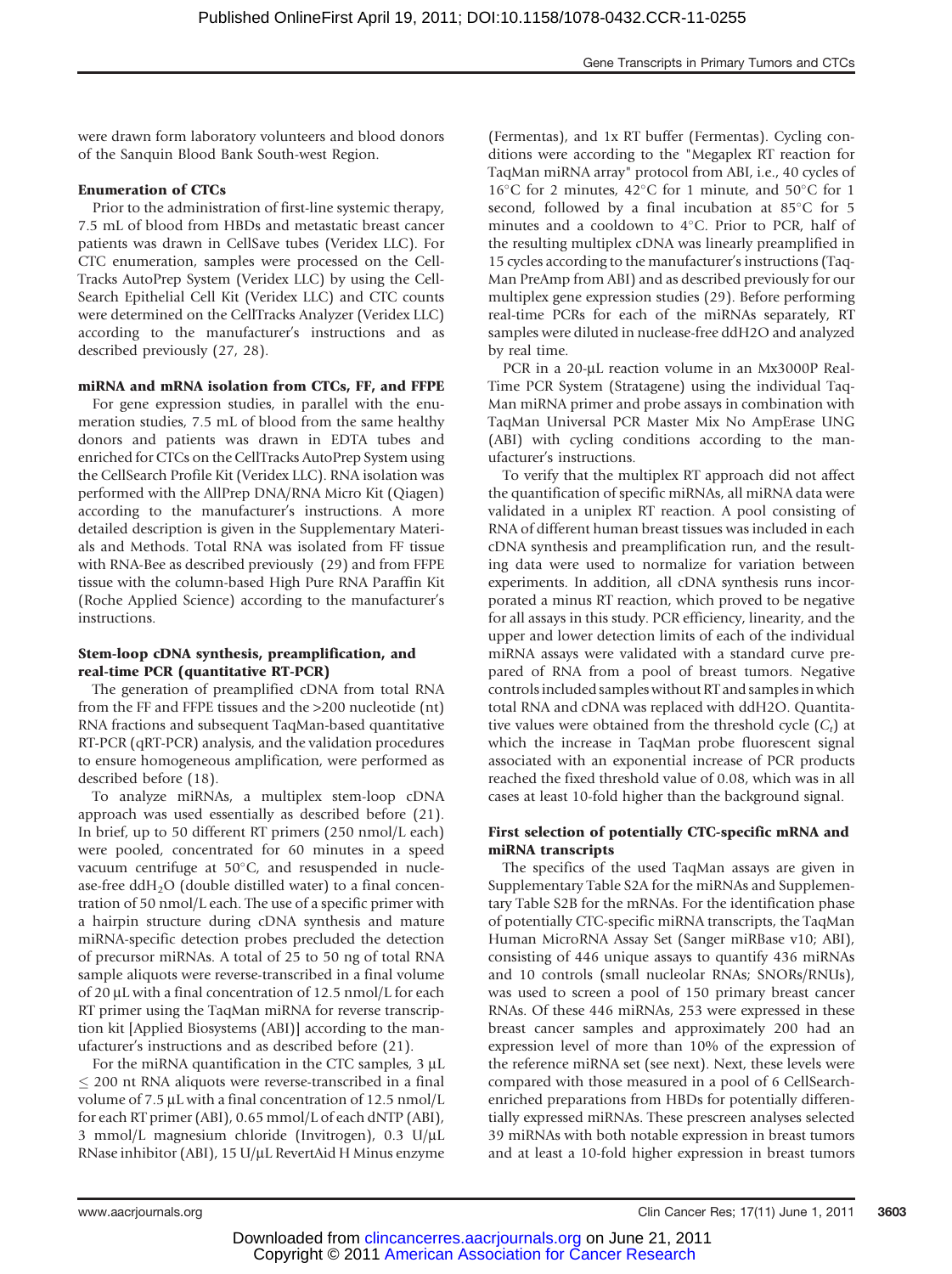Sieuwerts et al.

relative to CellSearch enriched HBDs. Four additional miR-NAs were included for other reasons, i.e., hsa-miR-452 to compare with hsa-miR-452# and hsa-miR-379 because of the observed difference between estrogen receptor (ER) positive and ER-negative samples in the prescreen, RNU6B as being a potential reference miRNA, and hsa-miR-210, which has shown clinically relevance in breast cancer (refs. 21, 30; Supplementary Table S2A).

For the mRNA transcripts, clinically relevant and potentially CTC-specific genes were selected in silico on the basis of literature data and their reported low expression in white blood cells and higher expression in breast tumor tissues, according to the SAGE Genie Database of the Cancer Genome Anatomy Project (http://cgap.nci.nih.gov/SAGE/ AnatomicViewer). These prescreen analyses were performed as described in detail before (18) and resulted in 90 mRNA transcripts, including 3 reference genes and 2 reference leukocyte markers that could be measured reliably by qRT-PCR and which were potentially higher expressed in breast tumor cells relative to leukocytes (Supplementary Table S2B).

### Reference genes, data normalization, and quality control

Unless stated otherwise, levels of HMBS, HPRT1, and GUSB were used to control sample loading and >200 nt RNA quality, as described previously (29). Bone marrow stromal cell antigen 1 (BST1) and protein tyrosine phosphatase receptor type C (PTPRC coding for CD45) were the control genes for leukocyte background and keratin 19 (KRT19) was the control gene for CTC quantification (29).

Although appropriate reference molecules for miRNAs are still unknown for clinical breast cancer cells with a background of leukocytes, previous studies have shown that normalization on mean or median expression of all miRNAs measured in a sample can adequately reduce technical variation (31). Therefore, miRNA data of each individual sample were normalized on the median level of all miRNAs measured in that particular sample.

After verification of equal PCR efficiency for all assays, the relative expression levels were quantified by using the delta  $C_t$  method, which is the difference between the median  $C_t$  of the appropriate control genes and the  $C_t$  of the target gene. Only samples that were at the median  $C_t$  of all miRNAs and the median  $C_t$  of HMBS, HPRT1, and GUSB able to generate a signal within an arbitrarily chosen cutoff set at 26  $C_t$  were considered of sufficient quality and quantity to enter the study. By the use of this threshold, 11 of our initial 61 patient CTC samples (18%) were excluded from further analysis.

Finally, all transcript data of the 50 CTC samples, 53 HBD controls, and 8 primary tumors were normalized to the  $C_t$  of the appropriate reference set, after which, for each individual assay, the median  $C_t$  measured in CellSearchenriched HBDs ( $n = 31$  for the mRNAs and  $n = 8$  for the miRNAs) was used as a cutoff  $C_t$  for the CTC samples. All genes with  $C_t$  values exceeding this cutoff  $C_t$  were considered to be undetectable.

#### Statistical analysis

Statistical analysis was done by SPSS 15.0 and Datan Framework GenEx Pro package version 5.2.5.20 software for real-time PCR expression profiling. Grubbs' test was used to define outlier data points (1.1%) that were replaced with the median value of all samples for the gene in question. The strengths of the associations between continuous variables were tested with the nonparametric Spearman rank correlation test (rs). Gene expression levels in the various fractions were compared with the nonparametric Wilcoxon's test to test the null hypothesis and the Mann–Whitney U test to identify genes with significantly different expression levels between groups. A false discovery rate (FDR) control of 10% was applied to correct for multiple testing (32). Cluster analysis (http://rana.lbl.gov/ eisen/; ref. 33) was used to cluster the samples on the basis of the gene expression values and TreeView (http://rana.lbl. gov/eisen; ref. 33) was used to visualize the results. DAVID (Database for Annotation, Visualization, and Integrated Discovery, david.abcc.ncifcrf.gov; refs. 34, 35) was used to functionally annotate genes and identify the over-represented functions, with  $P$  values corrected for multiple testing via the Benjamini-Hochberg's procedure. All human genes were used to compare frequencies of functions. Unless stated otherwise, all statistical tests were 2-sided with  $P < 0.05$  considered as statistically significant.

#### **Results**

#### Quality control measures taken to ensure reliable measurement of CTC-specific gene transcripts

The first purpose of this study was to establish a sensitive method to perform both mRNA and miRNA expression analysis of transcripts specific for CTCs, in samples often containing only a few CTCs in an environment of excess quantities of contaminating leukocytes.

To select the gene transcripts, we used the approach described in detail in the Materials and Methods section, resulting in 43 putative breast CTC–specific miRNAs, 85 putative breast CTC–specific mRNAs, and 5 control mRNAs. Our first challenge was to find a method that would enable us to measure both mRNAs and miRNAs in RNA isolated from as little as 5 CTCs (approximately 50 pg total RNA), which is considered the clinically relevant cut point in patients with metastatic breast cancer (24–26) in a reliable and quantitative manner. In this respect, as already described and tested for the mRNA assays (18), any individual miRNA expression assay showing as a nonhomogeneously amplified outlier in our tests should be treated with caution because the data may not be truly representative for the original sample. Therefore, our assay had to have a high sensitivity combined with a minimum number of nonhomogeneously amplified miRNA and mRNA assays. To achieve this, we combined the already sensitive multiplex stem-loop cDNA approach with the TaqManbased linear preamplification method, both from ABI. To validate the sensitivity and linear and homogeneous nature of this combined technique, we performed comparative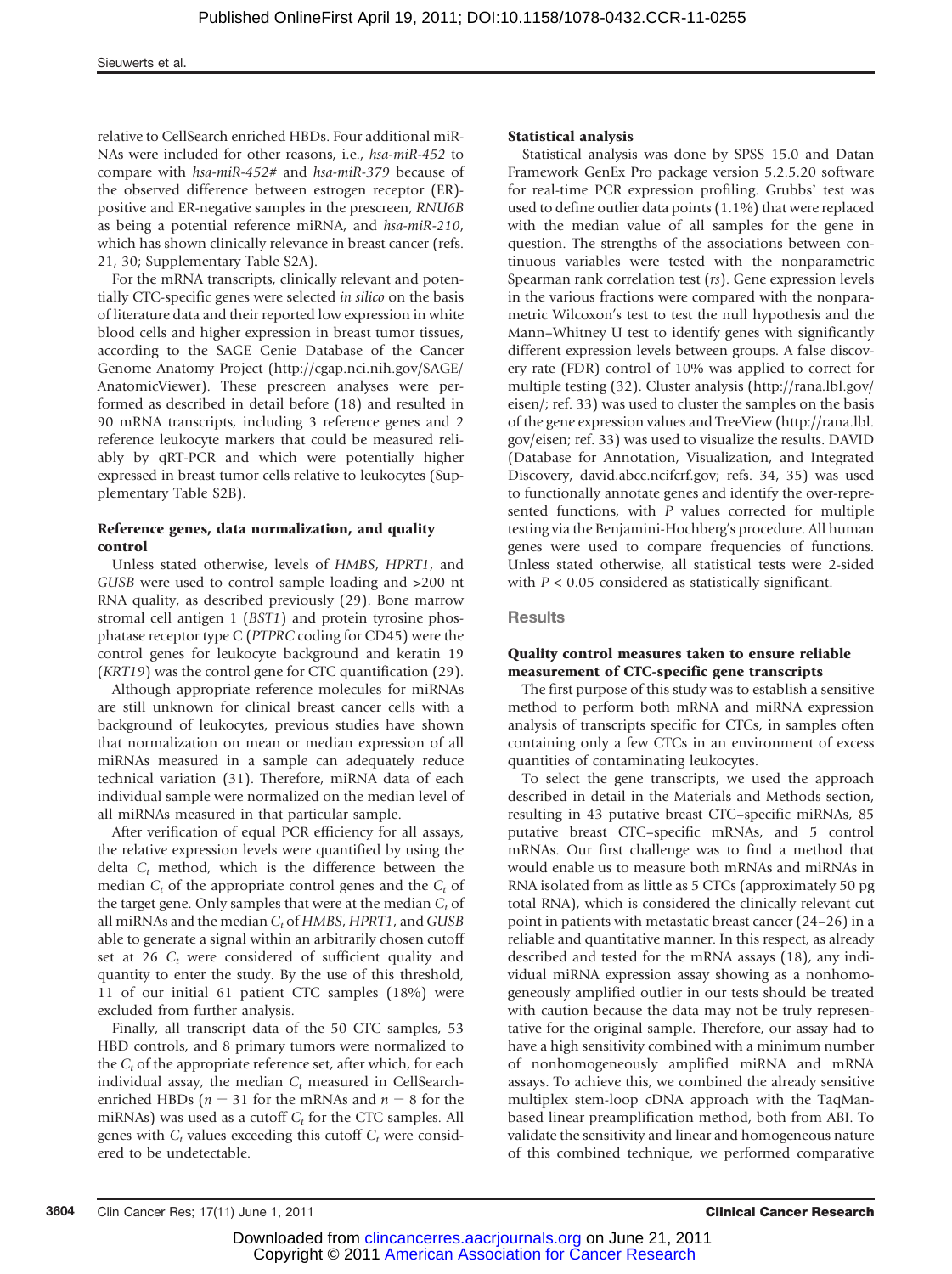tests between serially diluted nonamplified and multiplexed preamplified cDNA from total RNA of pooled primary breast tumors, as described before (18). The homogeneity of amplification was set at a cutoff of 2  $C_t$ , i.e., for an assay to be considered homogeneously amplified, the number of cycles that were required after preamplification should be within a 2  $C_t$  range of the number of cycles that were required for the nonamplified material. After adjusting for the median 15.5  $C_t$  gain due to the preamplification procedure, data of 11 miRNA assays were outside this range (Table 2, lower). After testing the 43 miRNAs in a multiplex cDNA PCR reaction in our patient cohort of 50 CTC samples, data of 2 additional miRNAs (hsa-miR-10b and RNU43) had to be discarded because they generated very poor amplification curves. Finally, the PCR efficiency of 2 of the remaining 30 assays was outside our set range of 75% to 125% (hsa-miR-135b, 135%, and hsa-miR-452#, 73%) and these miRs were therefore also excluded from our final analyses (Table 2, column 6).

A summary of the results of these quality control experiments, which left us with 28 potentially breast CTC–specific miRNAs that could be measured reliably after our multiplexed cDNA followed by the preamplification procedure, is listed in Table 2.

Finally, when implementing an assay into clinical diagnostics, it is important that data can be compared inbetween qRT-PCR sessions. For our mRNA measurements, we have previously shown that the data are reproducible using the preamplification procedure from ABI (18). To certify that the miRNA data generated with these assays and the multiplex preamplification procedure were also reproducible between different qRT-PCR sessions, a control RNA sample consisting of 300 pg total RNA of a pool of breast tumors was included in each session. The relative expressions (average delta  $C_t \pm 95\%$  CI) of the 28 miRNAs measured in this control sample in 28 independently performed multiplexed preamplified qRT-PCR sessions (Fig. 1) with a median coefficient of variation (CV) at the absolute  $C_t$  level of 6%, ranging from 3% for hsa-miR-200a# to 15% for hsa-miR-184, illustrate the robustness of our method.

#### mRNAs and miRNAs differentially expressed between CTC preparations and leukocytes

The miRNA analyses showed that of the 446 miRNAs investigated, 28 miRNA transcripts could be measured reliably and linearly in a multiplex preamplification reaction with an anticipated more than 10-fold (median 160 fold) higher expression in CTCs relative to blood-derived leukocytes (Table 2 and Supplementary Table S2A). Of these 28 small RNAs, only 1 miRNA (hsa-miR-183) was higher expressed in the 32 samples that contained at least 5 CTCs than the 9 samples without detectable CTCs after the CellSearch procedure. At an FDR of 10%, 9 additional miRNA transcripts were more abundantly expressed in the preparations that contained at least 5 CTCs relative to WB preparations of HBDs prior to  $(n = 14)$  or after  $(n = 8)$  CellSearch enrichment (Table 3A).

For the mRNA transcripts, we used the approach described in detail before (18). Of the thus in silico selected 85 putatively CTC-specific and/or for breast cancer clinically relevant genes (Supplementary Table S2B), 55 were at an FDR of 10% significantly higher expressed in the 32 samples of patients with at least 5 CTCs than 31 CellSearchenriched HBD samples. A gene expression call rate of 55 of 85 (65%) is within the limits of what can be expected for a profiling study (36). In addition to these 55 mRNA transcripts, another 6 mRNA transcripts were more abundantly present in the 32 samples that contained at least 5 CTCs relative to the 14 WB samples from HBDs prior to Cell-Search enrichment. Of the 55 mRNA transcripts, 14 were also more abundantly expressed in the 32 samples with at least 5 CTCs relative to the 9 enriched metastatic breast cancer blood samples without detectable CTCs. Finally, only 6 genes, including the 2 leukocyte control genes PTPRC (CD45) and BST1, were found to be significantly higher expressed in the 31 CellSearch-enriched HBD samples than the 32 patient samples with at least 5 CTCs (Table 3B).

### Unsupervised hierarchical clustering to identify clusters of patients according to gene expression patterns

Next, unsupervised 2-dimensional average linkage hierarchical cluster analysis (33) was done to compare the gene expression profiles of our 50 patients. For this, we used the 65 genes (55 mRNA and 10 miRNA transcripts) that were at a 10% FDR more abundantly expressed in CellSearchenriched fractions of the 32 patients with at least 5 CTCs (Table 3 and Fig. 2).

This analysis resulted in a clustering of 4 groups of patients with a clear discrimination between **patient** cluster 1 and patient clusters 2 to 4. The median number of counted CTCs for cluster 1 was 1 (range: 0–173) CTC; for cluster 2, 14 (0–138) CTCs; for cluster 3, 41 (0–2, 262) CTCs; and for cluster 4, 74 (0–886) CTCs (Fig. 2).

About the gene clustering, 5 gene clusters with a correlation more than 0.2 could be identified. In the largest 18-gene cluster (gene cluster 1), "signaling" was the most significant common category for 12 genes (MUCL1, FGFR4, FGFR3, ERBB4, CXCL14, PLOD2, PIP, TFF3, FKBP10, IGFBP2, TIMP3, and PLAU) as identified by DAVID (34, 35) analysis (3.9-fold enriched,  $P =$ 0.0014). In addition to these signaling genes, this gene cluster contains some potentially interesting drug targets such as ERBB4, FGFR3, and FGFR4.

The second-gene cluster (gene cluster 2, correlation 0.40) is characterized by luminal genes, such as CCND1 (37), ESR1, KRT18 (37), and MUC1, of which MUC1 has previously been used by others for the detection of CTCs in breast cancer (38–42). At an enrichment of 8.0-fold, Benjamini  $P = 0.008$ , "mutagenesis site," i.e., genes with mutational hot spots, was the most significant category identified by DAVID for 6 genes (MUC1, CCND1, KRT18, ESR1, CEP55, and FEN1) in this 7-gene cluster.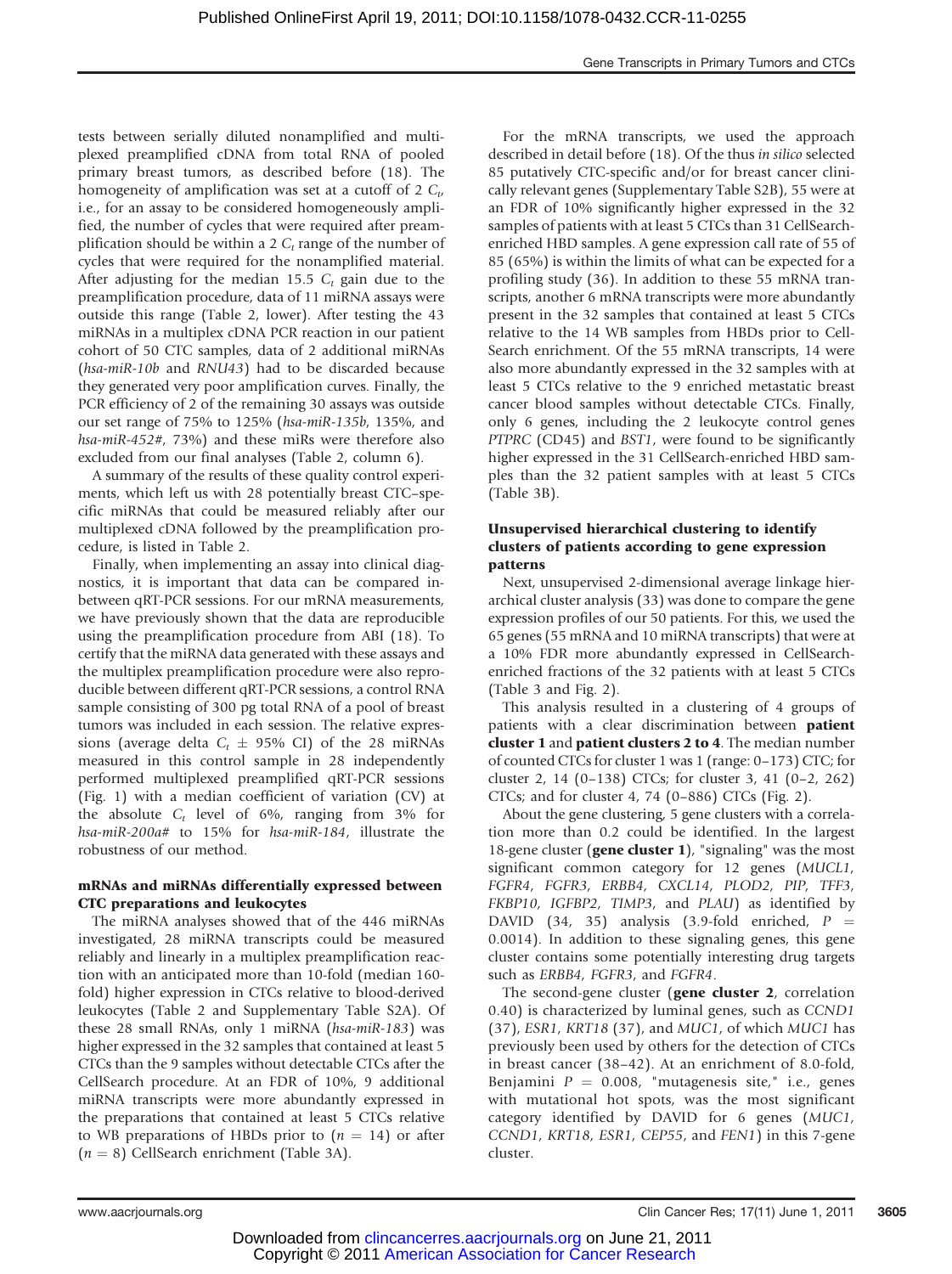| Table 2. Quality control qRT-PCR miRNA before and after multiplexed preamplification |                                            |                                               |                                                      |                                                                           |                                                                                 |                         |
|--------------------------------------------------------------------------------------|--------------------------------------------|-----------------------------------------------|------------------------------------------------------|---------------------------------------------------------------------------|---------------------------------------------------------------------------------|-------------------------|
| miRNA assay                                                                          | Serially diluted<br>breast tumor<br>pool 1 | Serially diluted<br>breast tumor<br>N<br>pool | preamplification<br>$C_t$ gain due to<br>multiplexed | reaction without<br>preamplification<br>in uniplex cDNA<br>PCR efficiency | with preamplification<br><b>PCR</b> efficiency<br>cDNA reaction<br>in multiplex | for exclusion<br>Reason |
| (Specific for                                                                        | Median C <sub>t</sub> in                   | Median C <sub>t</sub> in                      | Relative to                                          |                                                                           |                                                                                 |                         |
| epithelial breast                                                                    | uniplex cDNA                               | multiplex cDNA                                | unamplified uniplex                                  |                                                                           |                                                                                 |                         |
| tumor cells)                                                                         | preamplification)<br>reaction without      | preamplification)<br>reaction with            | cDNA reaction)                                       |                                                                           |                                                                                 |                         |
| hsa-miR-100                                                                          | 28.67                                      | 11.71                                         | 16.96                                                | 102%                                                                      | 98%                                                                             |                         |
| hsa-miR-10a                                                                          | 31.06                                      | 13.86                                         | 17.20                                                | 98%                                                                       | 108%                                                                            |                         |
| hsa-miR-125b                                                                         | 28.33                                      | 12.65                                         | 5.68                                                 | 95%                                                                       | 100%                                                                            |                         |
| hsa-miR-135a                                                                         | 34.89                                      | 17.60                                         | 17.29                                                | 115%                                                                      | 77%                                                                             |                         |
| hsa-miR-141                                                                          | 29.07                                      | 12.36                                         | 6.71                                                 | 97%                                                                       | 105%                                                                            |                         |
| hsa-miR-183                                                                          | 32.99                                      | 17.57                                         | 5.42                                                 | 92%                                                                       | 120%                                                                            |                         |
| hsa-miR-184                                                                          | 35.66                                      | 20.21                                         | 5.45                                                 | 88%                                                                       | 123%                                                                            |                         |
| hsa-miR-187                                                                          | 31.77                                      | 17.00                                         | 14.77                                                | 105%                                                                      | 93%                                                                             |                         |
| hsa-miR-193b                                                                         | 34.05                                      | 19.14                                         | 14.91                                                | 99%                                                                       | 107%                                                                            |                         |
| hsa-miR-200a#                                                                        | 32.73                                      | 18.09                                         | 14.64                                                | 96%                                                                       | 109%                                                                            |                         |
| hsa-miR-200b                                                                         | 27.96                                      | 12.65                                         | 15.31                                                | 97%                                                                       | 89%                                                                             |                         |
| hsa-miR-200c                                                                         | 24.32                                      | 10.32                                         | 14.00                                                | 96%                                                                       | 75%                                                                             |                         |
| hsa-miR-205                                                                          | 29.98                                      | 5<br>14.1                                     | 15.83                                                | 94%                                                                       | 93%                                                                             |                         |
| hsa-miR-210                                                                          | 30.15                                      | 13.18                                         | 16.97                                                | 86%                                                                       | 95%                                                                             |                         |
| hsa-miR-214                                                                          | 28.73                                      | 12.93                                         | 15.80                                                | 101%                                                                      | 79%                                                                             |                         |
| $hsa-miR-31$                                                                         | 29.87                                      | 12.40                                         | 17.47                                                | 101%                                                                      | 76%                                                                             |                         |
| hsa-miR-34a                                                                          | 33.45                                      | 17.96                                         | 15.49                                                | 104%                                                                      | 103%                                                                            |                         |
| hsa-miR-375                                                                          | 30.47                                      | 13.24                                         | 17.23                                                | 90%                                                                       | 75%                                                                             |                         |
| hsa-miR-379                                                                          | 35.42                                      | 19.97                                         | 15.45                                                | 98%                                                                       | 103%                                                                            |                         |
| hsa-miR-424                                                                          | 35.76                                      | 19.52                                         | 16.24                                                | 112%                                                                      | 73%                                                                             |                         |
| hsa-miR-452                                                                          | 35.85                                      | 20.67                                         | 5.18                                                 | 108%                                                                      | 94%                                                                             |                         |
| hsa-miR-455                                                                          | 31.00                                      | 16.35                                         | 14.65                                                | 100%                                                                      | 97%                                                                             |                         |
| hsa-miR-497                                                                          | 33.98                                      | 17.20                                         | 16.78                                                | 98%                                                                       | 79%                                                                             |                         |
| hsa-miR-565                                                                          | 30.54                                      | 13.98                                         | 16.56                                                | 98%                                                                       | 123%                                                                            |                         |
| hsa-miR-615                                                                          | 32.47                                      | 17.04                                         | 15.43                                                | 100%                                                                      | 110%                                                                            |                         |
| hsa-miR-9#                                                                           | 33.00                                      | 18.59                                         | 14.41                                                | 104%                                                                      | 117%                                                                            |                         |
| hsa-miR-95                                                                           | 34.47                                      | 19.41                                         | 15.06                                                | 82%                                                                       | 116%                                                                            |                         |
| <b>RNU19</b>                                                                         | 31.78                                      | 15.8                                          | 15.97                                                | 108%                                                                      | 88%                                                                             |                         |
|                                                                                      |                                            |                                               | (Continued on the following page)                    |                                                                           |                                                                                 |                         |
|                                                                                      |                                            |                                               |                                                      |                                                                           |                                                                                 |                         |

Published OnlineFirst April 19, 2011; DOI:10.1158/1078-0432.CCR-11-0255

 Copyright © 2011 [American Association for Cancer Research](http://www.aacr.org/) Downloaded from [clincancerres.aacrjournals.org](http://clincancerres.aacrjournals.org/) on June 21, 2011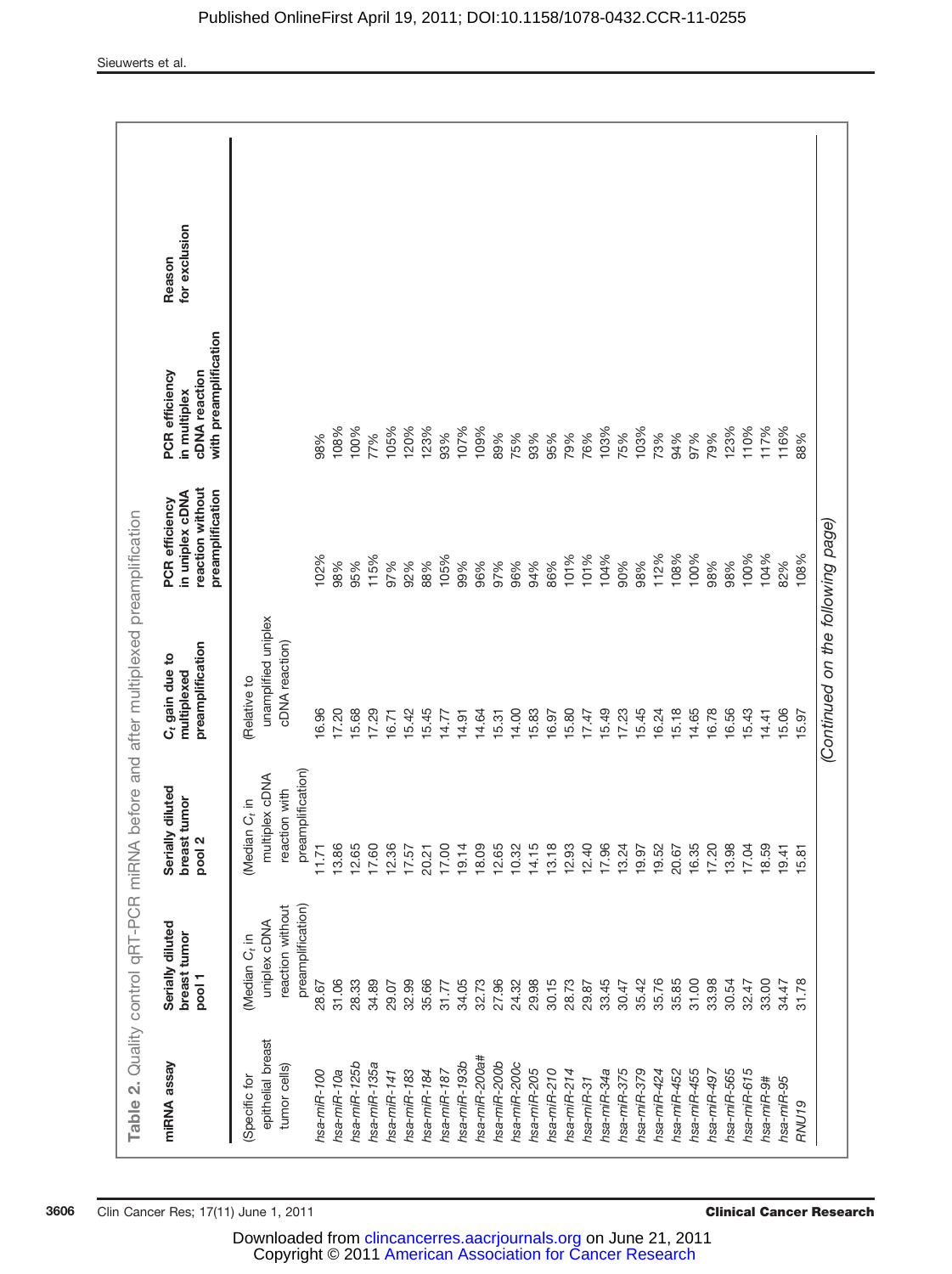|                                 | Table 2. Quality control qRT-PCR miRNA                     |                                                    | before and after multiplexed preamplification (Cont'd)        |                                                                           |                                                                          |                                                                                                                                                                                                                                                                                                                                                                                                                                                                                                                                                                                                                                                                                                                                                                                                                                                                                                                                                                                                                                                                                                                                                                                                                                                                                                 |
|---------------------------------|------------------------------------------------------------|----------------------------------------------------|---------------------------------------------------------------|---------------------------------------------------------------------------|--------------------------------------------------------------------------|-------------------------------------------------------------------------------------------------------------------------------------------------------------------------------------------------------------------------------------------------------------------------------------------------------------------------------------------------------------------------------------------------------------------------------------------------------------------------------------------------------------------------------------------------------------------------------------------------------------------------------------------------------------------------------------------------------------------------------------------------------------------------------------------------------------------------------------------------------------------------------------------------------------------------------------------------------------------------------------------------------------------------------------------------------------------------------------------------------------------------------------------------------------------------------------------------------------------------------------------------------------------------------------------------|
| miRNA assay                     | Serially diluted<br>breast tumor<br>pool 1                 | Serially diluted<br>breast tumor<br>pool 2<br>pool | preamplification<br>C <sub>t</sub> gain due to<br>multiplexed | reaction without<br>preamplification<br>in uniplex cDNA<br>PCR efficiency | with preamplification<br>PCR efficiency<br>cDNA reaction<br>in multiplex | for exclusion<br>Reason                                                                                                                                                                                                                                                                                                                                                                                                                                                                                                                                                                                                                                                                                                                                                                                                                                                                                                                                                                                                                                                                                                                                                                                                                                                                         |
| RNU43                           | 31.02                                                      | 13.63                                              | 17.39                                                         | 83%                                                                       | 117%                                                                     | Poor amplification curves                                                                                                                                                                                                                                                                                                                                                                                                                                                                                                                                                                                                                                                                                                                                                                                                                                                                                                                                                                                                                                                                                                                                                                                                                                                                       |
| hsa-miR-10b                     | 31.71                                                      | 16.79                                              | 14.92                                                         | 98%                                                                       | 103%                                                                     | Poor amplification curves                                                                                                                                                                                                                                                                                                                                                                                                                                                                                                                                                                                                                                                                                                                                                                                                                                                                                                                                                                                                                                                                                                                                                                                                                                                                       |
| hsa-miR-135b                    | 28.86                                                      | 14.16                                              | 14.70                                                         | 99%                                                                       | 132%                                                                     | Poor PCR efficiency                                                                                                                                                                                                                                                                                                                                                                                                                                                                                                                                                                                                                                                                                                                                                                                                                                                                                                                                                                                                                                                                                                                                                                                                                                                                             |
| hsa-miR-452#                    | 31.92                                                      | 17.98                                              | 13.94                                                         | 105%                                                                      | 73%                                                                      | Poor PCR efficiency                                                                                                                                                                                                                                                                                                                                                                                                                                                                                                                                                                                                                                                                                                                                                                                                                                                                                                                                                                                                                                                                                                                                                                                                                                                                             |
| hsa-miR-149                     | 29.82                                                      | 10.35                                              | 19.47                                                         | 111%                                                                      | 72%                                                                      | Not homogenously amplified                                                                                                                                                                                                                                                                                                                                                                                                                                                                                                                                                                                                                                                                                                                                                                                                                                                                                                                                                                                                                                                                                                                                                                                                                                                                      |
| hsa-let-7e                      | 33.61                                                      | 14.30                                              | 19.31                                                         | 99%                                                                       | 84%                                                                      | Not homogenously amplified                                                                                                                                                                                                                                                                                                                                                                                                                                                                                                                                                                                                                                                                                                                                                                                                                                                                                                                                                                                                                                                                                                                                                                                                                                                                      |
| $hsa$ -let-7                    | 33.14                                                      | 14.77                                              | 18.37                                                         | 88%                                                                       | 116%                                                                     | Not homogenously amplified                                                                                                                                                                                                                                                                                                                                                                                                                                                                                                                                                                                                                                                                                                                                                                                                                                                                                                                                                                                                                                                                                                                                                                                                                                                                      |
| hsa-miR-196a                    | 30.33                                                      | 17.06                                              | 13.27                                                         | 97%                                                                       | 81%                                                                      | Not homogenously amplified                                                                                                                                                                                                                                                                                                                                                                                                                                                                                                                                                                                                                                                                                                                                                                                                                                                                                                                                                                                                                                                                                                                                                                                                                                                                      |
| hsa-miR-199a#                   | 28.18                                                      | 19.21                                              | 8.97                                                          | 99%                                                                       | 123%                                                                     | Not homogenously amplified                                                                                                                                                                                                                                                                                                                                                                                                                                                                                                                                                                                                                                                                                                                                                                                                                                                                                                                                                                                                                                                                                                                                                                                                                                                                      |
| hsa-miR-200a                    | 29.62                                                      | 17.18                                              | 12.44                                                         | 103%                                                                      | 88%                                                                      | Not homogenously amplified                                                                                                                                                                                                                                                                                                                                                                                                                                                                                                                                                                                                                                                                                                                                                                                                                                                                                                                                                                                                                                                                                                                                                                                                                                                                      |
| hsa-miR-203                     | 30.13                                                      | 11.79                                              | 18.34                                                         | 97%                                                                       | 91%                                                                      | Not homogenously amplified                                                                                                                                                                                                                                                                                                                                                                                                                                                                                                                                                                                                                                                                                                                                                                                                                                                                                                                                                                                                                                                                                                                                                                                                                                                                      |
| hsa-miR-429                     | 34.65                                                      | 25.65                                              | 0.00                                                          | 98%                                                                       | 111%                                                                     | Not homogenously amplified                                                                                                                                                                                                                                                                                                                                                                                                                                                                                                                                                                                                                                                                                                                                                                                                                                                                                                                                                                                                                                                                                                                                                                                                                                                                      |
| $hsa-miR-511$                   | 32.01                                                      | 18.77                                              | 13.24                                                         | 76%                                                                       | 94%                                                                      | Not homogenously amplified                                                                                                                                                                                                                                                                                                                                                                                                                                                                                                                                                                                                                                                                                                                                                                                                                                                                                                                                                                                                                                                                                                                                                                                                                                                                      |
| hsa-miR-99a                     | 34.94                                                      | 13.13                                              | 21.81                                                         | 89%                                                                       | 104%                                                                     | Not homogenously amplified                                                                                                                                                                                                                                                                                                                                                                                                                                                                                                                                                                                                                                                                                                                                                                                                                                                                                                                                                                                                                                                                                                                                                                                                                                                                      |
| snoR-12 (RNU6B)                 | 33.91                                                      | 16.20                                              | 17.71                                                         | 93%                                                                       | 94%                                                                      | Not homogenously amplified                                                                                                                                                                                                                                                                                                                                                                                                                                                                                                                                                                                                                                                                                                                                                                                                                                                                                                                                                                                                                                                                                                                                                                                                                                                                      |
| and 125% considered acceptable. | preamplification and dilution step, in a final input of 6, |                                                    |                                                               |                                                                           |                                                                          | was included that proved to be negative for all assays. The median reduction in the number of PCR cycles that were required to generate a signal after preamplification was 15.5. The<br>homogeneity of amplification was therefore set at 15.5 ± 2 C <sub>t</sub> . All assays that gained less than 13.5 or more than 17.5 C <sub>t</sub> after this multiplexed preamplification procedure were<br>respectively. Forty-three serially diluted aliquots of the 3 dilutions of pool 1 were used in 3 x 43 individual RT reactions and after a 20-fold dilution, measured at 25, 6.25, and 1.56 ng<br>1.25, and 0.38 pg for each individual miRNA-specific PCR reaction. For all miRNAs, a minus RT sample at the second dilution<br>NOTE: RNA of a pool of primary turnors of patients who had not received neoadjuvant systemic therapy was diluted to 100, 25, and 6.25 ng (pool 1) and to 300, 75, and 18 pg (pool 2),<br>in 43 individual miRNA-specific PCRs. For pool 2, only 1 sample of each dilution was used to measure all 43 miRNAs in a multiplex cDNA reaction, resulting, after an additional<br>considered as not homogenously amplified. PCR efficiencies were calculated from the data, thus generated with the 3 serially diluted samples with a PCR efficiency between 75% |

 Copyright © 2011 [American Association for Cancer Research](http://www.aacr.org/) Downloaded from [clincancerres.aacrjournals.org](http://clincancerres.aacrjournals.org/) on June 21, 2011

www.aacrjournals.org **Clin Cancer Res**; 17(11) June 1, 2011 3607

Gene Transcripts in Primary Tumors and CTCs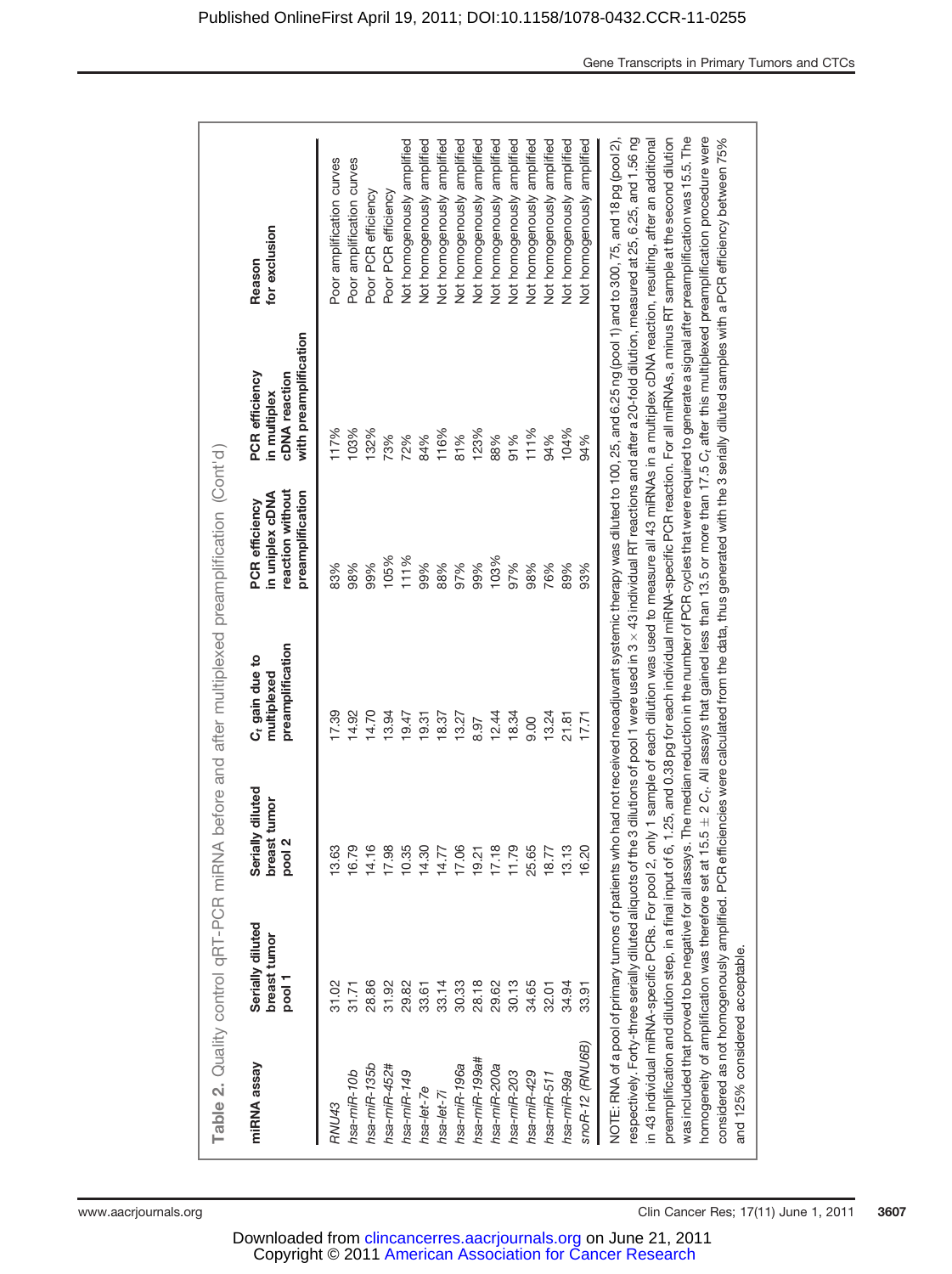

Figure 1. Reproducibility of the measurement of 28 miRNAs in a multiplex cDNA preamped reaction. Bars depict miRNA expression of 28 individual miRNA assays relative to the median level of all miRNA assays (average delta  $C_t \pm 95\%$  CI) as measured in a control sample at 300 pg total RNA input in 28 independently performed multiplexed preamplified qRT-PCR sessions.

One distinct gene cluster (gene cluster 3, correlation 0.35) was responsible for the association with the absence of CTCs, i.e., patient cluster 1. This 14-gene cluster holds in addition to the previously identified CTC-specific genes KRT19, AGR2, S100A16, and KRT7, and as could be expected TACSTD1, the gene encoding EpCAM, the antigen that was used to enrich for CTCs, also the miRNAs hsa-miR-452 and hsa-miR-34a.

Notably, the miRNA-cluster (gene cluster 4, correlation 0.20) containing hsa-miR-183, hsa-miR-184, hsa-miR-379, and hsa-miR-424 shows an expression pattern that seems to be inversely related to the "mutagenesis" gene cluster 2 which includes ESR1-, the gene that encodes for the ER. This suggests that these miRNAs might be negatively regulated by ER or, vice versa, that these miRNAs negatively regulate ER.

Although no specific category was identified by DAVID as significantly enriched in the last cluster (gene cluster 5, correlation 0.20), this cluster seems to be dominated by genes associated with cell-cycle progression and proliferation such as DUSP4 (MKP2; ref. 43), KIF11, KPNA2, and MKI67. Interestingly, a putative stem cell marker (ITGA6; ref. 44) is also included in this last cluster.

To ascertain that the signals we generated were indeed tumor CTC specific, we also performed a clustering analysis with inclusion of the 14 full blood HBDs (FB-HBD) from which we had data from both the mRNAs and miRNAs (Supplementary Fig. S1). These HBDs (marked in green below the cluster) indeed clustered closely together. Also, the patients from patient cluster 1 (Fig. 2, and marked in red below the cluster diagram in Supplementary Fig. S1), which were characterized by the lack of expression of epithelial marker genes, remain clustered together, next to the HBD cluster.

To further validate that our identified 65-gene expression profile is able to clearly discriminate between signals derived from leukocytes that remain after CellSearch enrichment and signals derived from epithelial cells, we performed a proof-of-principle spiking experiment. For this, gene expression profiles of cells from 4 different breast cancer cell lines were compared with those of HBD samples of 5 different healthy volunteers and an HBD sample of a healthy volunteer in which the RNAs of the 4 different tumor cell lines were spiked in a final quantity equivalent to approximately 1 CTC (approximately 10 pg) per 1.5 mL blood. As can be appreciated from Supplementary Figure S2, a clear distinction can be seen between mixed and unmixed HBD and cell line samples. More importantly, no clear distinction can be seen between the final expression data by using RNA of the cell lines and the cell lines mixed with RNA from HBD.

These data point to a lack of contribution of the leukocytes to the overall gene expression results and confirm that our molecular CTC profile is indeed able to discriminate between signals from leukocytes and epithelial-specific signals from CTCs.

## Associations of the CTC molecular profile with primary tumor characteristics

For the association of the molecular profile with primary tumor characteristics, we continued with the 36 patients in patient clusters 2 to 4. These patients displayed a molecular CTC profile with very distinct patterns from the 14 patients in patient cluster 1, which were characterized by the lack of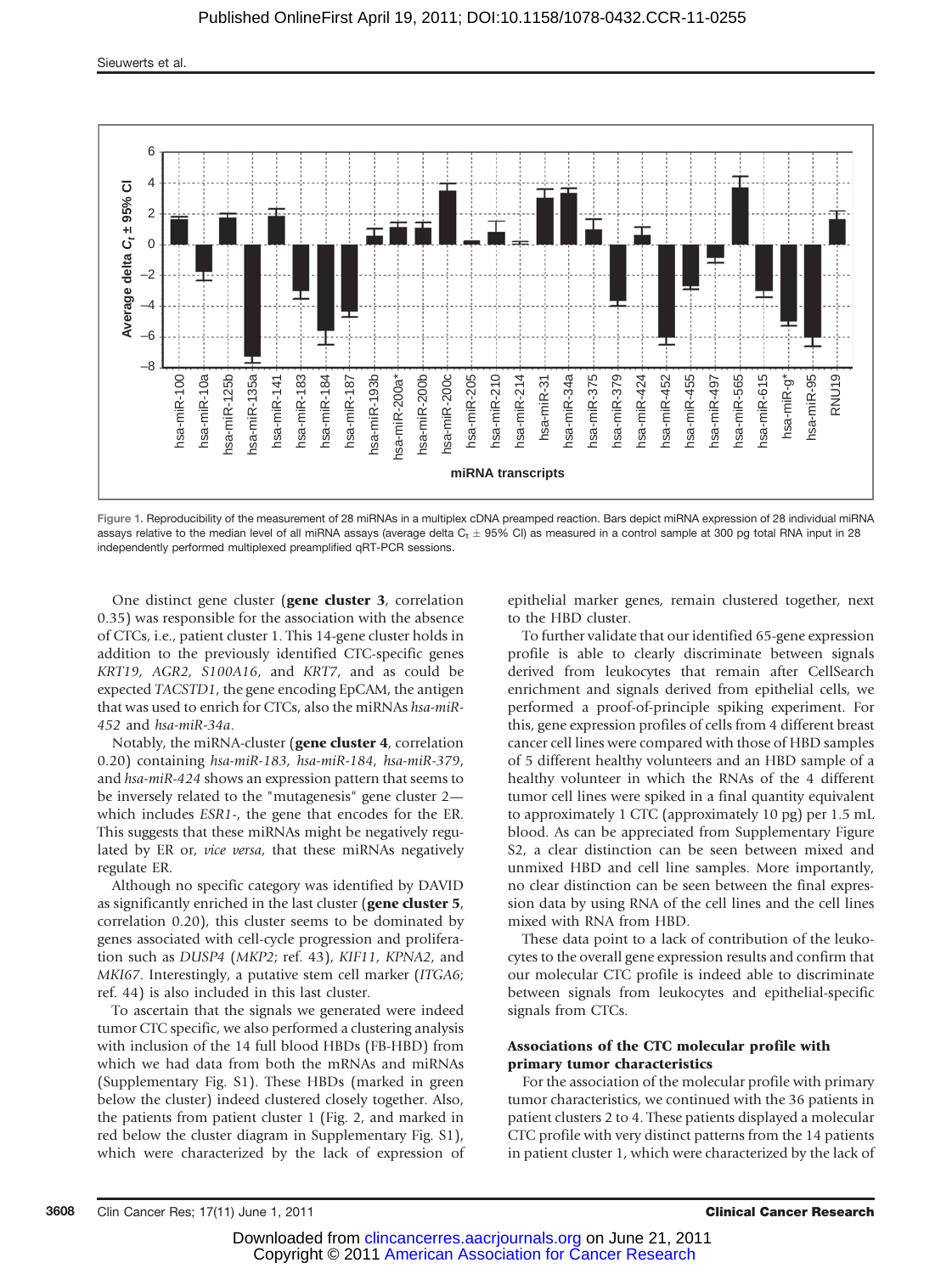| $10%$<br>FDR<br>$\geq$ 5 CTCs<br>P value<br>3.3E-02<br>3.9E-02<br>$5.3E - 02$<br>7.6E-01<br>4.9E-01<br>4.4E-01<br>$5.2E-01$<br>8.1E-01<br>$1.5E-01$<br>4.1E-01<br>$3.4E-01$<br>$9.0E-01$<br>$9.4E - 01$<br>$9.0E-01$<br>$2.6E - 01$<br>8.6E-01<br>$5.5E-01$<br>$9.9E-01$<br>$3.3E - 01$<br>$2.3E-01$<br>$6.0E-01$<br>4.4E-01<br>7.3E-01<br>$2.8E-01$<br>7.9E-01<br>$9.0E-01$<br>$6.8E - 01$<br>8.4E-01<br><b>CTCs</b><br>vs. 0<br>ெ<br>$0CD$ CTCs $(n =$<br><b>CTCs</b><br><b>CTCs</b><br>Ratio<br>vs. 0<br>0.84<br>0.95<br>1.80<br>I.59<br>1.26<br>2.55<br>0.59<br>0.50<br>0.82<br>1.04<br>0.79<br>1.00<br>0.95<br>0.98<br>0.93<br>0.88<br>1.06<br>1.10<br>1.26<br>0.99<br>0.65<br>1,00<br>0.93<br>0.63<br>1.04<br>1.07<br>1.17<br>1.01<br>$\frac{5}{2}$<br>10.81<br>SEM<br>0.06<br>2.86<br>3.48<br>0.00<br>0.00<br>0.00<br>0.00<br>0.00<br>1.06<br>1.14<br>0.00<br>3.20<br>2.40<br>0.00<br>0.28<br>2.69<br>0.32<br>0.00<br>0.39<br>0.17<br>0.07<br>0.01<br>9.21<br>0.01<br>7.77<br>5.01<br>0.01<br>Normalized<br>level of all<br>miRNAs<br>median<br>on the<br>Average<br>11.10<br>23.23<br>10.85<br>0.13<br>4.24<br>2.96<br>0.03<br>1.13<br>2.83<br>0.96<br>0.02<br>0.30<br>8.24<br>0.14<br>0.05<br>1.76<br>0.01<br>3.07<br>1.11<br>1.41<br>0.12<br>1.81<br>2.47<br>2.81<br>1.31<br>0.04<br>0.44<br>0.01<br>10%<br>FDR<br>$\geq$ 5 CTCs<br>vs. HBD<br>P value<br>3.1E-06<br>1.3E-06<br>4.3E-06<br>3.0E-03<br>$9.0E-05$<br>2.7E-03<br>$1.6E-03$<br>3.1E-02<br>2.9E-02<br>$1.6E - 02$<br>3.0E-02<br>1.3E-02<br>$1.6E - 02$<br>2.4E-02<br>3.1E-02<br>3.6E-02<br>2.6E-04<br>1.8E-04<br>$2.8E - 01$<br>$9.0E-01$<br>5.6E-02<br>$1.7E-01$<br>$3.0E-01$<br>4.2E-01<br>$6.5E - 01$<br>4.8E-01<br>8.5E-01<br>8.3E-01<br>уB<br>HBD WB $(n = 14)$<br>$\geq$ 5 CTCs<br>vs. HBD<br>Ratio<br>3.05<br>3.06<br>5.76<br>3.15<br>1.66<br>1.36<br>0.95<br>0.88<br>0.85<br>0.82<br>0.80<br>0.88<br>7.99<br>3.30<br>3.12<br>0.58<br>0.93<br>0.64<br>1.19<br>0.94<br>1.04<br>1.04<br>1.33<br>0.93<br>0.84<br>4.77<br>1.31<br>1.41<br>WВ<br>SEM<br>0.00<br>0.15<br>0.26<br>1.20<br>0.33<br>0.02<br>0.00<br>0.16<br>0.46<br>0.73<br>0.00<br>0.00<br>0.00<br>0.03<br>0.00<br>0.12<br>0.00<br>0.82<br>0.00<br>0.20<br>1.60<br>0.06<br>0.00<br>0.02<br>0.00<br>0.00<br>0.00<br>0.27<br>Normalized<br>all miRNAs<br>median<br>level of<br>on the<br>Average<br>12.27<br>1.20<br>3.69<br>0.18<br>2.17<br>0.06<br>1.04<br>2.78<br>6.52<br>3.12<br>1.14<br>1.98<br>1.25<br>0.09<br>0.20<br>0.05<br>1.32<br>0.62<br>0.45<br>0.10<br>1.27<br>0.01<br>2.97<br>0.04<br>4.41<br>0.01<br>0.01<br>0.01<br>10%<br>FDR<br>$\geq$ 5 CTCs<br>HBD_CS<br>P value<br>9.4E-05<br>$1.6E - 04$<br>2.8E-03<br>3.3E-03<br>4.8E-03<br>2.6E-02<br>2.0E-03<br>$1.4E-04$<br>6.5E-03<br>2.2E-02<br>7.2E-03<br>2.2E-02<br>8.2E-02<br>$3.7E - 01$<br>8.2E-02<br>$9.4E - 02$<br>$2.2E-01$<br>4.3E-01<br>$1.6E - 01$<br>$1.8E - 01$<br>$2.2E-01$<br>$2.3E-01$<br>$2.3E - 01$<br>$2.9E-01$<br>5.3E-01<br>$7.2E-01$<br>8.5E-01<br>4.9E-01<br>ģ.<br>බ<br>$-0.52$ GS (n =<br>$\geq$ 5 CTCs<br>HBD_CS<br>Ratio<br>6.16<br>8.12<br>3.05<br>4.72<br>2.86<br>3.49<br>1.36<br>0.95<br>0.96<br>0.95<br>0.74<br>2.45<br>1.62<br>0.72<br>0.98<br>0.85<br>1.13<br>1.19<br>1.25<br>1.29<br>1.04<br>1.02<br>1.73<br>1.14<br>4.77<br>0.94<br>0.92<br>1.21<br>Ś.<br>$\sim$<br>0.00<br>2.78<br>0.00<br>0.00<br>0.00<br>0.19<br>0.02<br>2.08<br>0.28<br>0.00<br>0.44<br>0.26<br>0.00<br>0.87<br>0.36<br>2.58<br>0.60<br>0.02<br>0.00<br>3.50<br>0.30<br>0.59<br>0.00<br>1.62<br>0.01<br>0.01<br>0.00<br>Normalized<br><b>GEN</b><br>0.00<br>level of all<br>miRNAs<br>median<br>on the<br>Average<br>10.60<br>4.34<br>1.17<br>6.52<br>6.12<br>0.96<br>0.05<br>0.03<br>0.57<br>0.73<br>1.73<br>$5.61$<br>1.30<br>1.81<br>0.17<br>0.05<br>1.30<br>0.50<br>0.09<br>0.01<br>1.32<br>0.09<br>0.16<br>0.03<br>0.62<br>0.01<br>0.01<br>0.01<br>149.28<br>$\geq$ 5 CTCs (n = 32)<br>SEM<br>0.46<br>0.00<br>1.83<br>0.02<br>3.76<br>5.66<br>2.02<br>2.14<br>0.22<br>0.00<br>1.32<br>0.02<br>4.69<br>2.32<br>0.02<br>0.34<br>3.99<br>1.22<br>3.52<br>0.05<br>$0.84$<br>1.01<br>0.00<br>0.17<br>0.01<br>0.21<br>$\overline{0}$ .<br>Normalized<br>$\overline{5}$<br>miRNAs<br>level of |                  | Table 3A. Evaluation of miRNA transcript levels in HBDs and CTC samples |  |  |  |  |  |  |  |  |
|--------------------------------------------------------------------------------------------------------------------------------------------------------------------------------------------------------------------------------------------------------------------------------------------------------------------------------------------------------------------------------------------------------------------------------------------------------------------------------------------------------------------------------------------------------------------------------------------------------------------------------------------------------------------------------------------------------------------------------------------------------------------------------------------------------------------------------------------------------------------------------------------------------------------------------------------------------------------------------------------------------------------------------------------------------------------------------------------------------------------------------------------------------------------------------------------------------------------------------------------------------------------------------------------------------------------------------------------------------------------------------------------------------------------------------------------------------------------------------------------------------------------------------------------------------------------------------------------------------------------------------------------------------------------------------------------------------------------------------------------------------------------------------------------------------------------------------------------------------------------------------------------------------------------------------------------------------------------------------------------------------------------------------------------------------------------------------------------------------------------------------------------------------------------------------------------------------------------------------------------------------------------------------------------------------------------------------------------------------------------------------------------------------------------------------------------------------------------------------------------------------------------------------------------------------------------------------------------------------------------------------------------------------------------------------------------------------------------------------------------------------------------------------------------------------------------------------------------------------------------------------------------------------------------------------------------------------------------------------------------------------------------------------------------------------------------------------------------------------------------------------------------------------------------------------------------------------------------------------------------------------------------------------------------------------------------------------------------------------------------------------------------------------------------------------------------------------------------------------------------------------------------------------------------------------------------------------------------------------------------------------------------------------------------------------------------------------------------------------------------------------------------------------------------------------------------------------------------------------------------------------------------------------------------------------------------------------------------------------------------------------------------------------------------------------------------------------------------------------------------------------------------------------------------------------------------------|------------------|-------------------------------------------------------------------------|--|--|--|--|--|--|--|--|
|                                                                                                                                                                                                                                                                                                                                                                                                                                                                                                                                                                                                                                                                                                                                                                                                                                                                                                                                                                                                                                                                                                                                                                                                                                                                                                                                                                                                                                                                                                                                                                                                                                                                                                                                                                                                                                                                                                                                                                                                                                                                                                                                                                                                                                                                                                                                                                                                                                                                                                                                                                                                                                                                                                                                                                                                                                                                                                                                                                                                                                                                                                                                                                                                                                                                                                                                                                                                                                                                                                                                                                                                                                                                                                                                                                                                                                                                                                                                                                                                                                                                                                                                                                                                  |                  |                                                                         |  |  |  |  |  |  |  |  |
|                                                                                                                                                                                                                                                                                                                                                                                                                                                                                                                                                                                                                                                                                                                                                                                                                                                                                                                                                                                                                                                                                                                                                                                                                                                                                                                                                                                                                                                                                                                                                                                                                                                                                                                                                                                                                                                                                                                                                                                                                                                                                                                                                                                                                                                                                                                                                                                                                                                                                                                                                                                                                                                                                                                                                                                                                                                                                                                                                                                                                                                                                                                                                                                                                                                                                                                                                                                                                                                                                                                                                                                                                                                                                                                                                                                                                                                                                                                                                                                                                                                                                                                                                                                                  | median<br>on the |                                                                         |  |  |  |  |  |  |  |  |
|                                                                                                                                                                                                                                                                                                                                                                                                                                                                                                                                                                                                                                                                                                                                                                                                                                                                                                                                                                                                                                                                                                                                                                                                                                                                                                                                                                                                                                                                                                                                                                                                                                                                                                                                                                                                                                                                                                                                                                                                                                                                                                                                                                                                                                                                                                                                                                                                                                                                                                                                                                                                                                                                                                                                                                                                                                                                                                                                                                                                                                                                                                                                                                                                                                                                                                                                                                                                                                                                                                                                                                                                                                                                                                                                                                                                                                                                                                                                                                                                                                                                                                                                                                                                  | Average          |                                                                         |  |  |  |  |  |  |  |  |
|                                                                                                                                                                                                                                                                                                                                                                                                                                                                                                                                                                                                                                                                                                                                                                                                                                                                                                                                                                                                                                                                                                                                                                                                                                                                                                                                                                                                                                                                                                                                                                                                                                                                                                                                                                                                                                                                                                                                                                                                                                                                                                                                                                                                                                                                                                                                                                                                                                                                                                                                                                                                                                                                                                                                                                                                                                                                                                                                                                                                                                                                                                                                                                                                                                                                                                                                                                                                                                                                                                                                                                                                                                                                                                                                                                                                                                                                                                                                                                                                                                                                                                                                                                                                  | 0.25             |                                                                         |  |  |  |  |  |  |  |  |
|                                                                                                                                                                                                                                                                                                                                                                                                                                                                                                                                                                                                                                                                                                                                                                                                                                                                                                                                                                                                                                                                                                                                                                                                                                                                                                                                                                                                                                                                                                                                                                                                                                                                                                                                                                                                                                                                                                                                                                                                                                                                                                                                                                                                                                                                                                                                                                                                                                                                                                                                                                                                                                                                                                                                                                                                                                                                                                                                                                                                                                                                                                                                                                                                                                                                                                                                                                                                                                                                                                                                                                                                                                                                                                                                                                                                                                                                                                                                                                                                                                                                                                                                                                                                  | 10.57            |                                                                         |  |  |  |  |  |  |  |  |
|                                                                                                                                                                                                                                                                                                                                                                                                                                                                                                                                                                                                                                                                                                                                                                                                                                                                                                                                                                                                                                                                                                                                                                                                                                                                                                                                                                                                                                                                                                                                                                                                                                                                                                                                                                                                                                                                                                                                                                                                                                                                                                                                                                                                                                                                                                                                                                                                                                                                                                                                                                                                                                                                                                                                                                                                                                                                                                                                                                                                                                                                                                                                                                                                                                                                                                                                                                                                                                                                                                                                                                                                                                                                                                                                                                                                                                                                                                                                                                                                                                                                                                                                                                                                  | 1.87             |                                                                         |  |  |  |  |  |  |  |  |
|                                                                                                                                                                                                                                                                                                                                                                                                                                                                                                                                                                                                                                                                                                                                                                                                                                                                                                                                                                                                                                                                                                                                                                                                                                                                                                                                                                                                                                                                                                                                                                                                                                                                                                                                                                                                                                                                                                                                                                                                                                                                                                                                                                                                                                                                                                                                                                                                                                                                                                                                                                                                                                                                                                                                                                                                                                                                                                                                                                                                                                                                                                                                                                                                                                                                                                                                                                                                                                                                                                                                                                                                                                                                                                                                                                                                                                                                                                                                                                                                                                                                                                                                                                                                  | 0.04             |                                                                         |  |  |  |  |  |  |  |  |
|                                                                                                                                                                                                                                                                                                                                                                                                                                                                                                                                                                                                                                                                                                                                                                                                                                                                                                                                                                                                                                                                                                                                                                                                                                                                                                                                                                                                                                                                                                                                                                                                                                                                                                                                                                                                                                                                                                                                                                                                                                                                                                                                                                                                                                                                                                                                                                                                                                                                                                                                                                                                                                                                                                                                                                                                                                                                                                                                                                                                                                                                                                                                                                                                                                                                                                                                                                                                                                                                                                                                                                                                                                                                                                                                                                                                                                                                                                                                                                                                                                                                                                                                                                                                  | 0.04             |                                                                         |  |  |  |  |  |  |  |  |
|                                                                                                                                                                                                                                                                                                                                                                                                                                                                                                                                                                                                                                                                                                                                                                                                                                                                                                                                                                                                                                                                                                                                                                                                                                                                                                                                                                                                                                                                                                                                                                                                                                                                                                                                                                                                                                                                                                                                                                                                                                                                                                                                                                                                                                                                                                                                                                                                                                                                                                                                                                                                                                                                                                                                                                                                                                                                                                                                                                                                                                                                                                                                                                                                                                                                                                                                                                                                                                                                                                                                                                                                                                                                                                                                                                                                                                                                                                                                                                                                                                                                                                                                                                                                  | 1.43             |                                                                         |  |  |  |  |  |  |  |  |
|                                                                                                                                                                                                                                                                                                                                                                                                                                                                                                                                                                                                                                                                                                                                                                                                                                                                                                                                                                                                                                                                                                                                                                                                                                                                                                                                                                                                                                                                                                                                                                                                                                                                                                                                                                                                                                                                                                                                                                                                                                                                                                                                                                                                                                                                                                                                                                                                                                                                                                                                                                                                                                                                                                                                                                                                                                                                                                                                                                                                                                                                                                                                                                                                                                                                                                                                                                                                                                                                                                                                                                                                                                                                                                                                                                                                                                                                                                                                                                                                                                                                                                                                                                                                  | 0.33             |                                                                         |  |  |  |  |  |  |  |  |
|                                                                                                                                                                                                                                                                                                                                                                                                                                                                                                                                                                                                                                                                                                                                                                                                                                                                                                                                                                                                                                                                                                                                                                                                                                                                                                                                                                                                                                                                                                                                                                                                                                                                                                                                                                                                                                                                                                                                                                                                                                                                                                                                                                                                                                                                                                                                                                                                                                                                                                                                                                                                                                                                                                                                                                                                                                                                                                                                                                                                                                                                                                                                                                                                                                                                                                                                                                                                                                                                                                                                                                                                                                                                                                                                                                                                                                                                                                                                                                                                                                                                                                                                                                                                  | 13.74            |                                                                         |  |  |  |  |  |  |  |  |
|                                                                                                                                                                                                                                                                                                                                                                                                                                                                                                                                                                                                                                                                                                                                                                                                                                                                                                                                                                                                                                                                                                                                                                                                                                                                                                                                                                                                                                                                                                                                                                                                                                                                                                                                                                                                                                                                                                                                                                                                                                                                                                                                                                                                                                                                                                                                                                                                                                                                                                                                                                                                                                                                                                                                                                                                                                                                                                                                                                                                                                                                                                                                                                                                                                                                                                                                                                                                                                                                                                                                                                                                                                                                                                                                                                                                                                                                                                                                                                                                                                                                                                                                                                                                  | 2.11             |                                                                         |  |  |  |  |  |  |  |  |
|                                                                                                                                                                                                                                                                                                                                                                                                                                                                                                                                                                                                                                                                                                                                                                                                                                                                                                                                                                                                                                                                                                                                                                                                                                                                                                                                                                                                                                                                                                                                                                                                                                                                                                                                                                                                                                                                                                                                                                                                                                                                                                                                                                                                                                                                                                                                                                                                                                                                                                                                                                                                                                                                                                                                                                                                                                                                                                                                                                                                                                                                                                                                                                                                                                                                                                                                                                                                                                                                                                                                                                                                                                                                                                                                                                                                                                                                                                                                                                                                                                                                                                                                                                                                  | 8.85             |                                                                         |  |  |  |  |  |  |  |  |
|                                                                                                                                                                                                                                                                                                                                                                                                                                                                                                                                                                                                                                                                                                                                                                                                                                                                                                                                                                                                                                                                                                                                                                                                                                                                                                                                                                                                                                                                                                                                                                                                                                                                                                                                                                                                                                                                                                                                                                                                                                                                                                                                                                                                                                                                                                                                                                                                                                                                                                                                                                                                                                                                                                                                                                                                                                                                                                                                                                                                                                                                                                                                                                                                                                                                                                                                                                                                                                                                                                                                                                                                                                                                                                                                                                                                                                                                                                                                                                                                                                                                                                                                                                                                  | 2.96             |                                                                         |  |  |  |  |  |  |  |  |
|                                                                                                                                                                                                                                                                                                                                                                                                                                                                                                                                                                                                                                                                                                                                                                                                                                                                                                                                                                                                                                                                                                                                                                                                                                                                                                                                                                                                                                                                                                                                                                                                                                                                                                                                                                                                                                                                                                                                                                                                                                                                                                                                                                                                                                                                                                                                                                                                                                                                                                                                                                                                                                                                                                                                                                                                                                                                                                                                                                                                                                                                                                                                                                                                                                                                                                                                                                                                                                                                                                                                                                                                                                                                                                                                                                                                                                                                                                                                                                                                                                                                                                                                                                                                  | 1.00             |                                                                         |  |  |  |  |  |  |  |  |
|                                                                                                                                                                                                                                                                                                                                                                                                                                                                                                                                                                                                                                                                                                                                                                                                                                                                                                                                                                                                                                                                                                                                                                                                                                                                                                                                                                                                                                                                                                                                                                                                                                                                                                                                                                                                                                                                                                                                                                                                                                                                                                                                                                                                                                                                                                                                                                                                                                                                                                                                                                                                                                                                                                                                                                                                                                                                                                                                                                                                                                                                                                                                                                                                                                                                                                                                                                                                                                                                                                                                                                                                                                                                                                                                                                                                                                                                                                                                                                                                                                                                                                                                                                                                  | 0.01             |                                                                         |  |  |  |  |  |  |  |  |
|                                                                                                                                                                                                                                                                                                                                                                                                                                                                                                                                                                                                                                                                                                                                                                                                                                                                                                                                                                                                                                                                                                                                                                                                                                                                                                                                                                                                                                                                                                                                                                                                                                                                                                                                                                                                                                                                                                                                                                                                                                                                                                                                                                                                                                                                                                                                                                                                                                                                                                                                                                                                                                                                                                                                                                                                                                                                                                                                                                                                                                                                                                                                                                                                                                                                                                                                                                                                                                                                                                                                                                                                                                                                                                                                                                                                                                                                                                                                                                                                                                                                                                                                                                                                  | 3.12             |                                                                         |  |  |  |  |  |  |  |  |
|                                                                                                                                                                                                                                                                                                                                                                                                                                                                                                                                                                                                                                                                                                                                                                                                                                                                                                                                                                                                                                                                                                                                                                                                                                                                                                                                                                                                                                                                                                                                                                                                                                                                                                                                                                                                                                                                                                                                                                                                                                                                                                                                                                                                                                                                                                                                                                                                                                                                                                                                                                                                                                                                                                                                                                                                                                                                                                                                                                                                                                                                                                                                                                                                                                                                                                                                                                                                                                                                                                                                                                                                                                                                                                                                                                                                                                                                                                                                                                                                                                                                                                                                                                                                  |                  |                                                                         |  |  |  |  |  |  |  |  |
|                                                                                                                                                                                                                                                                                                                                                                                                                                                                                                                                                                                                                                                                                                                                                                                                                                                                                                                                                                                                                                                                                                                                                                                                                                                                                                                                                                                                                                                                                                                                                                                                                                                                                                                                                                                                                                                                                                                                                                                                                                                                                                                                                                                                                                                                                                                                                                                                                                                                                                                                                                                                                                                                                                                                                                                                                                                                                                                                                                                                                                                                                                                                                                                                                                                                                                                                                                                                                                                                                                                                                                                                                                                                                                                                                                                                                                                                                                                                                                                                                                                                                                                                                                                                  | 7.79             |                                                                         |  |  |  |  |  |  |  |  |
|                                                                                                                                                                                                                                                                                                                                                                                                                                                                                                                                                                                                                                                                                                                                                                                                                                                                                                                                                                                                                                                                                                                                                                                                                                                                                                                                                                                                                                                                                                                                                                                                                                                                                                                                                                                                                                                                                                                                                                                                                                                                                                                                                                                                                                                                                                                                                                                                                                                                                                                                                                                                                                                                                                                                                                                                                                                                                                                                                                                                                                                                                                                                                                                                                                                                                                                                                                                                                                                                                                                                                                                                                                                                                                                                                                                                                                                                                                                                                                                                                                                                                                                                                                                                  | 1.78             |                                                                         |  |  |  |  |  |  |  |  |
|                                                                                                                                                                                                                                                                                                                                                                                                                                                                                                                                                                                                                                                                                                                                                                                                                                                                                                                                                                                                                                                                                                                                                                                                                                                                                                                                                                                                                                                                                                                                                                                                                                                                                                                                                                                                                                                                                                                                                                                                                                                                                                                                                                                                                                                                                                                                                                                                                                                                                                                                                                                                                                                                                                                                                                                                                                                                                                                                                                                                                                                                                                                                                                                                                                                                                                                                                                                                                                                                                                                                                                                                                                                                                                                                                                                                                                                                                                                                                                                                                                                                                                                                                                                                  | 0.15             |                                                                         |  |  |  |  |  |  |  |  |
|                                                                                                                                                                                                                                                                                                                                                                                                                                                                                                                                                                                                                                                                                                                                                                                                                                                                                                                                                                                                                                                                                                                                                                                                                                                                                                                                                                                                                                                                                                                                                                                                                                                                                                                                                                                                                                                                                                                                                                                                                                                                                                                                                                                                                                                                                                                                                                                                                                                                                                                                                                                                                                                                                                                                                                                                                                                                                                                                                                                                                                                                                                                                                                                                                                                                                                                                                                                                                                                                                                                                                                                                                                                                                                                                                                                                                                                                                                                                                                                                                                                                                                                                                                                                  | 0.05             |                                                                         |  |  |  |  |  |  |  |  |
|                                                                                                                                                                                                                                                                                                                                                                                                                                                                                                                                                                                                                                                                                                                                                                                                                                                                                                                                                                                                                                                                                                                                                                                                                                                                                                                                                                                                                                                                                                                                                                                                                                                                                                                                                                                                                                                                                                                                                                                                                                                                                                                                                                                                                                                                                                                                                                                                                                                                                                                                                                                                                                                                                                                                                                                                                                                                                                                                                                                                                                                                                                                                                                                                                                                                                                                                                                                                                                                                                                                                                                                                                                                                                                                                                                                                                                                                                                                                                                                                                                                                                                                                                                                                  | 1.24             |                                                                         |  |  |  |  |  |  |  |  |
|                                                                                                                                                                                                                                                                                                                                                                                                                                                                                                                                                                                                                                                                                                                                                                                                                                                                                                                                                                                                                                                                                                                                                                                                                                                                                                                                                                                                                                                                                                                                                                                                                                                                                                                                                                                                                                                                                                                                                                                                                                                                                                                                                                                                                                                                                                                                                                                                                                                                                                                                                                                                                                                                                                                                                                                                                                                                                                                                                                                                                                                                                                                                                                                                                                                                                                                                                                                                                                                                                                                                                                                                                                                                                                                                                                                                                                                                                                                                                                                                                                                                                                                                                                                                  | 2.62             |                                                                         |  |  |  |  |  |  |  |  |
|                                                                                                                                                                                                                                                                                                                                                                                                                                                                                                                                                                                                                                                                                                                                                                                                                                                                                                                                                                                                                                                                                                                                                                                                                                                                                                                                                                                                                                                                                                                                                                                                                                                                                                                                                                                                                                                                                                                                                                                                                                                                                                                                                                                                                                                                                                                                                                                                                                                                                                                                                                                                                                                                                                                                                                                                                                                                                                                                                                                                                                                                                                                                                                                                                                                                                                                                                                                                                                                                                                                                                                                                                                                                                                                                                                                                                                                                                                                                                                                                                                                                                                                                                                                                  | 3.11             |                                                                         |  |  |  |  |  |  |  |  |
|                                                                                                                                                                                                                                                                                                                                                                                                                                                                                                                                                                                                                                                                                                                                                                                                                                                                                                                                                                                                                                                                                                                                                                                                                                                                                                                                                                                                                                                                                                                                                                                                                                                                                                                                                                                                                                                                                                                                                                                                                                                                                                                                                                                                                                                                                                                                                                                                                                                                                                                                                                                                                                                                                                                                                                                                                                                                                                                                                                                                                                                                                                                                                                                                                                                                                                                                                                                                                                                                                                                                                                                                                                                                                                                                                                                                                                                                                                                                                                                                                                                                                                                                                                                                  | 2.05             |                                                                         |  |  |  |  |  |  |  |  |
|                                                                                                                                                                                                                                                                                                                                                                                                                                                                                                                                                                                                                                                                                                                                                                                                                                                                                                                                                                                                                                                                                                                                                                                                                                                                                                                                                                                                                                                                                                                                                                                                                                                                                                                                                                                                                                                                                                                                                                                                                                                                                                                                                                                                                                                                                                                                                                                                                                                                                                                                                                                                                                                                                                                                                                                                                                                                                                                                                                                                                                                                                                                                                                                                                                                                                                                                                                                                                                                                                                                                                                                                                                                                                                                                                                                                                                                                                                                                                                                                                                                                                                                                                                                                  | 1.66             |                                                                         |  |  |  |  |  |  |  |  |
|                                                                                                                                                                                                                                                                                                                                                                                                                                                                                                                                                                                                                                                                                                                                                                                                                                                                                                                                                                                                                                                                                                                                                                                                                                                                                                                                                                                                                                                                                                                                                                                                                                                                                                                                                                                                                                                                                                                                                                                                                                                                                                                                                                                                                                                                                                                                                                                                                                                                                                                                                                                                                                                                                                                                                                                                                                                                                                                                                                                                                                                                                                                                                                                                                                                                                                                                                                                                                                                                                                                                                                                                                                                                                                                                                                                                                                                                                                                                                                                                                                                                                                                                                                                                  | 0.12             |                                                                         |  |  |  |  |  |  |  |  |
|                                                                                                                                                                                                                                                                                                                                                                                                                                                                                                                                                                                                                                                                                                                                                                                                                                                                                                                                                                                                                                                                                                                                                                                                                                                                                                                                                                                                                                                                                                                                                                                                                                                                                                                                                                                                                                                                                                                                                                                                                                                                                                                                                                                                                                                                                                                                                                                                                                                                                                                                                                                                                                                                                                                                                                                                                                                                                                                                                                                                                                                                                                                                                                                                                                                                                                                                                                                                                                                                                                                                                                                                                                                                                                                                                                                                                                                                                                                                                                                                                                                                                                                                                                                                  | 0.28             |                                                                         |  |  |  |  |  |  |  |  |
|                                                                                                                                                                                                                                                                                                                                                                                                                                                                                                                                                                                                                                                                                                                                                                                                                                                                                                                                                                                                                                                                                                                                                                                                                                                                                                                                                                                                                                                                                                                                                                                                                                                                                                                                                                                                                                                                                                                                                                                                                                                                                                                                                                                                                                                                                                                                                                                                                                                                                                                                                                                                                                                                                                                                                                                                                                                                                                                                                                                                                                                                                                                                                                                                                                                                                                                                                                                                                                                                                                                                                                                                                                                                                                                                                                                                                                                                                                                                                                                                                                                                                                                                                                                                  |                  |                                                                         |  |  |  |  |  |  |  |  |
|                                                                                                                                                                                                                                                                                                                                                                                                                                                                                                                                                                                                                                                                                                                                                                                                                                                                                                                                                                                                                                                                                                                                                                                                                                                                                                                                                                                                                                                                                                                                                                                                                                                                                                                                                                                                                                                                                                                                                                                                                                                                                                                                                                                                                                                                                                                                                                                                                                                                                                                                                                                                                                                                                                                                                                                                                                                                                                                                                                                                                                                                                                                                                                                                                                                                                                                                                                                                                                                                                                                                                                                                                                                                                                                                                                                                                                                                                                                                                                                                                                                                                                                                                                                                  | 0.03             |                                                                         |  |  |  |  |  |  |  |  |

Gene Transcripts in Primary Tumors and CTCs

Copyright © 2011 [American Association for Cancer Research](http://www.aacr.org/) Downloaded from [clincancerres.aacrjournals.org](http://clincancerres.aacrjournals.org/) on June 21, 2011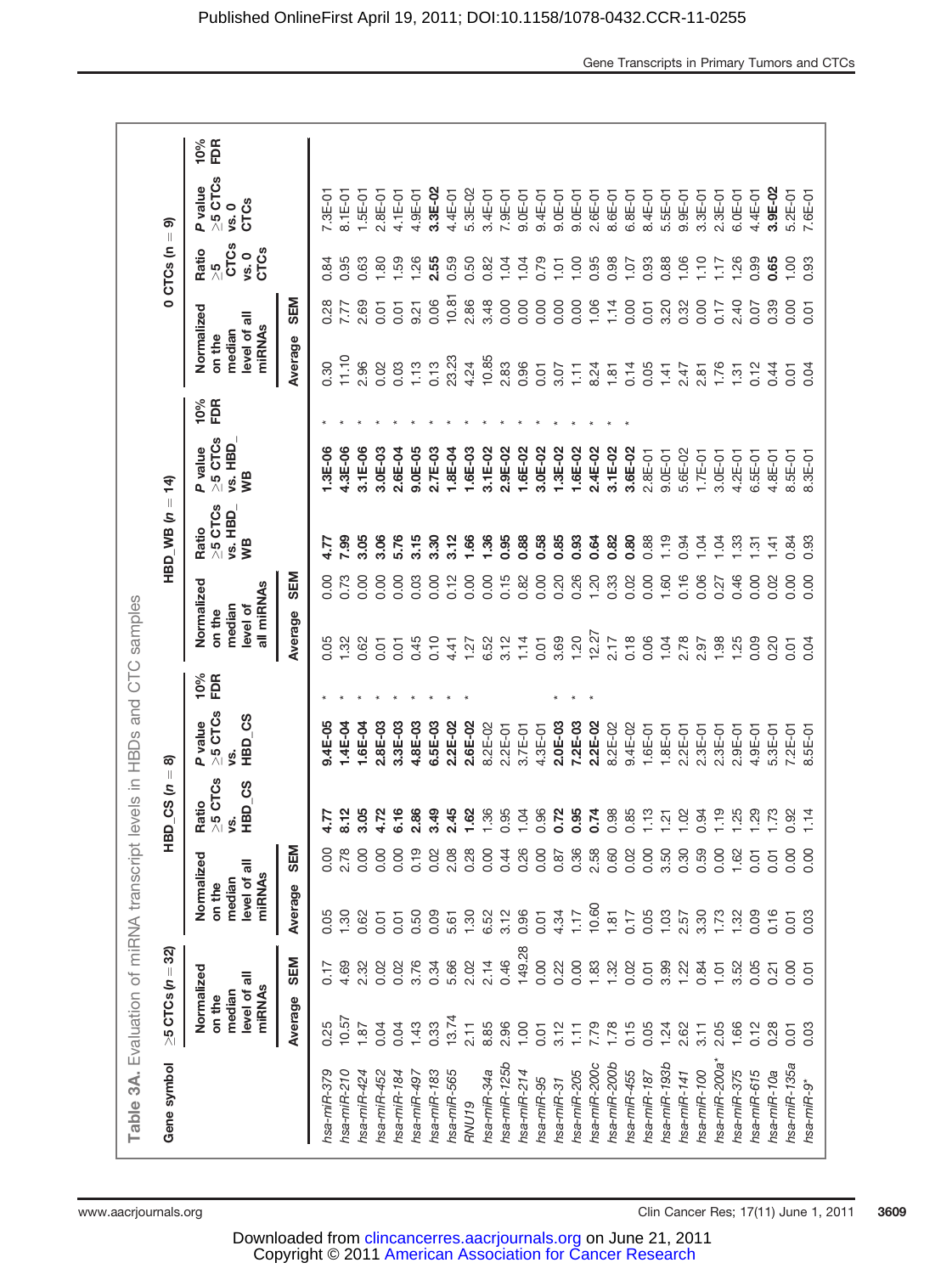| <b>SEM</b><br>2.70<br>8.39<br>0.05<br>0.11<br>2.88<br>0.04<br>0.31<br>0.31<br>7.67<br>0.21<br>normalized<br>(×10 <sup>3</sup> )<br>Reference<br>gene set<br>Average<br>12.17<br>12.01<br>3.90<br>0.26<br>0.52<br>0.58<br>0.13<br>9.36<br>0.33<br>4.67<br>0.11<br>SCGB <sub>2</sub> A <sub>2</sub><br>S100A16<br>IGFBP5<br>CLDN3<br>SPDEF<br><b>KRT19</b><br>FOXA1<br>AGR2<br>KRT7<br>PKP <sub>3</sub><br>LAD1<br>TFF3 | 10.03 | SEM<br>0.00<br>0.00<br>normalized<br>(×10 <sup>3</sup> )<br>Reference<br>gene set<br>Average<br>0.01<br>0.01 | $\geq$ 5 CTCs<br>Ratio | P value                          |     |                                                            |              |                                           |                                    |     |              |                                                |                                                |                                                      |     |
|-----------------------------------------------------------------------------------------------------------------------------------------------------------------------------------------------------------------------------------------------------------------------------------------------------------------------------------------------------------------------------------------------------------------------|-------|--------------------------------------------------------------------------------------------------------------|------------------------|----------------------------------|-----|------------------------------------------------------------|--------------|-------------------------------------------|------------------------------------|-----|--------------|------------------------------------------------|------------------------------------------------|------------------------------------------------------|-----|
|                                                                                                                                                                                                                                                                                                                                                                                                                       |       |                                                                                                              | HBD_CS<br>Ś.           | $\geq$ 5 CTCs FDR<br>HBD_CS<br>Ś | 10% | normalized<br>(×10 <sup>3</sup> )<br>Reference<br>gene set |              | HBD_WB HBD_WB<br>$>5$ CTCs<br>Ratio<br>Ś. | $\geq$ 5 CTCs FDR<br>P value<br>Ś. | 10% | gene set     | normalized<br>(×10 <sup>3</sup> )<br>Reference | $\geq$ 5 CTCs<br><b>CTCs</b><br>Ratio<br>vs. 0 | $\geq$ 5 CTCs FDR<br>P value<br><b>CTCs</b><br>vs. 0 | 10% |
|                                                                                                                                                                                                                                                                                                                                                                                                                       |       |                                                                                                              |                        |                                  |     | Average SEM                                                |              |                                           |                                    |     |              | Average SEM                                    |                                                |                                                      |     |
|                                                                                                                                                                                                                                                                                                                                                                                                                       |       |                                                                                                              | 1113.54                | $1.0E-08$                        |     | 0.03                                                       | 0.00         | 428.90                                    | $9.9E-07$                          |     | 0.04         | 0.01                                           | 318.06                                         | $1.9E - 04$                                          |     |
|                                                                                                                                                                                                                                                                                                                                                                                                                       |       |                                                                                                              | 293.30                 | $1.0E-08$                        |     | 0.03                                                       | 0.00         | 122.38                                    | 3.4E-05                            |     | 0.03         | 0.01                                           | 125.09                                         | 3.5E-04                                              |     |
|                                                                                                                                                                                                                                                                                                                                                                                                                       |       | 0.00<br>0.00                                                                                                 | 135.71                 | 3.3E-07                          |     | 0.01                                                       | 0.00         | 98.37                                     | 3.0E-04                            |     | 0.01         | 0.00                                           | 91.98                                          | 1.9E-03                                              |     |
|                                                                                                                                                                                                                                                                                                                                                                                                                       |       | 0.00<br>0.00<br>0.00<br>0.51                                                                                 | 66.98<br>24.08         | $1.0E-08$<br>$1.0E - 07$         |     | 0.84<br>0.01                                               | 0.00<br>0.02 | 14.49<br>25.89                            | $1.3E - 03$<br>4.9E-04             |     | 0.80<br>0.01 | 0.00<br>0.14                                   | 42.10<br>15.19                                 | 2.4E-03<br>2.5E-03                                   |     |
|                                                                                                                                                                                                                                                                                                                                                                                                                       |       | 0.01<br>0.18                                                                                                 | 25.44                  | $1.2E - 07$                      |     | 0.24                                                       | 0.00         | 19.23                                     | 7.3E-04                            |     | 0.29         | 0.05                                           | 16.12                                          | 2.9E-03                                              |     |
|                                                                                                                                                                                                                                                                                                                                                                                                                       |       | 0.00<br>0.00                                                                                                 | 152.45                 | $1.0E-08$                        |     | 0.01                                                       | 0.00         | 67.05                                     | 2.0E-04                            |     | 0.01         | 0.00                                           | 63.80                                          | 2.9E-03                                              |     |
|                                                                                                                                                                                                                                                                                                                                                                                                                       |       | 0.00<br>0.00                                                                                                 | 33.58                  | $1.0E-07$                        |     | 0.01                                                       | 0.00         | 12.13                                     | 8.3E-03                            |     | 0.01         | 0.00                                           | 15.18                                          | 5.3E-03                                              |     |
|                                                                                                                                                                                                                                                                                                                                                                                                                       |       | 0.00<br>0.00                                                                                                 | 29.90                  | 9.9E-07                          |     | 0.00                                                       | 0.00         | 29.90                                     | 1.3E-04                            |     | 0.01         | 0.00                                           | 18.29                                          | 5.3E-03                                              |     |
|                                                                                                                                                                                                                                                                                                                                                                                                                       |       | 0.00<br>0.27                                                                                                 | 35.26                  | 2.9E-03                          |     | 0.37                                                       | 0.01         | 24.97                                     | 6.5E-03                            |     | 0.38         | 0.05                                           | 24.74                                          | 5.9E-03                                              |     |
|                                                                                                                                                                                                                                                                                                                                                                                                                       |       | 0.00<br>0.00                                                                                                 | 86.02                  | 5.3E-05                          |     | 0.00                                                       | 0.00         | 86.02                                     | $1.6E - 03$                        |     | 0.00         | 0.00                                           | 86.02                                          | 7.4E-03                                              |     |
|                                                                                                                                                                                                                                                                                                                                                                                                                       | 0.57  | 0.00<br>0.05                                                                                                 | 22.88                  | $2.9E - 06$                      |     | 0.09                                                       | 0.00         | 13.04                                     | 1.7E-02                            |     | 0.09         | 0.01                                           | 13.13                                          | $1.6E - 02$                                          |     |
| 8.70<br>1.14<br>13.75<br>IGFBP2                                                                                                                                                                                                                                                                                                                                                                                       |       | 0.00<br>1.31                                                                                                 | 10.52                  | $1.0E-08$                        |     | 2.42                                                       | 0.09         | 5.68                                      | 5.8E-02                            |     | 1.88         | 0.32                                           | 7.33                                           | 9.4E-03                                              |     |
| 0.10<br>0.28<br>FKBP <sub>10</sub>                                                                                                                                                                                                                                                                                                                                                                                    |       | 0.00<br>0.02                                                                                                 | 13.40                  | $9.9E - 07$                      |     | 0.04                                                       | 0.00         | 7.11                                      | 2.3E-02                            |     | 0.04         | 0.01                                           | 7.23                                           | 1.2E-02                                              |     |
| 1.76<br>3.69<br>SEPP <sub>1</sub>                                                                                                                                                                                                                                                                                                                                                                                     |       | 0.00<br>0.27                                                                                                 | 13.52                  | 1.0E-08                          |     | 0.46                                                       | 0.01         | 8.06                                      | 9.9E-04                            |     | 0.70         | 0.19                                           | 5.23                                           | 1.8E-02                                              |     |
| 0.14<br>0.23<br>SCGB <sub>1D2</sub>                                                                                                                                                                                                                                                                                                                                                                                   |       | 0.00<br>0.00                                                                                                 | 59.47                  | 6.7E-04                          |     | 0.00                                                       | 0.00         | 59.47                                     | 7.8E-03                            |     | 0.00         | 0.00                                           | 59.47                                          | 2.4E-02                                              |     |
| 4.83<br>7.29<br>CRABP <sub>2</sub>                                                                                                                                                                                                                                                                                                                                                                                    |       | 0.00<br>0.38                                                                                                 | 19.16                  | I.0E-08                          |     | 0.58                                                       | 0.01         | 12.58                                     | 8.9E-03                            |     | 1.10         | 0.27                                           | 6.64                                           | 5.3E-02                                              |     |
| 0.01<br>0.02<br>TWRC9                                                                                                                                                                                                                                                                                                                                                                                                 |       | 0.00<br>0.00                                                                                                 | 6.43                   | 1.4E-03                          |     | 0.00                                                       | 0.00         | 6.43                                      | 1.3E-02                            |     | 0.01         | 0.00                                           | 4.13                                           | $1.1E - 01$                                          |     |
| 0.30<br>0.52<br>SBEM/MUCL1                                                                                                                                                                                                                                                                                                                                                                                            |       | 0.00<br>0.00                                                                                                 | 119.71                 | 6.7E-04                          |     | 0.01                                                       | 0.00         | 35.30                                     | $1.0E - 02$                        |     | 0.12         | 0.07                                           | 4.38                                           | $2.3E-01$                                            |     |
| 0.03<br>0.07<br>РļР                                                                                                                                                                                                                                                                                                                                                                                                   |       | 0.00<br>0.00                                                                                                 | 17.68                  | 3.0E-04                          |     | 0.00                                                       | 0.00         | 15.61                                     | 9.9E-03                            |     | 0.03         | 0.01                                           | 2.15                                           | $6.1E-01$                                            |     |
| 0.02<br>0.13<br>IL17BR3                                                                                                                                                                                                                                                                                                                                                                                               |       | 0.00<br>0.08                                                                                                 | 1.69                   | I.0E-08                          |     | 0.15                                                       | 0.00         | 0.89                                      | $1.5E - 01$                        |     | 0.08         | 0.00                                           | 1.68                                           | 3.3E-01                                              |     |
| 0.71<br>3.77<br>DTX3                                                                                                                                                                                                                                                                                                                                                                                                  |       | 0.00<br>2.65                                                                                                 | 1.42                   | $1.0E - 08$                      |     | 4.19                                                       | 0.13         | 0.90                                      | $1.0E-01$                          |     | 4.58         | 1.05                                           | 0.82                                           | 7.5E-01                                              |     |
| 0.09<br>0.45<br>PLAU                                                                                                                                                                                                                                                                                                                                                                                                  |       | 0.01<br>0.30                                                                                                 | 1.52                   | 1.5E-08                          |     | 0.46                                                       | 0.01         | 0.98                                      | $2.0E-01$                          |     | 0.42         | 0.06                                           | 1.08                                           | $9.4E-01$                                            |     |
| 0.04<br>0.20<br>FGFR4                                                                                                                                                                                                                                                                                                                                                                                                 |       | 0.00<br>0.10                                                                                                 | 2.09                   | $1.0E - 08$                      |     | 0.17                                                       | 0.00         | 1.17                                      | 4.7E-01                            |     | 0.30         | 0.07                                           | 0.69                                           | 8.6E-01                                              |     |
| 54.40<br><b>ITGA6</b>                                                                                                                                                                                                                                                                                                                                                                                                 | 25.94 | 1.07<br>31.74                                                                                                | 1.71                   | $2.1E-05$                        |     | 45.25                                                      | 2.17         | 1.20                                      | $2.0E-01$                          |     | 36.40        | 5.60                                           | 1.49                                           | $7.2E-01$                                            |     |
| 0.31<br>1.29<br>DΤL                                                                                                                                                                                                                                                                                                                                                                                                   |       | 0.00<br>0.55                                                                                                 | 2.34                   | 1.0E-08                          |     | 1.00                                                       | 0.04         | 1.29                                      | $5.9E-01$                          |     | 0.81         | 0.13                                           | 1.60                                           | $3.9E-01$                                            |     |
| 0.17<br>0.66<br><b>MKI67</b>                                                                                                                                                                                                                                                                                                                                                                                          |       | 0.00<br>0.32                                                                                                 | 2.09                   | $1.0E - 08$                      |     | 0.43                                                       | 0.01         | 1.54                                      | $2.1E-01$                          |     | 0.36         | 0.02                                           | 1.84                                           | $6.9E - 01$                                          |     |
| 0.49<br>1.94<br>PTRF                                                                                                                                                                                                                                                                                                                                                                                                  |       | 0.00<br>0.83                                                                                                 | 2.35                   | 1.0E-08                          |     | 1.23                                                       | 0.03         | 1.58                                      | $6.1E-01$                          |     | 1.02         | 0.09                                           | $\overline{9}$                                 | $3.4E - 01$                                          |     |
| 0.20<br>0.79<br>CEP55                                                                                                                                                                                                                                                                                                                                                                                                 |       | 0.00<br>0.28                                                                                                 | 2.76                   | 1.0E-08                          |     | 0.48                                                       | 0.01         | 1.64                                      | 9.4E-01                            |     | 0.65         | 0.15                                           | $\overline{21}$                                | 4.9E-01                                              |     |
| 0.16<br>0.67<br>MELK                                                                                                                                                                                                                                                                                                                                                                                                  |       | 0.00<br>0.21                                                                                                 | 3.23                   | <b>1.3E-04</b>                   |     | 0.40                                                       | 0.01         | 1.66                                      | 5.6E-01                            |     | 0.51         | 0.13                                           | 1.30                                           | $2.5E-01$                                            |     |
| 0.00<br>0.01<br>SMA/ACTA1                                                                                                                                                                                                                                                                                                                                                                                             |       | 0.00<br>0.00                                                                                                 | 3.91                   | 1.9E-02                          |     | 0.01                                                       | 0.00         | 1.68                                      | $9.0E-01$                          |     | 0.00         | 0.00                                           | 3.38                                           | 4.5E-01                                              |     |
| 1.48<br>4.91<br>FEN <sub>1</sub>                                                                                                                                                                                                                                                                                                                                                                                      |       | 0.10<br>2.12                                                                                                 | 2.31                   | $1.0E - 08$                      |     | 2.88                                                       | 0.07         | 1.70                                      | $9.2E-01$                          |     | 3.75         | 0.98                                           | 1.31                                           | $4.7E-01$                                            |     |

 Copyright © 2011 [American Association for Cancer Research](http://www.aacr.org/) Downloaded from [clincancerres.aacrjournals.org](http://clincancerres.aacrjournals.org/) on June 21, 2011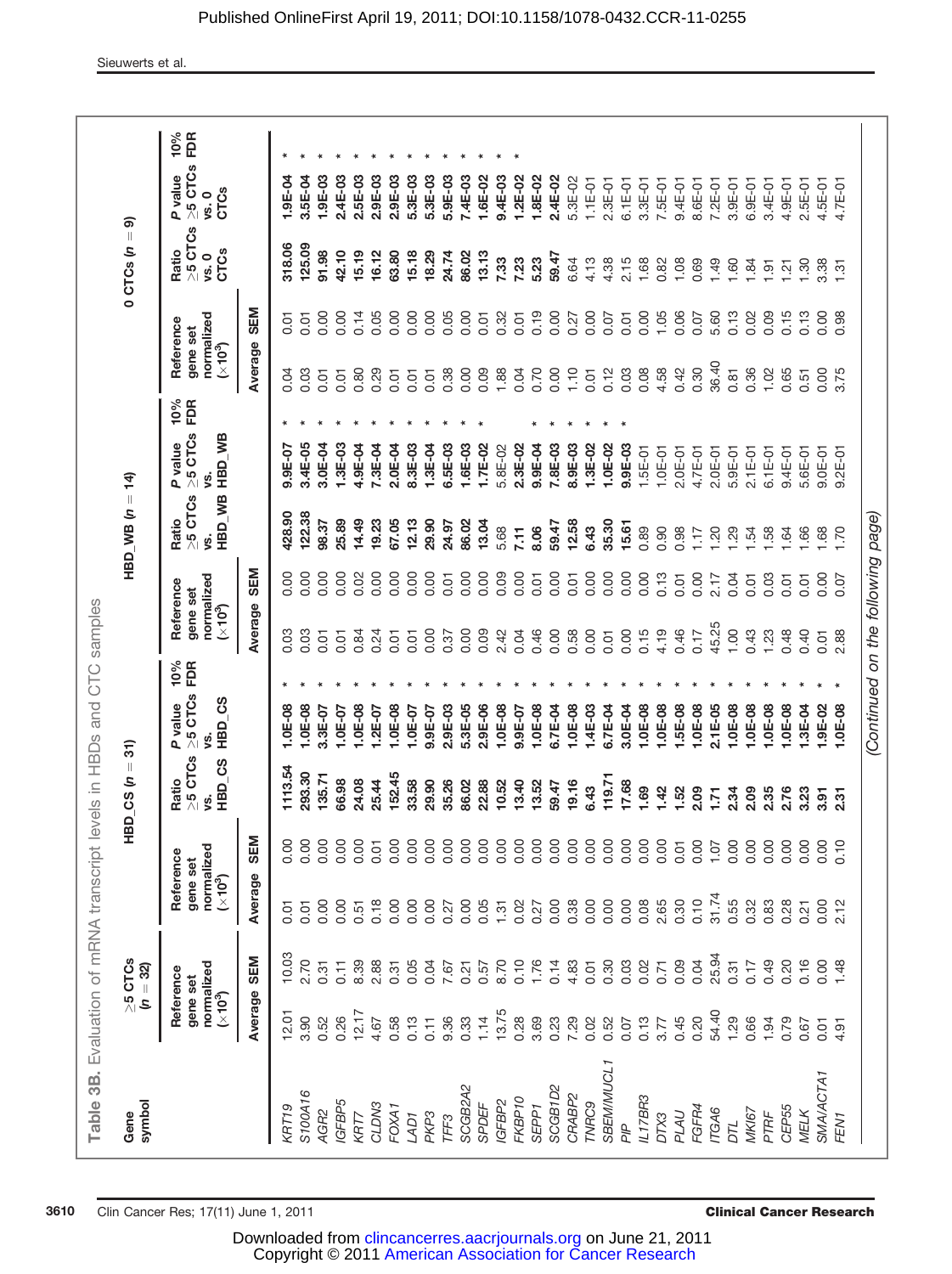| $0$ CTCs $(n = 9)$<br>HBD_WB $(n = 14)$         |            | 10%<br>FDR<br>$\geq$ 5 CTCs<br>P value<br><b>CTCs</b><br>vs.0<br>$\geq$ 5 CTCs<br>Ratio<br><b>CTCs</b><br>vs. 0<br>normalized<br>Reference<br>gene set<br>$(\times 10^3)$<br>10%<br>FDR<br>$\geq$ 5 CTCs<br>HBD_WB HBD_WB<br>P value<br>Ś. | <b>SEM</b><br>Average | $3.2E-01$<br>.36<br>0.85<br>2.70<br>$6.9E - 01$ | $1.3E-01$<br>4.5E-01<br>1.94<br>1.72<br>2.81<br>9.39<br>2.09<br>$2.4E-01$<br>$9.5E-01$ | $1.9E - 01$<br>1.73<br>4.20<br>0.51<br>8.01<br>3.8E-01 | $1.2E-01$<br>3.99<br>0.00<br>1.11<br>8.8E-01 | 3.3E-01<br>1.97<br>0.58<br>1.84<br>$6.7E-01$ | $3.1E-01$<br>1.82<br>11.52<br>20.40<br>4.1E-01 | 3.9E-01<br>2.71<br>0.55<br>2.46<br>4.7E-01 | $1.2E - 01$<br>2.94<br>1.24<br>5.61<br>$2.9E-01$ | 3.4E-01<br>3.20<br>0.00<br>0.01<br>$2.0E-01$ | $6.5E - 02$<br>3.68<br>0.27<br>1.24<br>$1.3E - 01$ | $1.0E-01$<br>5.69<br>0.00<br>0.01<br>$2.7E-01$ | $1.7E - 01$<br>5.00<br>0.00<br>0.00<br>$1.6E - 01$ | 3.3E-02<br>7.02<br>0.05<br>0.71<br>$1.6E - 01$ | $2.4E - 01$<br>5.71<br>0.00<br>0.00<br>6.8E-02 | $1.9E - 01$<br>3.37<br>0.20<br>0.66<br>7.7E-02 | 8.9E-02<br>2.86<br>0.18<br>0.46<br>4.2E-02 | $6.3E - 02$<br>4.38<br>0.02<br>0.09<br>7.0E-02 | $1.0E-01$<br>3.63<br>3.61<br>8.56<br>7.7E-02 | 4.9E-02<br>7.87<br>0.00<br>0.00<br>3.9E-02 | $3.1E-01$<br>6.74<br>0.00<br>0.00<br>9.7E-02 | $1.0E-01$<br>4.86<br>0.13<br>0.48<br>5.2E-02 | $1.2E-01$<br>12.35<br>0.00<br>0.01<br>$5.0E - 02$ | $1.6E-01$<br>2.19<br>20.19<br>211.85<br>$9.8E - 01$ | $1.5E-01$<br>2.09<br>676.83<br>415.78<br>$3.9E-01$ | $1.9E - 01$<br>1.80<br>5661.39<br>864.87<br>4.6E-01 | 8.3E-02<br>5.13<br>0.02<br>0.29<br>$9.0E - 02$ | $3.2E-01$<br>1.35<br>0.64<br>2.97<br>$7.7E-01$ | 7.9E-01<br>1.66<br>6086.11<br>182.81<br>$7.1E-01$ | $9.0E - 01$<br>1.08<br>0.00<br>1.24<br>$\ast$<br>$1.5E-02$ | (Continued on the following page) |
|-------------------------------------------------|------------|--------------------------------------------------------------------------------------------------------------------------------------------------------------------------------------------------------------------------------------------|-----------------------|-------------------------------------------------|----------------------------------------------------------------------------------------|--------------------------------------------------------|----------------------------------------------|----------------------------------------------|------------------------------------------------|--------------------------------------------|--------------------------------------------------|----------------------------------------------|----------------------------------------------------|------------------------------------------------|----------------------------------------------------|------------------------------------------------|------------------------------------------------|------------------------------------------------|--------------------------------------------|------------------------------------------------|----------------------------------------------|--------------------------------------------|----------------------------------------------|----------------------------------------------|---------------------------------------------------|-----------------------------------------------------|----------------------------------------------------|-----------------------------------------------------|------------------------------------------------|------------------------------------------------|---------------------------------------------------|------------------------------------------------------------|-----------------------------------|
|                                                 |            |                                                                                                                                                                                                                                            |                       |                                                 |                                                                                        |                                                        |                                              |                                              |                                                |                                            |                                                  |                                              |                                                    |                                                |                                                    |                                                |                                                |                                                |                                            |                                                |                                              |                                            |                                              |                                              |                                                   |                                                     |                                                    |                                                     |                                                |                                                |                                                   |                                                            |                                   |
|                                                 |            |                                                                                                                                                                                                                                            |                       |                                                 |                                                                                        |                                                        |                                              |                                              |                                                |                                            |                                                  |                                              |                                                    |                                                |                                                    |                                                |                                                |                                                |                                            |                                                |                                              |                                            |                                              |                                              |                                                   |                                                     |                                                    |                                                     |                                                |                                                |                                                   |                                                            |                                   |
|                                                 |            |                                                                                                                                                                                                                                            |                       |                                                 |                                                                                        |                                                        |                                              |                                              |                                                |                                            |                                                  |                                              |                                                    |                                                |                                                    |                                                |                                                |                                                |                                            |                                                |                                              |                                            |                                              |                                              |                                                   |                                                     |                                                    |                                                     |                                                |                                                |                                                   |                                                            |                                   |
|                                                 |            |                                                                                                                                                                                                                                            |                       |                                                 |                                                                                        |                                                        |                                              |                                              |                                                |                                            |                                                  |                                              |                                                    |                                                |                                                    |                                                |                                                |                                                |                                            |                                                |                                              |                                            |                                              |                                              |                                                   |                                                     |                                                    |                                                     |                                                |                                                |                                                   |                                                            |                                   |
|                                                 |            | $\geq$ 5 CTCs<br>Ratio<br>ys.                                                                                                                                                                                                              |                       | 2.07                                            | 2.40                                                                                   | 2.44<br>2.78                                           | 2.84                                         | 3.15                                         | 3.25                                           | 3.46                                       | 3.68                                             | 3.71                                         | 3.85                                               | 4.02                                           | 4.97                                               | 5.03                                           | 5.81                                           | 5.83                                           | 5.98                                       | 6.30                                           | 6.40                                         | 7.26                                       | 7.68                                         | 8.09                                         | 14.65                                             | 1.59                                                | 2.41                                               | 1.92                                                | 4.91                                           | 1.55                                           | 1.37                                              | 0.59                                                       |                                   |
| levels in HBDs and CTC samples (Cont'd)         |            |                                                                                                                                                                                                                                            | <b>SEM</b>            | 0.05                                            | 0.04<br>0.28                                                                           | 0.28                                                   | 0.03                                         | 0.03                                         | 0.46                                           | 0.05                                       | 0.13                                             | 0.00                                         | 0.05                                               | 0.00                                           | 0.00                                               | 0.03                                           | 0.00                                           | 0.02                                           | 0.01                                       | 0.00                                           | 0.14                                         | 0.00                                       | 0.00                                         | 0.01                                         | 0.00                                              | 34.20                                               | 76.79                                              | 496.02                                              | 0.00                                           | 0.07                                           | 803.53                                            | 0.09                                                       |                                   |
|                                                 |            | normalized<br>Reference<br>gene set<br>(x10 <sup>3</sup> )                                                                                                                                                                                 | Average               | 1.77                                            | 7.57                                                                                   | 5.00<br>1.47                                           | 1.56                                         | 1.15                                         | 11.41                                          | 1.92                                       | 4.48                                             | 0.00                                         | 1.19                                               | 0.01                                           | 0.00                                               | 1.00                                           | 0.00                                           | 0.38                                           | 0.22                                       | 0.06                                           | 4.85                                         | 0.00                                       | 0.00                                         | 0.29                                         | 0.01                                              | 291.33                                              | 360.54                                             | 808.44                                              | 0.30                                           | 2.59                                           | 1438.22                                           | 2.26                                                       |                                   |
|                                                 |            | 10%<br>FDR                                                                                                                                                                                                                                 |                       |                                                 |                                                                                        |                                                        |                                              |                                              |                                                |                                            |                                                  |                                              |                                                    |                                                |                                                    |                                                |                                                |                                                |                                            |                                                |                                              |                                            |                                              |                                              |                                                   |                                                     |                                                    |                                                     |                                                |                                                |                                                   |                                                            |                                   |
|                                                 |            | $\geq$ 5 CTCs<br>P value<br>Ś.                                                                                                                                                                                                             |                       | 6.7E-04                                         | 3.0E-05<br>3.8E-02                                                                     | 5.3E-05                                                | 2.8E-02                                      | $1.4E - 03$                                  | $1.7E-0.3$                                     | 6.7E-04                                    | 4.7E-04                                          | $1.1E-02$                                    | $1.2E - 02$                                        | 1.0E-08                                        | 5.7E-03                                            | $1.0E-08$                                      | 1.9E-02                                        | 7.9E-06                                        | 2.9E-03                                    | 7.9E-06                                        | 4.7E-05                                      | 2.9E-03                                    | 3.4E-02                                      | $2.1E - 05$                                  | 3.0E-04                                           | 3.5E-04                                             | 8.7E-05                                            | 3.5E-06                                             | $9.9E - 07$                                    | 2.5E-04                                        | $2.1E - 07$                                       | 8.4E-01                                                    |                                   |
| $HBD_CSS(n = 31)$                               |            | HBD_CS HBD_CS<br>$\geq$ 5 CTCs<br>Ratio<br>Ś.                                                                                                                                                                                              |                       | 3.25                                            | 3.79<br>3.36                                                                           | 6.06                                                   | 3.98                                         | 5.06                                         | 4.92                                           | 5.31                                       | 4.73                                             | 4.66                                         | 7.32                                               | 8.63                                           | 6.16                                               | 8.21                                           | 5.81                                           | 12.98                                          | 12.44                                      | 11.17                                          | 8.33                                         | 7.87                                       | 7.68                                         | 13.35                                        | 26.83                                             | 0.53                                                | 0.38                                               | 0.20                                                | 0.87                                           | 0.59                                           | 0.09                                              | 1.08                                                       |                                   |
|                                                 |            |                                                                                                                                                                                                                                            | SEM                   | 0.00                                            | 0.03<br>0.03                                                                           | 0.00                                                   | 0.00                                         | 0.00                                         | 0.26                                           | 0.00                                       | 0.21                                             | 0.00                                         | 0.00                                               | 0.00                                           | 0.00                                               | 0.00                                           | 0.00                                           | 0.00                                           | 0.00                                       | 0.00                                           | 0.45                                         | 0.00                                       | 0.00                                         | 0.00                                         | 0.00                                              | 4353.26                                             | 1953.69                                            | 1165.71                                             | 0.21                                           | 0.84                                           | 4262.51                                           | 0.00                                                       |                                   |
|                                                 |            | normalized<br>Reference<br>gene set<br>$(\times 10^3)$                                                                                                                                                                                     | Average               | 1.13                                            | 4.80                                                                                   | 2.29<br>1.07                                           | $1.11$                                       | 0.71                                         | 7.55                                           | 1.25                                       | 3.49                                             | 0.00                                         | 0.62                                               | 0.01                                           | 0.00                                               | 0.61                                           | 0.00                                           | 0.17                                           | 0.11                                       | 0.04                                           | 3.73                                         | 0.00                                       | 0.00                                         | 0.18                                         | 0.00                                              | 878.90                                              | 2268.13                                            | 7748.54                                             | 1.70                                           | 6.86                                           | 21728.33                                          | 1.24                                                       |                                   |
| $>5$ CTCs                                       |            |                                                                                                                                                                                                                                            | SEM                   | 1.41                                            | 8.71                                                                                   | 1.52<br>8.34                                           | 2.01                                         | 1.78                                         | 28.32                                          | 3.49                                       | 10.46                                            | 0.00                                         | 2.32                                               | 0.01                                           | 0.01                                               | 2.58                                           | 0.01                                           | 1.04                                           | 0.57                                       | 0.15                                           | 25.42                                        | 0.01                                       | 0.01                                         | 1.23                                         | 0.05                                              | 927.07                                              | 13784.47                                           | 5355.03                                             | 0.55                                           | 1.08                                           | 4821.11                                           | 0.09                                                       |                                   |
|                                                 | $(n = 32)$ | normalized<br>Reference<br>gene set<br>$(*103)$                                                                                                                                                                                            | Average               | 3.67                                            | 18.19<br>3.60                                                                          | 13.88                                                  | 4.41                                         | 3.62                                         | 37.09                                          | 6.66                                       | 16.48                                            | 0.02                                         | 4.57                                               | 0.05                                           | 0.02                                               | 5.01                                           | 0.02                                           | 2.23                                           | 1.32                                       | 0.40                                           | 31.07                                        | 0.03                                       | 0.03                                         | 2.35                                         | 0.10                                              | 464.20                                              | 869.70                                             | 1552.60                                             | 1.48                                           | 4.02                                           | 1968.20                                           | 1.34                                                       |                                   |
| Table 3B. Evaluation of mRNA transcript<br>Gene | symbol     |                                                                                                                                                                                                                                            |                       | KIF11                                           | KPNA2<br>CD24                                                                          | TM4SF13                                                | DUSP4                                        | ESR <sub>1</sub>                             | IGFBP4                                         | MUC1 (EMA)                                 | CTTN/EMS1                                        | KRT17                                        | PLOD <sub>2</sub>                                  | FGFR3                                          | CXCL14                                             | TIMP <sub>3</sub>                              | TFF1 (pS2)                                     | TACSTD1                                        | EEF <sub>1A2</sub>                         | ERBB3                                          | KRT <sub>18</sub>                            | ERBB4                                      | S100A7                                       | CCND <sub>1</sub>                            | CEA(CAM-5)                                        | BST <sub>1</sub>                                    | CD29                                               | CD44                                                | NOTCH <sub>3</sub>                             | PSMD <sub>10</sub>                             | PTPRC (CD45)                                      | IGFBP3                                                     |                                   |

 Copyright © 2011 [American Association for Cancer Research](http://www.aacr.org/) Downloaded from [clincancerres.aacrjournals.org](http://clincancerres.aacrjournals.org/) on June 21, 2011

Gene Transcripts in Primary Tumors and CTCs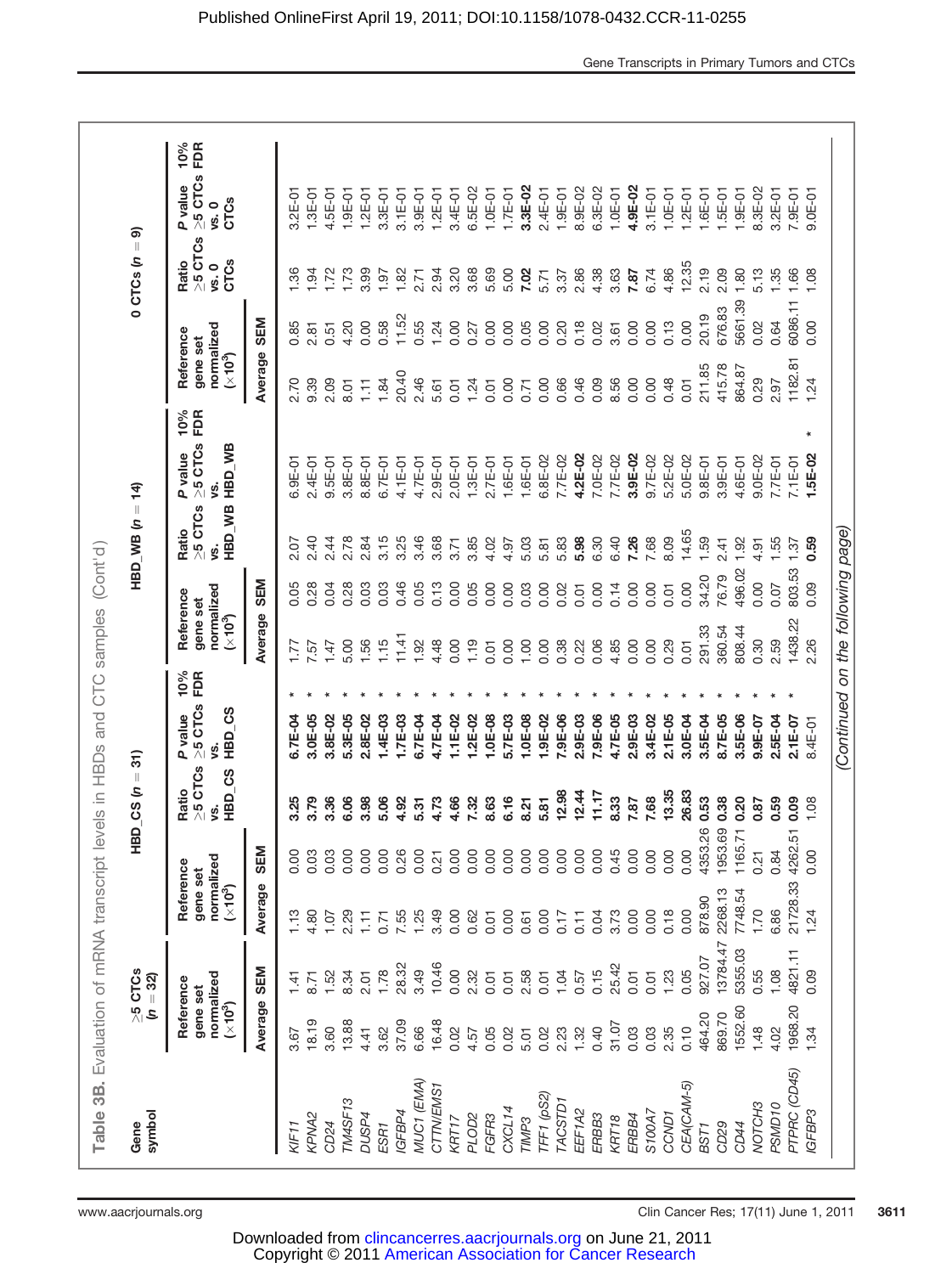| 0.01<br>0.01<br>$10%$<br>FDR<br>$\geq$ 5 CTCs<br>HBD WB HBD WB<br>P value<br>$1.9E-01$<br>4.2E-01<br>$3.2E-01$<br>$6.2E-01$<br>$1.0E-01$<br>$3.1E-01$<br>$9.9E-01$<br>$9.5E-01$<br>4.2E-01<br>4.0E-01<br>8.1E-01<br>3.7E-01<br>$5.1E-01$<br>8.5E-01<br>4.1E-01<br>$9.0E-01$<br>$2.0E-01$<br>$1.9E-01$<br>$1.2E-01$<br>$1.4E - 01$<br>Ś<br>$\geq$ 5 CTCs<br>Ratio<br>2.36<br>0.93<br>1.46<br>3.80<br>1.76<br>0.93<br>1.26<br>1.23<br>1.00<br>3.15<br>0.72<br>1.50<br>1.03<br>2.23<br>1.19<br>2.13<br>2.53<br>2.21<br>0.81<br>10.7<br>ys.<br>14.56<br>Average SEM<br>0.00<br>0.00<br>0.06<br>0.06<br>0.00<br>0.05<br>0.00<br>0.00<br>0.00<br>0.00<br>0.00<br>0.00<br>0.00<br>0.95<br>0.02<br>0.00<br>0.11<br>0.02<br>0.01<br>normalized<br>(×10 <sup>3</sup> )<br>Reference<br>gene set<br>139.97<br>18.06<br>0.16<br>0.00<br>1.96<br>1.65<br>1.96<br>0.00<br>2.62<br>0.00<br>0.04<br>0.71<br>0.00<br>0.00<br>0.05<br>0.00<br>0.19<br>0.01<br>0.64<br>0.01<br>10%<br>FDR<br>$\geq 5$ CTCs<br>HBD <sub>CS</sub><br>P value<br>$9.0E - 02$<br>$3.4E - 02$<br>$2.0E - 01$<br>9.0E-02<br>$9.0E - 02$<br>$2.9E-01$<br>$2.0E-01$<br>$9.0E - 02$<br>$2.7E-01$<br>$2.9E - 01$<br>$5.3E-01$<br>$2.9E-01$<br>$9.9E - 01$<br>$2.0E-01$<br>$6.7E-01$<br>$9.9E - 01$<br>4.0E-01<br>8.4E-01<br>$2.0E-01$<br>$9.9E-01$<br>$\geq 5$ CTCs<br>HBD_CS<br>Ratio<br>1.76<br>1.26<br>1.56<br>2.76<br>1.13<br>1.50<br>4.68<br>1.72<br>1.00<br>3.54<br>5.78<br>4.22<br>1.03<br>2.23<br>1.32<br>2.31<br>4.52<br>5.87<br>1.67<br>1.07<br>Ś<br>72.22<br>SEM<br>0.00<br>0.00<br>0.00<br>0.00<br>0.00<br>0.00<br>0.00<br>0.00<br>0.00<br>0.00<br>0.00<br>0.00<br>0.00<br>0.00<br>0.00<br>0.00<br>0.00<br>0.00<br>0.01<br>normalized<br>Reference<br>gene set<br>$(\times 10^3)$<br>Average<br>155.43<br>10.10<br>0.00<br>0.00<br>0.40<br>0.00<br>0.00<br>1.24<br>0.09<br>0.00<br>0.00<br>0.39<br>0.10<br>1.17<br>0.00<br>0.00<br>0.03<br>0.02<br>1.27<br>0.87<br>136.63<br>25.49<br>SEM<br>0.00<br>0.00<br>0.00<br>3.05<br>0.02<br>0.00<br>0.00<br>normalized<br>0.60<br>0.41<br>0.74<br>0.00<br>0.00<br>0.00<br>0.00<br>4.17<br>0.01<br>0.47<br>0.21<br>Reference<br>gene set<br>Average<br>$(\times 10^3)$<br>166.72<br>45.63<br>1.69<br>1.82<br>5.79<br>0.14<br>0.05<br>0.00<br>0.00<br>0.00<br>0.60<br>0.00<br>0.01<br>0.04<br>1.37<br>2.41<br>7.47<br>0.01<br>0.01<br>0.01<br>Nm23-H1/NME1<br>KRTHB1/KRT81<br>MAGEA3<br>COL <sub>1</sub> A <sub>1</sub><br>COL2A1<br>GATA3<br>CCNE2<br>ERBB2<br>FGFR2<br>CCNB <sub>1</sub><br>CCNE <sub>1</sub><br>CD133<br>GALGT<br><b>MSMB</b><br>PTPRK<br>CDH1<br><b>EGFR</b><br>MYL3<br>PLK1<br>MET |      |      | $(n = 32)$ |      |      |      |             |      |      |      |         |                 |                                     |                                                |                                                  |                   |
|---------------------------------------------------------------------------------------------------------------------------------------------------------------------------------------------------------------------------------------------------------------------------------------------------------------------------------------------------------------------------------------------------------------------------------------------------------------------------------------------------------------------------------------------------------------------------------------------------------------------------------------------------------------------------------------------------------------------------------------------------------------------------------------------------------------------------------------------------------------------------------------------------------------------------------------------------------------------------------------------------------------------------------------------------------------------------------------------------------------------------------------------------------------------------------------------------------------------------------------------------------------------------------------------------------------------------------------------------------------------------------------------------------------------------------------------------------------------------------------------------------------------------------------------------------------------------------------------------------------------------------------------------------------------------------------------------------------------------------------------------------------------------------------------------------------------------------------------------------------------------------------------------------------------------------------------------------------------------------------------------------------------------------------------------------------------------------------------------------------------------------------------------------------------------------------------------------------------------------------------------------------------------------------------------------------------------------------------------------------------------------------------------------------------------------------------------------------------------------------------------------------------------------------------------------------------------------------------------------------|------|------|------------|------|------|------|-------------|------|------|------|---------|-----------------|-------------------------------------|------------------------------------------------|--------------------------------------------------|-------------------|
|                                                                                                                                                                                                                                                                                                                                                                                                                                                                                                                                                                                                                                                                                                                                                                                                                                                                                                                                                                                                                                                                                                                                                                                                                                                                                                                                                                                                                                                                                                                                                                                                                                                                                                                                                                                                                                                                                                                                                                                                                                                                                                                                                                                                                                                                                                                                                                                                                                                                                                                                                                                                               |      |      |            |      |      |      |             |      |      |      |         | $(\times 10^3)$ | normalized<br>Reference<br>gene set | $\geq$ 5 CTCs<br><b>CTCs</b><br>Ratio<br>vs. 0 | $\geq$ 5 CTCs<br>P value<br><b>CTCs</b><br>vs. 0 | 10%<br><b>FDR</b> |
|                                                                                                                                                                                                                                                                                                                                                                                                                                                                                                                                                                                                                                                                                                                                                                                                                                                                                                                                                                                                                                                                                                                                                                                                                                                                                                                                                                                                                                                                                                                                                                                                                                                                                                                                                                                                                                                                                                                                                                                                                                                                                                                                                                                                                                                                                                                                                                                                                                                                                                                                                                                                               |      |      |            |      |      |      |             |      |      |      |         |                 | Average SEM                         |                                                |                                                  |                   |
|                                                                                                                                                                                                                                                                                                                                                                                                                                                                                                                                                                                                                                                                                                                                                                                                                                                                                                                                                                                                                                                                                                                                                                                                                                                                                                                                                                                                                                                                                                                                                                                                                                                                                                                                                                                                                                                                                                                                                                                                                                                                                                                                                                                                                                                                                                                                                                                                                                                                                                                                                                                                               |      |      |            |      |      |      |             |      |      |      |         | 24.59           | 12.02                               | 1.86                                           | 3.1E-02                                          |                   |
|                                                                                                                                                                                                                                                                                                                                                                                                                                                                                                                                                                                                                                                                                                                                                                                                                                                                                                                                                                                                                                                                                                                                                                                                                                                                                                                                                                                                                                                                                                                                                                                                                                                                                                                                                                                                                                                                                                                                                                                                                                                                                                                                                                                                                                                                                                                                                                                                                                                                                                                                                                                                               |      |      |            |      |      |      |             |      |      |      |         | 0.93            | 0.23                                | 1.81                                           | $1.8E - 01$                                      |                   |
|                                                                                                                                                                                                                                                                                                                                                                                                                                                                                                                                                                                                                                                                                                                                                                                                                                                                                                                                                                                                                                                                                                                                                                                                                                                                                                                                                                                                                                                                                                                                                                                                                                                                                                                                                                                                                                                                                                                                                                                                                                                                                                                                                                                                                                                                                                                                                                                                                                                                                                                                                                                                               |      |      |            |      |      |      |             |      |      |      |         | 2.26            | 0.49                                | 0.80                                           | $9.9E-01$                                        |                   |
|                                                                                                                                                                                                                                                                                                                                                                                                                                                                                                                                                                                                                                                                                                                                                                                                                                                                                                                                                                                                                                                                                                                                                                                                                                                                                                                                                                                                                                                                                                                                                                                                                                                                                                                                                                                                                                                                                                                                                                                                                                                                                                                                                                                                                                                                                                                                                                                                                                                                                                                                                                                                               |      |      |            |      |      |      |             |      |      |      |         | 1.15            | 0.14                                | 2.11                                           | $2.5E - 01$                                      |                   |
|                                                                                                                                                                                                                                                                                                                                                                                                                                                                                                                                                                                                                                                                                                                                                                                                                                                                                                                                                                                                                                                                                                                                                                                                                                                                                                                                                                                                                                                                                                                                                                                                                                                                                                                                                                                                                                                                                                                                                                                                                                                                                                                                                                                                                                                                                                                                                                                                                                                                                                                                                                                                               |      |      |            |      |      |      |             |      |      |      |         | 0.00            | 0.00                                | 1.13                                           | 7.9E-01                                          |                   |
|                                                                                                                                                                                                                                                                                                                                                                                                                                                                                                                                                                                                                                                                                                                                                                                                                                                                                                                                                                                                                                                                                                                                                                                                                                                                                                                                                                                                                                                                                                                                                                                                                                                                                                                                                                                                                                                                                                                                                                                                                                                                                                                                                                                                                                                                                                                                                                                                                                                                                                                                                                                                               |      |      |            |      |      |      |             |      |      |      |         | 3.32            | 1.27                                | 2.25                                           | $2.5E-01$                                        |                   |
|                                                                                                                                                                                                                                                                                                                                                                                                                                                                                                                                                                                                                                                                                                                                                                                                                                                                                                                                                                                                                                                                                                                                                                                                                                                                                                                                                                                                                                                                                                                                                                                                                                                                                                                                                                                                                                                                                                                                                                                                                                                                                                                                                                                                                                                                                                                                                                                                                                                                                                                                                                                                               |      |      |            |      |      |      |             |      |      |      |         | 0.00            | 0.00                                | 1.48                                           | $9.1E - 01$                                      |                   |
|                                                                                                                                                                                                                                                                                                                                                                                                                                                                                                                                                                                                                                                                                                                                                                                                                                                                                                                                                                                                                                                                                                                                                                                                                                                                                                                                                                                                                                                                                                                                                                                                                                                                                                                                                                                                                                                                                                                                                                                                                                                                                                                                                                                                                                                                                                                                                                                                                                                                                                                                                                                                               |      |      |            |      |      |      |             |      |      |      |         | 0.00            | 0.00                                | 1.03                                           | $9.0E-01$                                        |                   |
|                                                                                                                                                                                                                                                                                                                                                                                                                                                                                                                                                                                                                                                                                                                                                                                                                                                                                                                                                                                                                                                                                                                                                                                                                                                                                                                                                                                                                                                                                                                                                                                                                                                                                                                                                                                                                                                                                                                                                                                                                                                                                                                                                                                                                                                                                                                                                                                                                                                                                                                                                                                                               |      |      |            |      |      |      |             |      |      |      |         | 0.01            | 0.00                                | 1.08                                           | 8.6E-01                                          |                   |
|                                                                                                                                                                                                                                                                                                                                                                                                                                                                                                                                                                                                                                                                                                                                                                                                                                                                                                                                                                                                                                                                                                                                                                                                                                                                                                                                                                                                                                                                                                                                                                                                                                                                                                                                                                                                                                                                                                                                                                                                                                                                                                                                                                                                                                                                                                                                                                                                                                                                                                                                                                                                               |      |      |            |      |      |      |             |      |      |      |         | 2.09            | 0.38                                | 2.77                                           | 3.8E-01                                          |                   |
|                                                                                                                                                                                                                                                                                                                                                                                                                                                                                                                                                                                                                                                                                                                                                                                                                                                                                                                                                                                                                                                                                                                                                                                                                                                                                                                                                                                                                                                                                                                                                                                                                                                                                                                                                                                                                                                                                                                                                                                                                                                                                                                                                                                                                                                                                                                                                                                                                                                                                                                                                                                                               |      |      |            |      |      |      |             |      |      |      |         | 0.09            | 0.00                                | 1.67                                           | 4.0E-01                                          |                   |
|                                                                                                                                                                                                                                                                                                                                                                                                                                                                                                                                                                                                                                                                                                                                                                                                                                                                                                                                                                                                                                                                                                                                                                                                                                                                                                                                                                                                                                                                                                                                                                                                                                                                                                                                                                                                                                                                                                                                                                                                                                                                                                                                                                                                                                                                                                                                                                                                                                                                                                                                                                                                               |      |      |            |      |      |      |             |      |      |      |         |                 | 0.00                                | 1.23                                           | 5.8E-01                                          |                   |
|                                                                                                                                                                                                                                                                                                                                                                                                                                                                                                                                                                                                                                                                                                                                                                                                                                                                                                                                                                                                                                                                                                                                                                                                                                                                                                                                                                                                                                                                                                                                                                                                                                                                                                                                                                                                                                                                                                                                                                                                                                                                                                                                                                                                                                                                                                                                                                                                                                                                                                                                                                                                               |      |      |            |      |      |      |             |      |      |      |         | 119.49          | 52.73<br>0.00                       | 1.40<br>0.98                                   | $9.5E - 01$<br>$8.9E-01$                         |                   |
|                                                                                                                                                                                                                                                                                                                                                                                                                                                                                                                                                                                                                                                                                                                                                                                                                                                                                                                                                                                                                                                                                                                                                                                                                                                                                                                                                                                                                                                                                                                                                                                                                                                                                                                                                                                                                                                                                                                                                                                                                                                                                                                                                                                                                                                                                                                                                                                                                                                                                                                                                                                                               |      |      |            |      |      |      |             |      |      |      |         | 0.00            | 0.00                                | 1.26                                           | 6.8E-01                                          |                   |
|                                                                                                                                                                                                                                                                                                                                                                                                                                                                                                                                                                                                                                                                                                                                                                                                                                                                                                                                                                                                                                                                                                                                                                                                                                                                                                                                                                                                                                                                                                                                                                                                                                                                                                                                                                                                                                                                                                                                                                                                                                                                                                                                                                                                                                                                                                                                                                                                                                                                                                                                                                                                               |      |      |            |      |      |      |             |      |      |      |         | 0.05            | 0.01                                | 0.88                                           | $9.1E-01$                                        |                   |
|                                                                                                                                                                                                                                                                                                                                                                                                                                                                                                                                                                                                                                                                                                                                                                                                                                                                                                                                                                                                                                                                                                                                                                                                                                                                                                                                                                                                                                                                                                                                                                                                                                                                                                                                                                                                                                                                                                                                                                                                                                                                                                                                                                                                                                                                                                                                                                                                                                                                                                                                                                                                               |      |      |            |      |      |      |             |      |      |      |         | 0.03            | 0.00                                | 1.50                                           | 8.6E-01                                          |                   |
|                                                                                                                                                                                                                                                                                                                                                                                                                                                                                                                                                                                                                                                                                                                                                                                                                                                                                                                                                                                                                                                                                                                                                                                                                                                                                                                                                                                                                                                                                                                                                                                                                                                                                                                                                                                                                                                                                                                                                                                                                                                                                                                                                                                                                                                                                                                                                                                                                                                                                                                                                                                                               |      |      |            |      |      |      |             |      |      |      |         | 0.00            | 0.00                                | 1,00                                           | $9.9E - 01$                                      |                   |
|                                                                                                                                                                                                                                                                                                                                                                                                                                                                                                                                                                                                                                                                                                                                                                                                                                                                                                                                                                                                                                                                                                                                                                                                                                                                                                                                                                                                                                                                                                                                                                                                                                                                                                                                                                                                                                                                                                                                                                                                                                                                                                                                                                                                                                                                                                                                                                                                                                                                                                                                                                                                               |      |      |            |      |      |      |             |      |      |      |         | 0.84            | 0.19                                | 1.62                                           | 4.9E-01                                          |                   |
|                                                                                                                                                                                                                                                                                                                                                                                                                                                                                                                                                                                                                                                                                                                                                                                                                                                                                                                                                                                                                                                                                                                                                                                                                                                                                                                                                                                                                                                                                                                                                                                                                                                                                                                                                                                                                                                                                                                                                                                                                                                                                                                                                                                                                                                                                                                                                                                                                                                                                                                                                                                                               |      |      |            |      |      |      |             |      |      |      |         | 0.13            | 0.01                                | 4.64                                           | 7.0E-02                                          |                   |
|                                                                                                                                                                                                                                                                                                                                                                                                                                                                                                                                                                                                                                                                                                                                                                                                                                                                                                                                                                                                                                                                                                                                                                                                                                                                                                                                                                                                                                                                                                                                                                                                                                                                                                                                                                                                                                                                                                                                                                                                                                                                                                                                                                                                                                                                                                                                                                                                                                                                                                                                                                                                               | SELE | 0.01 | 0.00       | 0.00 | 0.00 | 1.92 | $2.9E - 01$ | 0.00 | 0.00 | 1.92 | 4.1E-01 | 0.00            | 0.00                                | 1.92                                           | 4.9E-01                                          |                   |
| 3.5E-01<br>0.90<br>0.00<br>0.01<br>$1.4E-01$<br>1.40<br>0.00<br>0.00<br>0.00<br>0.01<br><b>STK6/AURKA</b>                                                                                                                                                                                                                                                                                                                                                                                                                                                                                                                                                                                                                                                                                                                                                                                                                                                                                                                                                                                                                                                                                                                                                                                                                                                                                                                                                                                                                                                                                                                                                                                                                                                                                                                                                                                                                                                                                                                                                                                                                                                                                                                                                                                                                                                                                                                                                                                                                                                                                                     |      |      |            |      |      |      |             |      |      |      |         | 0.01            | 0.00                                | 1.04                                           | $6.7E-01$                                        |                   |
| $9.0E-01$<br>1.76<br>0.10<br>2.93<br>$6.7E-01$<br>2.88<br>0.00<br>1.80<br>1.99<br>5.17<br>TOP <sub>2a</sub>                                                                                                                                                                                                                                                                                                                                                                                                                                                                                                                                                                                                                                                                                                                                                                                                                                                                                                                                                                                                                                                                                                                                                                                                                                                                                                                                                                                                                                                                                                                                                                                                                                                                                                                                                                                                                                                                                                                                                                                                                                                                                                                                                                                                                                                                                                                                                                                                                                                                                                   |      |      |            |      |      |      |             |      |      |      |         | 3.36            | 0.74                                | 1.54                                           | 4.1E-01                                          |                   |
| $1.0E-01$<br>0.79<br>0.00<br>0.02<br>$2.9E-01$<br>1.35<br>0.00<br>0.01<br>0.00<br>0.02<br><b>TWIST</b>                                                                                                                                                                                                                                                                                                                                                                                                                                                                                                                                                                                                                                                                                                                                                                                                                                                                                                                                                                                                                                                                                                                                                                                                                                                                                                                                                                                                                                                                                                                                                                                                                                                                                                                                                                                                                                                                                                                                                                                                                                                                                                                                                                                                                                                                                                                                                                                                                                                                                                        |      |      |            |      |      |      |             |      |      |      |         | 0.01            | 0.00                                | 1.30                                           | 8.1E-01                                          |                   |
| 6.3E-01<br>1.13<br>0.00<br>0.01<br>$1.4E-01$<br>2.11<br>0.00<br>0.00<br>0.00<br>0.01<br>VEGFR2                                                                                                                                                                                                                                                                                                                                                                                                                                                                                                                                                                                                                                                                                                                                                                                                                                                                                                                                                                                                                                                                                                                                                                                                                                                                                                                                                                                                                                                                                                                                                                                                                                                                                                                                                                                                                                                                                                                                                                                                                                                                                                                                                                                                                                                                                                                                                                                                                                                                                                                |      |      |            |      |      |      |             |      |      |      |         | 0.01            | 0.00                                | 1.31                                           | $6.5E-01$                                        |                   |

Published OnlineFirst April 19, 2011; DOI:10.1158/1078-0432.CCR-11-0255

 Copyright © 2011 [American Association for Cancer Research](http://www.aacr.org/) Downloaded from [clincancerres.aacrjournals.org](http://clincancerres.aacrjournals.org/) on June 21, 2011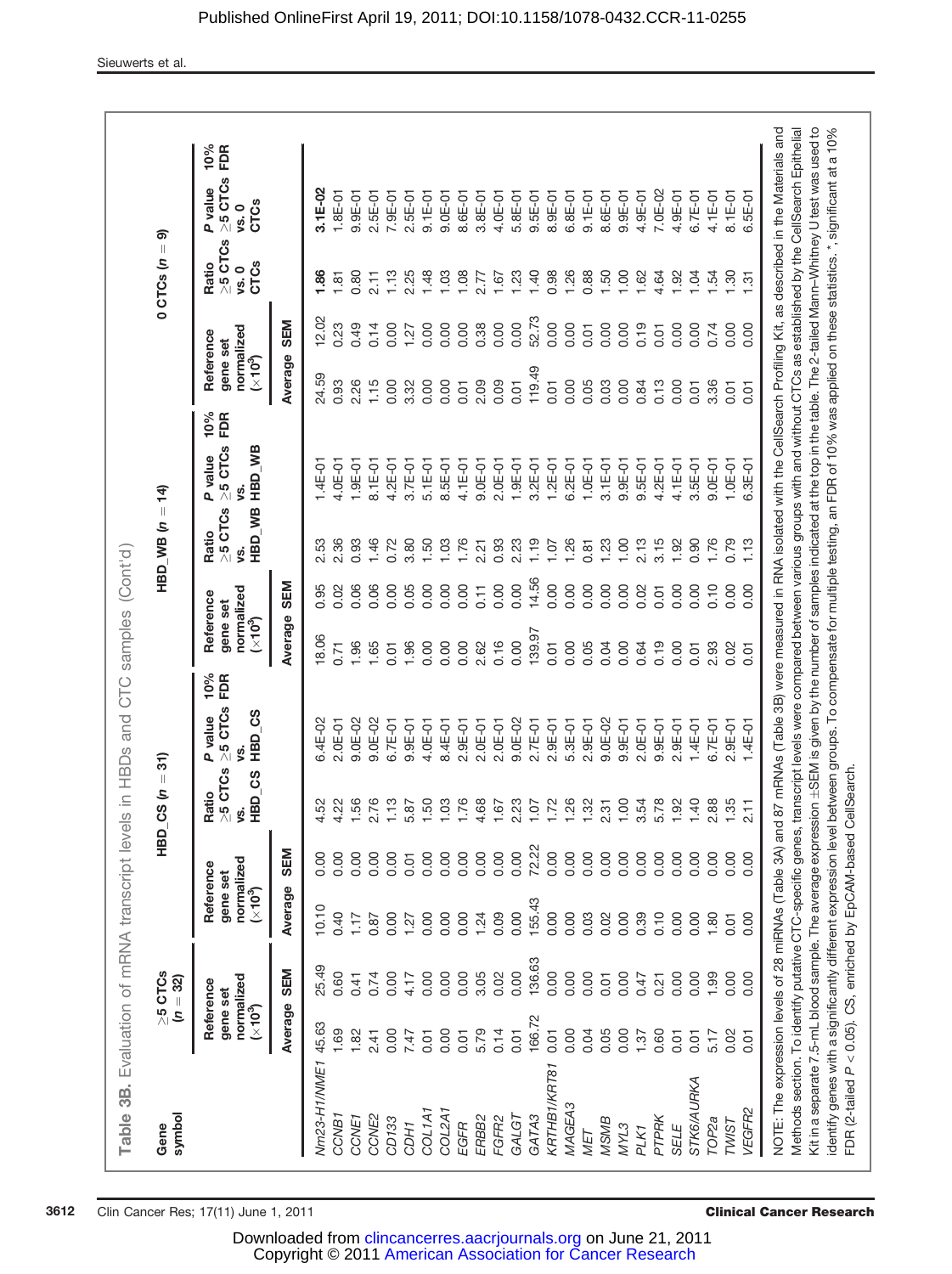

Figure 2. Unsupervised hierarchical cluster analysis comparing gene expression profiles in CTC-enriched blood samples of metastatic breast cancer patients. Expression levels were analyzed with real-time RT-PCR with 65 TaqMan Gene Expression Assays in cDNA generated from RNA isolated from the CTC-enriched fractions of 50 metastatic breast cancer patients. Sample loading and RNA integrity were controlled with 3 additional universal reference genes (GUSB, HPRT1, and HMBS). Prior to real-time PCR, cDNA was preamplified in 15 cycles with the PreAmp method from ABI, as described in the Materials and Methods section, by using the same TaqMan Gene Expression Assays that were used for the real-time PCR. Data shown have been subjected to median normalization of each individual gene across all samples followed by median normalization of each individual sample across all genes. Each horizontal row represents a gene, and each vertical column corresponds to a sample. Red color indicates a transcript level above the median level, black color indicates a median transcript level, and green color indicates a transcript level below the median level of the particular assay as measured in all samples. Depicted gene clusters were identified at an average linkage correlation greater than 0.2. The number of CTCs as established by the CellSearch Epithelial Kit is given below the graph, with the samples with at least 5 CTCs according these cell counts marked gray for easy identification.

expression of epithelial marker genes. Detailed clinicopathological information of our patient cohort, subdivided in 2 groups (patient cluster 1 versus clusters 2 to 4) on the basis of our molecular CTC–specific profile, is given in Table 1. There were no differences between both groups in terms of nodal status, tumor size, histological tumor type,

grade, ER, PR, and HER2 status. The only significant association with clinical information was that the patients of clusters 2 to 4 displayed a 2-fold higher rate of having both visceral and nonvisceral metastases, as opposed to only visceral or nonvisceral metastasis for the patients of cluster 1.

www.aacrjournals.org Clin Cancer Res; 17(11) June 1, 2011 3613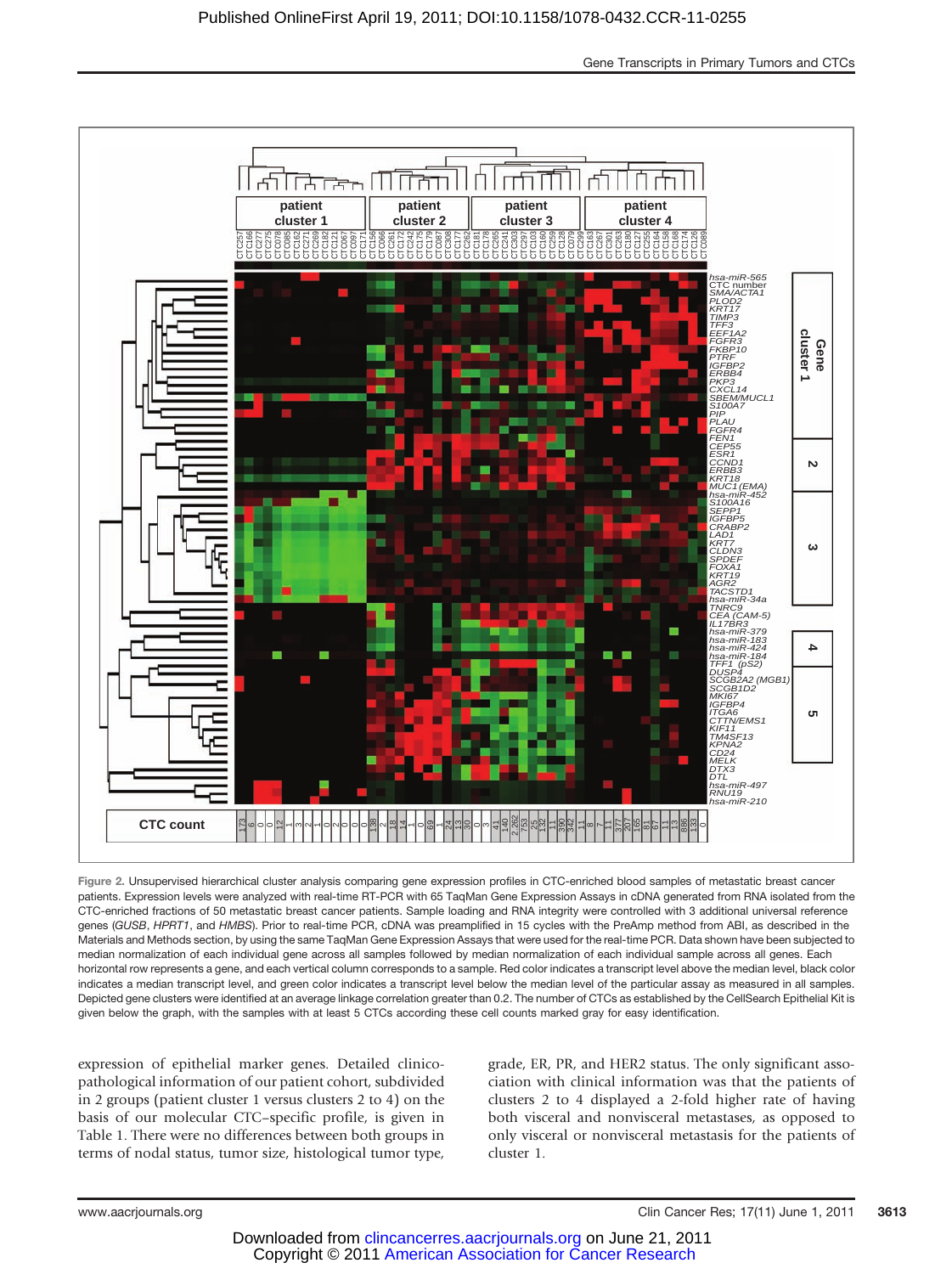

Figure 3. Association between gene expression in CTCs of metastatic breast cancer patients and expression of their corresponding protein in the primary tumor. Gene transcript levels were analyzed with real-time RT-PCR and normalized as described in the Materials and Methods section from CellSearchenriched fractions of 36 breast cancer patients with molecularly identifiable CTCs. Gene expression levels were compared with expression of their corresponding protein in the primary tumor using the nonparametric Mann–Whitney U test to identify genes with significantly different expression levels between groups.

Almost identical results were obtained when the associations of primary tumor and patient characteristics were studied on the basis of CTC count subdivided in 2 groups (patients with less than 5 CTCs versus patients with at least 5 CTCs; Supplementary Table S1).

### Associations of gene transcripts measured in CTCs with current drug targets

Although we could not measure PGR transcripts reliably in the CTCs due to the relatively high PGR levels present in the contaminating leukocytes, we could measure ESR1 and ERBB2 mRNA transcript levels, the genes for ER and HER2, respectively, in the CellSearch-enriched CTCs. ESR1 and ERBB2 expression levels measured in the 36 patients from clusters 2 to 4 with expression of epithelial marker genes and compared with ER and HER2 status of the primary tumor as assessed by routine pathological immunohistochemical procedures (with additional FISH for the HER2++ cases), respectively, are shown in Figure 3.

#### Comparison of gene profiles measured in the CTCs and corresponding primary tumors of metastatic breast cancer patients

We could retrieve 8 primary tumor tissues  $(3 \times$  FFPE and  $5\times$  FF) of our cohort of patients with at least 5 CTCs at the time of metastatic disease (median:174, range 7–2, 262 CTCs). We measured the 65 genes of our mRNA and miRNA panel in these tissues after adjusting levels measured in FFPE to those measured in FF.

From the unsupervised average linkage correlation clustering (Fig. 4), it became clear that most CTC samples clustered well with the corresponding primary tumor tissue (T) and that the clustering was not dependent on the origin of the primary tissue (FF or FFPE).

#### **Discussion**

In this study, we describe a robust method to simultaneously determine the expression of 65 epithelial tumor cell–specific miRNA and mRNA expression levels in CTCs enriched by CellSearch. The rationale of our study using the CellSearch technique as a starting point was to develop a simple PCR-based molecular characterization that can be performed on material obtained in a clinical setting. Because the CellSearch method is currently the only FDA-approved semi-automated method to capture CTCs, taking CellSearch-enriched CTCs as a starting point for our method will enable its implementation in clinical studies and broadens its application possibilities. However, although the EpCAM-based enrichment employed by the CellSearch technique eliminates a large proportion of leukocytes (approximately 4-log depletion), there are still considerable quantities of leukocytes present after this enrichment (18). This remaining leukocyte contamination, together with the low frequency of CTCs, forms a challenge when aiming to characterize CTCs by the expression of multiple genes. Despite these challenges, our data indicate that we have succeeded to measure true epithelial tumor cell–specific genes in CTCs with our CTC-specific 65-gene panel, and managed to avoid generation of a predominant leukocyte–derived signal. First, by only selecting genes highly expressed in breast cancer samples and not, or at a much lower level, in blood from HBDs. Second, by validating the true epithelial-specific expression with clustering analyses, which showed that based on the expression of the 65 genes of our molecular profile, the HBDs and breast cancer patients without detectable CTCs clustered closely together and could be clearly separated from the breast cancer patients with detectable CTC numbers (Fig. 2 and Supplementary Fig. S4). In addition, after using our 65 gene profile, most CTC samples clustered well with the corresponding primary tumor tissue (Fig. 4). Finally, as a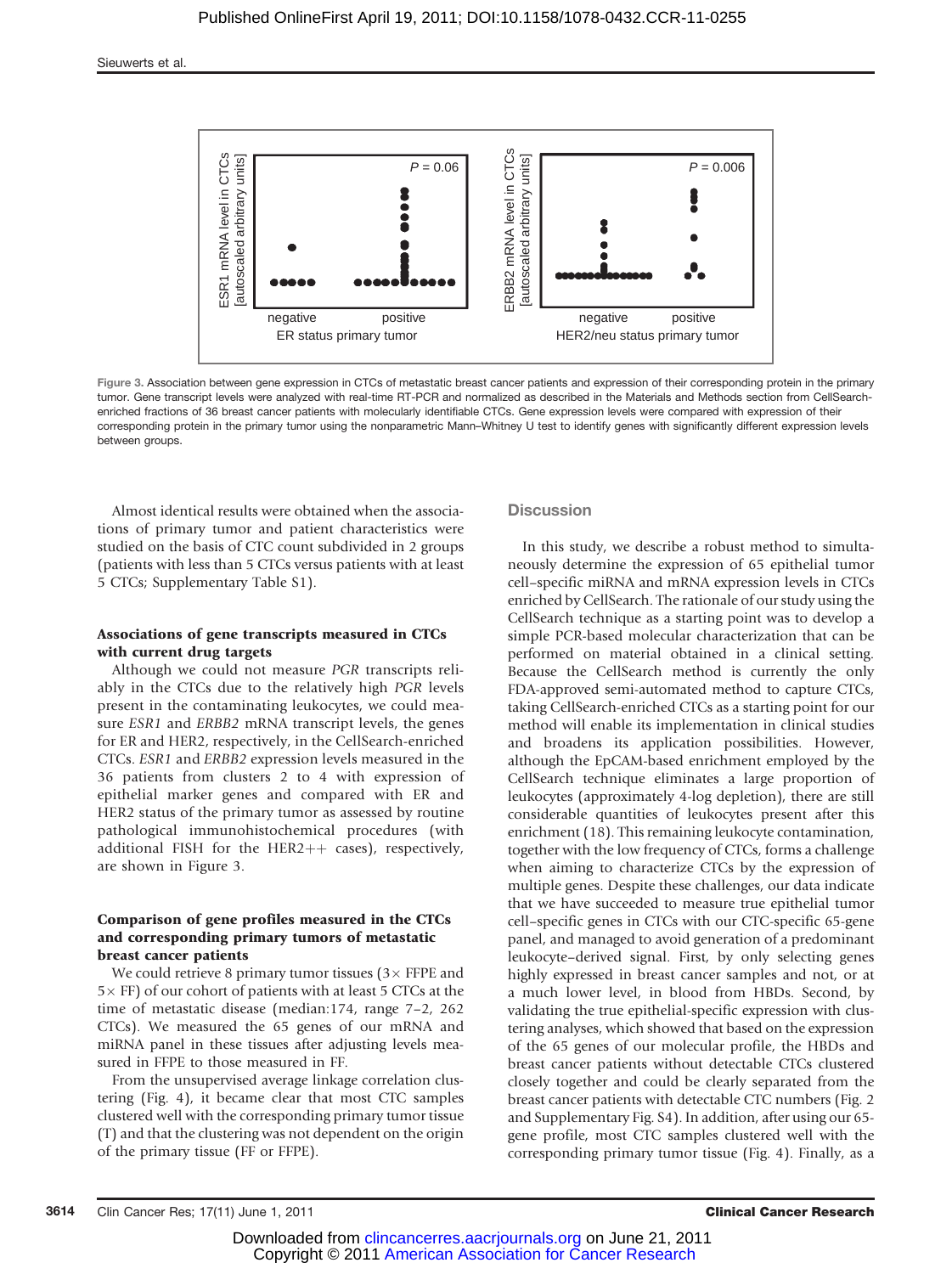

proof of principle, we showed that profiling with our 65 gene panel before and after spiking RNA of HBDs with RNA from 4 different cell lines in a final quantity equivalent to approximately 1 CTC per 1.5 mL blood clearly separated the mixed and unmixed cells (Supplementary Fig. S2). These data confirmed that our molecular 65-gene profile is indeed able to discriminate between signals from leukocytes and epithelial-specific signals from CTCs.

On the basis of the expression levels of this 65-gene profile, we could identify 4 different patient clusters characterized by 5 distinct gene clusters (Fig. 2). One distinct 14 gene cluster (gene cluster 3) was responsible for the association with the absence of CTCs. To further appreciate the strength of our 65-gene profile in relation to CTC count, it should be noted that the CTC counts were derived from 1 of the 2 aliquots of 7.5 mL blood samples that were processed with the CellSearch Epithelial Kit, whereas the other aliquot used for the molecular profiling was processed with the CellSearch Profiling Kit. This inevitably introduced stochastic variation between the tumor cell content in the 2 aliquots, which is more profound in the lower range of CTC counts. Discussion has also started about the actual number of isolated CTCs differing between the enumeration and profiling kit (45). The given cell counts could therefore only be used as a rough estimate for our molecular profile.

Nevertheless, with 14 of 55 mRNAs (25.4%) and only 1 (hsa-miR-183) of 28 miRNAs (3.6%) higher expressed in the 32 samples that contained at least 5 counted CTCs compared with the 9 samples without detectable CTCs after the CellSearch enrichment procedure with the Epithelial Kit, it seems to be easier to discriminate between CTC-specific and leukocyte-derived mRNAs than between CTC-specific and leukocyte-derived miRNAs. Possibly, the detected miRNA transcripts were derived from cell fragments present in the blood of cancer patients without detectable intact CTCs. The fact that we could measure them might be associated with the remarkable stability of miRNA transcripts in blood (46). Indeed, the detection of an additional 9 of 28 (32.1%) miRNAs that were higher expressed in breast cancer patients

Figure 4. Unsupervised hierarchical cluster analysis comparing gene expression profiles in CTC-enriched blood samples of metastatic breast cancer patients and their corresponding primary tumor. Expression levels were analyzed with real-time RT-PCR with 65 TaqMan Gene Expression Assays in cDNA generated from RNA isolated from the CellSearchenriched fractions of 8 breast cancer patients with metastatic disease and their corresponding primary tumors. Sample loading and RNA integrity were controlled with 3 additional universal reference genes (GUSB, HPRT1, and HMBS). Prior to real-time PCR, cDNA was preamplified in 15 cycles with the PreAmp method from ABI, as described in the Materials and Methods section, by using the same TaqMan Gene Expression Assays that were used for the real-time PCR. Data shown have been subjected to median normalization of each individual gene across all samples followed by median normalization of each individual sample across all genes. Each horizontal row represents a gene, and each vertical column corresponds to a sample ( $T =$  tissue). The 3 FFPE primary tumor tissues from patients 1, 2, and 5 are gray colored on top in the graph for easy identification. Red color indicates a transcript level above the median level, black color indicates a median transcript level, and green color indicates a transcript level below the median level of the particular assay as measured in all samples.

www.aacrjournals.org Clin Cancer Res; 17(11) June 1, 2011 3615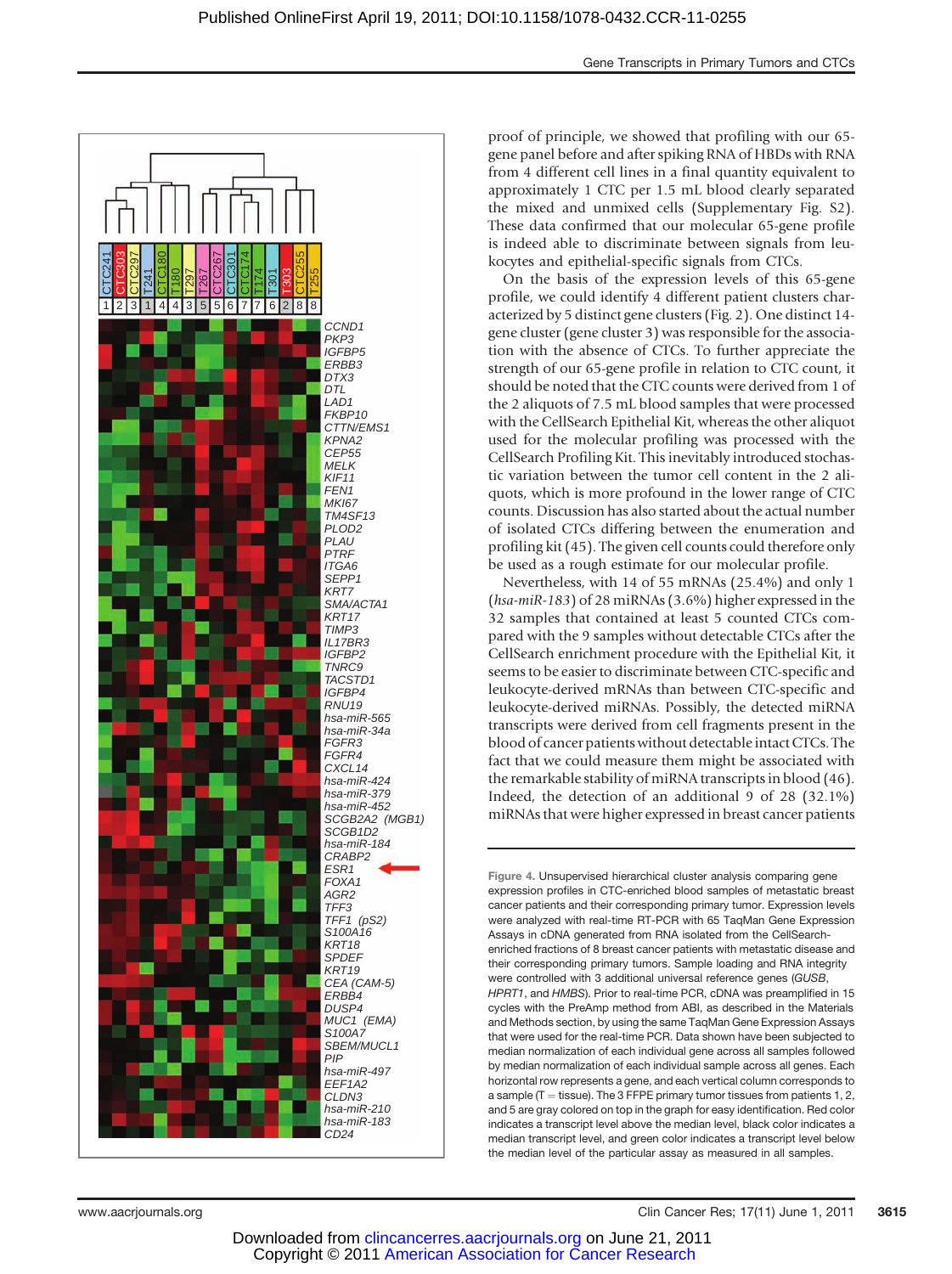without detectable CTCs than in WB preparations of HBDs prior to  $(n = 14)$  or after  $(n = 8)$  CellSearch enrichment, compared with an additional 6 of 55 (10.9%) for mRNAs, further supports this thought. For these reasons, we felt confident to continue our analyses with those samples that did contain CTCs according to our molecular profile (patient clusters 2 to 4 in Figure 2), irrespective of the CTC count in the blood sample that was processed in parallel with the CellSearch Epithelial Kit.

To show the potential clinical utility of measuring these 65 marker genes in CTCs, we had a further look in the data we generated with ourmolecular profiling on thelevels of 2 wellknown genes in breast cancer, ER and HER2 (Fig. 3). For 1 of the patients whose primary tumor was assessed to be ER negative, a clearly positive ESR1 signal was detected in the CTCs (CTC087 in Figure 2) obtained at the time of metastatic disease 7 years after surgical removal of the primary tumor. However, and perhaps even more disturbing, in 11 of 30 patients (37%) whose primary tumor was ER-positive, no detectable ESR1 transcript levels were measured in the CTCs obtained 1 to 149 months after primary surgery. Thus, although according to the primary tumor characteristics, these patients would have an indication for antihormonal treatment, no benefit might be expected from this therapy on the basis of these CTC characteristics. However, due to the limited number of 4 of these 11 patients that were actually treated with antihormonal treatment, no conclusion can be drawn yet on the efficacy of hormonal treatment in these patients with ESR1-negative CTCs and ER-positive primary tumors. Of note in this respect is that half the patients with relatively high CTC-associated ESR1 levels expressed relatively low levels of TFF1 (Fig. 2). TFF1 is a gene under the control of ER. Perhaps, assessment of simultaneous TFF1 expression in CTCs might be able to identify a subset of patients with ER-positive CTCs with functionally active ER, which is more likely to respond to hormonal treatment (47).

Similarly, the CTCs of at least 4 patients with HER2 negative primary tumors showed to be positive at the time of metastatic disease, whereas in 2 patients with an HER2 positive primary tumor, no detectable ERBB2 mRNA could be measured in their CTCs. For those 4 patients with ERBB2-positive CTCs, anti-HER2 therapy is not indicated on the basis of primary tumor characteristics, whereas this treatment could nonetheless be beneficial based on their CTC characteristics.

No clinically relevant cut point has yet been established for ER and HER2 measured by qRT-PCR in CTCs. Nevertheless, such discrepancies between the levels of ER and HER2 measured in the primary tumor and metastases and CTCs have been described before at both the mRNA and the protein level (40, 45, 48–51), indicating that the findings with our multigene measuring technique may indeed be relevant, not only for ER and HER2 but also for the other markers included in our panel.

After clustering CTCs and primary tumors based on the expression of all 65 genes, the only obvious discrepancy we observed between the CTCs and the corresponding primary tumors of 8 different patients concerned patient 2. With

2,262 CTCs, this was the patient with the highest number of CTCs, and thus with an expected negligible effect of the presence of contaminating leukocytes in the expression analysis. The primary tumor of this patient was originally assessed as lobular, low-grade, pT2, ER-positive, PR-positive, and HER2-negative. Such a lobular tumor, with scattered epithelial cell clusters, and associated contaminating RNA from many stromal cells (52), may have contributed to this poor correlation with the expression profile of the high number of CTCs.

Although the high degree of homology in the gene expression profiles of CTCs and corresponding primary tumors was reassuring, discrepancies in expression of individual genes, such as for ESR1 in patients 5, 6, and 8 (Fig. 4), were detected. Another example in this respect is patient 8, from whom the CTCs expressed much higher levels of markers associated with cell-cycle progression and proliferation such as DTL, KIF11, KPNA2, KIF11, and MKI67 than the primary tumor (Fig. 4). Such differences between the primary tumor and CTCs isolated at the time of metastatic disease might prove clinically relevant and thus deserve further research.

In summary, by excluding genes with a relatively higher expression in leukocytes, our CTC-specific 65-gene set, consisting of 55 mRNAs and 10 miRNAs, is able to generate a huge amount of highly relevant CTC-specific data, even in the presence of a leukocyte background signal derived of leukocytes cocaptured with CTCs when using the Cell-Search procedure.

Although assessed in a relatively small series, we found discrepancies in several important factors such as ER, HER2, and other genes between primary tumor tissue and CTCs. This is not surprising given the time elapsing between primary tumor resection and CTC collection, which occurred at the diagnosis of metastatic disease, and the fact that several patients received prior adjuvant systemic therapy. The discrepancies in molecular characteristics between primary tumor tissue and CTCs clearly stress the importance of further studies on molecular characterization of CTCs.

#### Disclosure of Potential Conflicts of Interest

The salaries and bench fee for this collaborative work was covered in part by Veridex. The funders had no role in study design, data collection and analysis, decision to publish, or preparation of the manuscript.

#### Acknowledgments

We especially thank the patients for their willingness to participate and the surgeons, pathologists, and medical oncologists for their assistance in collecting samples and patient's clinical follow-up data.

#### Grant Support

This study was in part financially supported by the Netherlands Genomic Initiative (NGI)/Netherlands Organization for Scientific Research (NWO).

The costs of publication of this article were defrayed in part by the payment of page charges. This article must therefore be hereby marked advertisement in accordance with 18 U.S.C. Section 1734 solely to indicate this fact.

Received February 1, 2011; revised March 13, 2011; accepted April 11, 2011; published OnlineFirst April 19, 2011.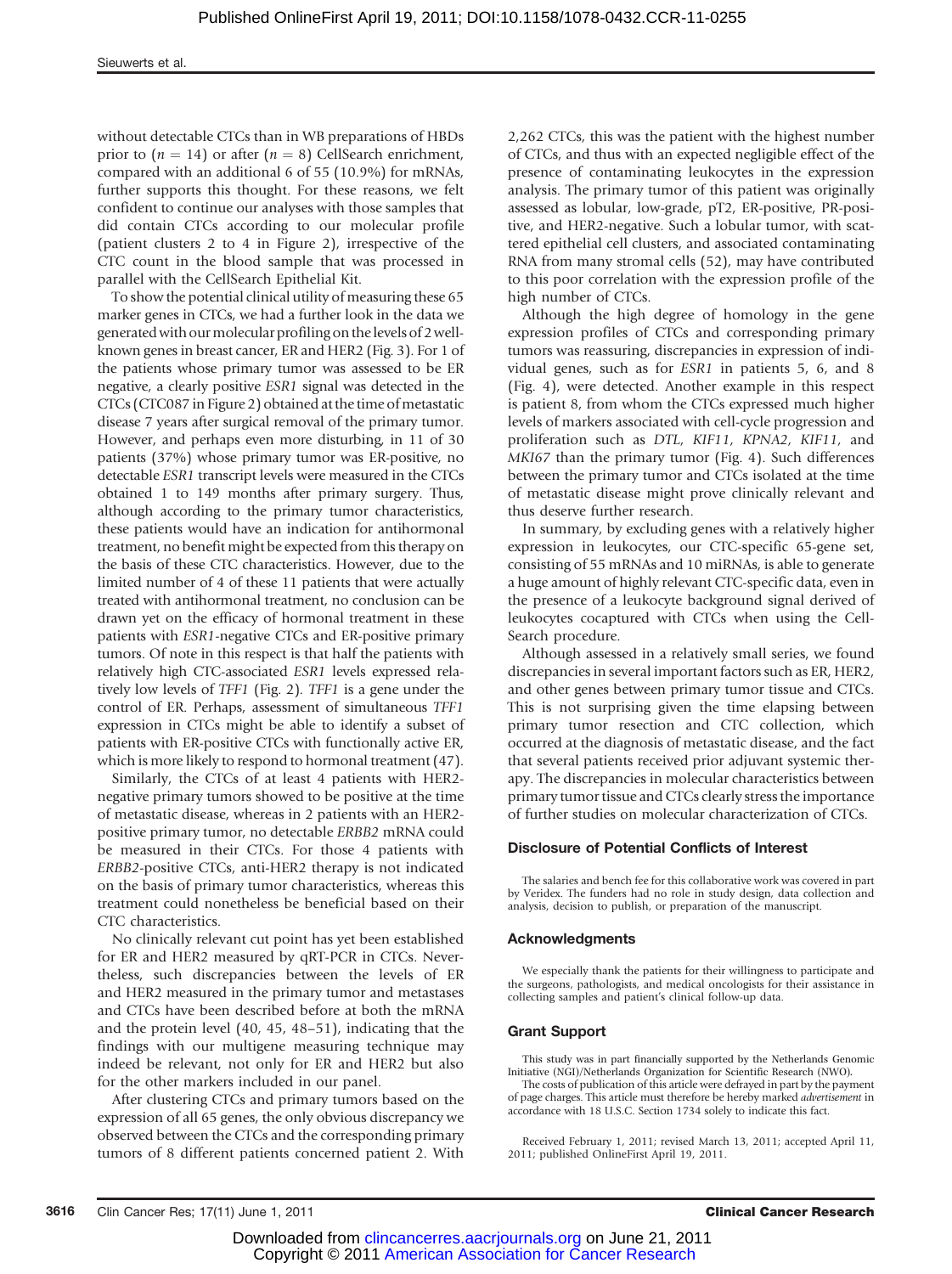#### References

- 1. Calin GA, Croce CM. MicroRNA signatures in human cancers. Nat Rev Cancer 2006;6:857–66.
- 2. Fan C, Oh DS, Wessels L, Weigelt B, Nuyten DS, Nobel AB, et al. Concordance among gene-expression-based predictors for breast cancer. N Engl J Med 2006;355:560–9.
- 3. Jones PA, Baylin SB. The epigenomics of cancer. Cell 2007;128: 683–92.
- 4. van't Veer LJ, Bernards R. Enabling personalized cancer medicine through analysis of gene-expression patterns. Nature 2008;452: 564–70.
- 5. Esteller M. Epigenetics in cancer. N Engl J Med 2008;358:1148–59.
- 6. Ryan BM, Robles AI, Harris CC. Genetic variation in microRNA networks: the implications for cancer research. Nat Rev Cancer 2010;10:389–402.
- 7. Kang Y, Siegel PM, Shu W, Drobnjak M, Kakonen SM, Cordón-Cardo C, et al. A multigenic program mediating breast cancer metastasis to bone. Cancer Cell 2003;3:537–49.
- 8. Mimori K, Kataoka A, Yoshinaga K, Ohta M, Sagara Y, Yoshikawa Y, et al. Identification of molecular markers for metastasis-related genes in primary breast cancer cells. Clin Exp Metastasis 2005;22:59–67.
- 9. Suzuki M, Tarin D. Gene expression profiling of human lymph node metastases and matched primary breast carcinomas: clinical implications. Mol Oncol 2007;1:172–80.
- 10. Park S, Holmes-Tisch AJ, Cho EY, Shim YM, Kim J, Kim HS, et al. Discordance of molecular biomarkers associated with epidermal growth factor receptor pathway between primary tumors and lymph node metastasis in non-small cell lung cancer. J Thorac Oncol 2009;4:809–15.
- 11. Cavalli LR. Molecular markers of breast axillary lymph node metastasis. Expert Rev Mol Diagn 2009;9:441–54.
- 12. Gevaert O, Daemen A, De Moor B, Libbrecht L. A taxonomy of epithelial human cancer and their metastases. BMC Med Genomics 2009;2:1–16.
- 13. Campbell PJ, Yachida S, Mudie LJ, Stephens PJ, Pleasance ED, Stebbings LA, et al. The patterns and dynamics of genomic instability in metastatic pancreatic cancer. Nature 2010;467:1109–13.
- 14. Food and Drug Administration HHS. Medical devices; immunology and microbiology devices; classification of the immunomagnetic circulating cancer cell selection and enumeration system. Final rule. Fed Regist 2004;69:26036–8.
- 15. Danila DC, Heller G, Gignac GA, Gonzalez-Espinoza R, Anand A, Tanaka E, et al. Circulating tumor cell number and prognosis in progressive castration-resistant prostate cancer. Clin Cancer Res 2007;13:7053–8.
- 16. Cohen SJ, Alpaugh RK, Gross S, O'Hara SM, Smirnov DA, Terstappen LW, et al. Isolation and characterization of circulating tumor cells in patients with metastatic colorectal cancer. Clin Colorectal Cancer 2006;6:125–32.
- 17. Cristofanilli M, Budd GT, Ellis MJ, Stopeck A, Matera J, Miller MC, et al. Circulating tumor cells, disease progression, and survival in metastatic breast cancer. N Engl J Med 2004;351:781–91.
- 18. Sieuwerts AM, Kraan J, Bolt-de Vries J, van der Spoel P, Mostert B, Martens JW, et al. Molecular characterization of circulating tumor cells in large quantities of contaminating leukocytes by a multiplex realtime PCR. Breast Cancer Res Treat 2009;118:455–68.
- 19. Krek A, Grün D, Poy MN, Wolf R, Rosenberg L, Epstein EJ, et al. Combinatorial microRNA target predictions. Nat Genet 2005;37: 495–500.
- 20. Croce CM, Calin GA. miRNAs, cancer, and stem cell division. Cell 2005;122:6–7.
- 21. Foekens JA, Sieuwerts AM, Smid M, Look MP, de Weerd V, Boersma AW, et al. Four miRNAs associated with aggressiveness of lymph node-negative, estrogen receptor-positive human breast cancer. Proc Natl Acad Sci U S A 2008;105:13021–6.
- 22. Bartels CL, Tsongalis GJ. MicroRNAs:novel biomarkers for human cancer. Clin Chem 2009;55:623–31.
- 23. Tong AW, Nemunaitis J. Modulation of miRNA activity in human cancer: a new paradigm for cancer gene therapy? Cancer Gene Ther 2008;15:341–55.
- 24. Budd GT, Cristofanilli M, Ellis MJ, Stopeck A, Borden E, Miller MC, et al. Circulating tumor cells versus imaging–predicting overall survival in metastatic breast cancer. Clin Cancer Res 2006;12:6403–9.
- 25. Hayes DF, Cristofanilli M, Budd GT, Ellis MJ, Stopeck A, Miller MC, et al. Circulating tumor cells at each follow-up time point during therapy of metastatic breast cancer patients predict progression-free and overall survival. Clin Cancer Res 2006;12:4218–24.
- 26. Cristofanilli M, Broglio KR, Guarneri V, Jackson S, Fritsche HA, Islam R, et al. Circulating tumor cells in metastatic breast cancer:biologic staging beyond tumor burden. Clin Breast Cancer 2007;7:471–9.
- 27. Sieuwerts AM, Kraan J, Bolt J, van der Spoel P, Elstrodt F, Schutte M, et al. Anti-epithelial cell adhesion molecule antibodies and the detection of circulating normal-like breast tumor cells. J Natl Cancer Inst 2009;101:61–6.
- 28. Mostert B, Kraan J, Bolt-de Vries J, van der Spoel P, Sieuwerts AM, Schutte M, et al. Detection of circulating tumor cells in breast cancer may improve through enrichment with anti-CD146. Breast Cancer Res Treat 2011;127:33–41.
- 29. Sieuwerts AM, Meijer-van Gelder ME, Timmermans M, Trapman AM, Garcia RR, Arnold M, et al. How ADAM-9 and ADAM-11 differentially from estrogen receptor predict response to tamoxifen treatment in patients with recurrent breast cancer: a retrospective study. Clin Cancer Res 2005;11:7311–21.
- 30. Camps C, Buffa FM, Colella S, Moore J, Sotiriou C, Sheldon H, et al. hsa-miR-210 Is induced by hypoxia and is an independent prognostic factor in breast cancer. Clin Cancer Res 2008;14:1340–8.
- 31. Mestdagh P, Van Vlierberghe P, De Weer A, Muth D, Westermann F, Speleman F, et al. A novel and universal method for microRNA RTqPCR data normalization. Genome Biol 2009;10:R64.
- 32. Benjamini Y, Hochberg Y. Controlling the false discovery rate: a practical and powerful approach to multiple testing. J R Stat Soc Ser B 1995;57:289–300.
- 33. Eisen MB, Spellman PT, Brown PO, Botstein D. Cluster analysis and display of genome-wide expression patterns. Proc Natl Acad Sci U S A 1998;95:14863–8.
- 34. Dennis G Jr, Sherman BT, Hosack DA, Yang J, Gao W, Lane HC, et al. DAVID: Database for Annotation, Visualization, and Integrated Discovery. Genome Biol 2003;4:P3.
- 35. Huang da W, Sherman BT, Lempicki RA. Systematic and integrative analysis of large gene lists using DAVID bioinformatics resources. Nat Protoc 2009;4:44–57.
- 36. Shi W, de Graaf CA, Kinkel SA, Achtman AH, Baldwin T, Schofield L, et al. Estimating the proportion of microarray probes expressed in an RNA sample. Nucleic Acids Res 2010;38:2168–76.
- 37. Hollestelle A, Nagel JH, Smid M, Lam S, Elstrodt F, Wasielewski M, et al. Distinct gene mutation profiles among luminal-type and basaltype breast cancer cell lines. Breast Cancer Res Treat 2009;121:53–64.
- 38. Mehes G, Witt A, Kubista E, Ambros PF. Circulating breast cancer cells are frequently apoptotic. Am J Pathol 2001;159:17–20.
- 39. Alix-Panabières C, Brouillet JP, Fabbro M, Yssel H, Rousset T, Maudelonde T, et al. Characterization and enumeration of cells secreting tumor markers in the peripheral blood of breast cancer patients. J Immunol Methods 2005;299:177–88.
- 40. Tewes M, Aktas B, Welt A, Mueller S, Hauch S, Kimmig R, et al. Molecular profiling and predictive value of circulating tumor cells in patients with metastatic breast cancer: an option for monitoring response to breast cancer related therapies. Breast Cancer Res Treat 2009;115:581–90.
- 41. Fehm T, Hoffmann O, Aktas B, Becker S, Solomayer EF, Wallwiener D, et al. Detection and characterization of circulating tumor cells in blood of primary breast cancer patients by RT-PCR and comparison to status of bone marrow disseminated cells. Breast Cancer Res 2009;11:R59.
- 42. Bölke E, Orth K, Gerber PA, Lammering G, Mota R, Peiper M, et al. Gene expression of circulating tumour cells in breast cancer patients. Eur J Med Res 2009;14:426–32.
- 43. Wang HY, Cheng Z, Malbon CC. Overexpression of mitogen-activated protein kinase phosphatases MKP1, MKP2 in human breast cancer. Cancer Lett 2003;191:229–37.